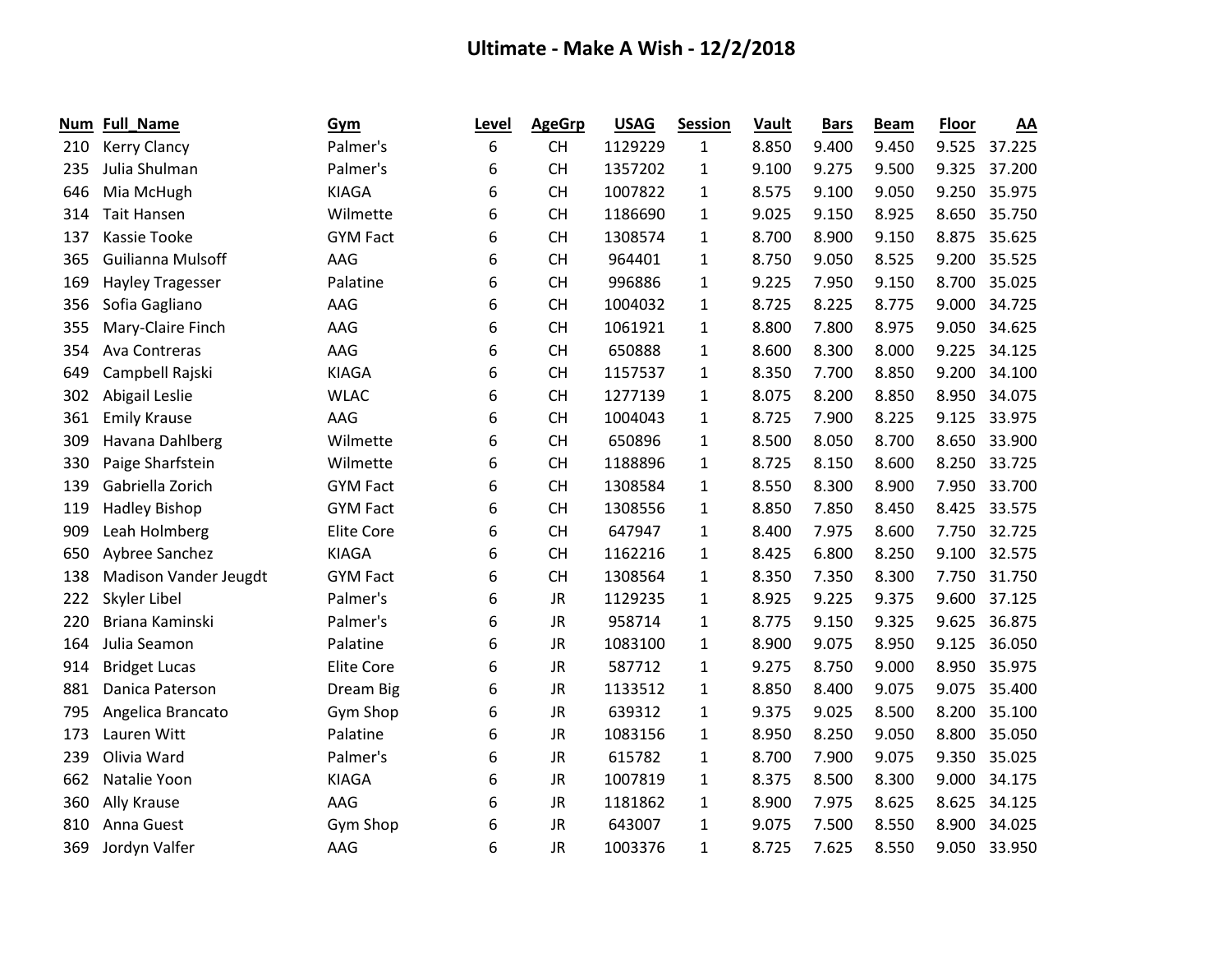| Num | Full_Name                  | Gym                | Level          | <b>AgeGrp</b> | <b>USAG</b> | Session        | <b>Vault</b> | <b>Bars</b> | <b>Beam</b> | <b>Floor</b> | AA     |
|-----|----------------------------|--------------------|----------------|---------------|-------------|----------------|--------------|-------------|-------------|--------------|--------|
| 358 | Charlotte Greifenstein     | AAG                | 6              | <b>JR</b>     | 1003991     | 1              | 8.800        | 7.650       | 9.025       | 8.350        | 33.825 |
| 324 | <b>Caroline McCullough</b> | Wilmette           | 6              | <b>JR</b>     | 1016210     | 1              | 9.250        | 7.500       | 8.575       | 8.150        | 33.475 |
| 635 | Morgan Card                | <b>KIAGA</b>       | 6              | <b>JR</b>     | 935229      | 1              | 8.700        | 8.150       | 8.000       | 8.625        | 33.475 |
| 352 | <b>Emily Buenzow</b>       | AAG                | 6              | JR            | 1004005     | $\mathbf{1}$   | 8.850        | 8.600       | 8.800       | 6.750        | 33.000 |
| 300 | Rylee Hardersen            | <b>WLAC</b>        | 6              | <b>JR</b>     | 1009981     | 1              | 8.250        | 7.325       | 8.500       | 8.700        | 32.775 |
| 836 | Avery Wagner               | Gym Shop           | 6              | <b>JR</b>     | 995716      | $\mathbf{1}$   | 8.700        | 8.475       | 7.150       | 8.400        | 32.725 |
| 655 | Rory Soske                 | <b>KIAGA</b>       | 6              | <b>JR</b>     | 935231      | 1              | 0.000        | 0.000       | 0.000       | 8.950        | 8.950  |
| 172 | Julia White                | Palatine           | 6              | <b>SR</b>     | 996787      | 1              | 8.950        | 8.775       | 9.375       | 9.000        | 36.100 |
| 158 | Morgan McGrath             | Palatine           | 6              | <b>SR</b>     | 996883      | 1              | 8.775        | 9.000       | 8.800       | 9.300        | 35.875 |
| 927 | <b>Grace Schilling</b>     | <b>Elite Core</b>  | 6              | <b>SR</b>     | 615259      | 1              | 9.150        | 8.875       | 8.550       | 9.250        | 35.825 |
| 160 | <b>Billie Papadopoulos</b> | Palatine           | 6              | <b>SR</b>     | 996774      | 1              | 9.175        | 8.350       | 9.075       | 9.150        | 35.750 |
| 331 | Zoe Staelens               | Wilmette           | 6              | <b>SR</b>     | 1313144     | 1              | 9.100        | 8.350       | 9.200       | 9.050        | 35.700 |
| 877 | Natalie Jones              | Dream Big          | 6              | <b>SR</b>     | 468395      | 1              | 9.100        | 8.525       | 9.100       | 8.825        | 35.550 |
| 357 | <b>Isabel Gott</b>         | AAG                | 6              | <b>SR</b>     | 632751      | 1              | 9.350        | 8.550       | 8.050       | 9.350        | 35.300 |
| 175 | Emily Ziemba               | Palatine           | 6              | <b>SR</b>     | 1265500     | $\mathbf{1}$   | 8.800        | 8.550       | 9.250       | 8.450        | 35.050 |
| 176 | Isabela Ziolkowski         | Palatine           | 6              | <b>SR</b>     | 996790      | 1              | 9.050        | 8.650       | 8.200       | 9.100        | 35.000 |
| 879 | Maya Marten                | Dream Big          | 6              | <b>SR</b>     | 568524      | $\mathbf{1}$   | 9.250        | 8.250       | 9.150       | 8.350        | 35.000 |
| 930 | Kendall Smetana            | <b>Elite Core</b>  | 6              | <b>SR</b>     | 996840      | 1              | 9.000        | 8.300       | 8.050       | 8.800        | 34.150 |
| 326 | Katie Mostofi              | Wilmette           | 6              | <b>SR</b>     | 1186671     | $\mathbf{1}$   | 8.675        | 7.050       | 9.125       | 9.200        | 34.050 |
| 325 | <b>Stella Morton</b>       | Wilmette           | 6              | <b>SR</b>     | 1016215     | 1              | 8.775        | 8.000       | 8.850       | 8.300        | 33.925 |
| 117 | Mackenzie Alcaresa-Smith   | <b>GYM Fact</b>    | 6              | <b>SR</b>     | 1323678     | $\mathbf{1}$   | 8.850        | 8.050       | 8.100       | 8.900        | 33.900 |
| 817 | Amanda Marcucci            | Gym Shop           | 6              | <b>SR</b>     | 616287      | 1              | 9.000        | 7.900       | 8.300       | 8.200        | 33.400 |
| 825 | <b>Emily Rosenblum</b>     | Gym Shop           | 6              | <b>SR</b>     | 998417      | 1              | 8.425        | 7.900       | 7.600       | 8.650        | 32.575 |
| 800 | <b>Delaney Cyze</b>        | Gym Shop           | 6              | <b>SR</b>     | 943122      | $\mathbf{1}$   | 8.200        | 7.500       | 8.000       | 8.300        | 32.000 |
| 915 | Lilly Mahon                | <b>Elite Core</b>  | 6              | <b>SR</b>     | 634790      | $\mathbf{1}$   | 8.175        | 7.100       | 8.000       | 8.600        | 31.875 |
| 337 | <b>Annie Weiss</b>         | Wilmette           | 6              | <b>SR</b>     | 1317394     | 1              | 0.000        | 7.900       | 7.900       | 0.000        | 15.800 |
| 868 | Meredith Shin              | Lakeshore Academy  | 7              | <b>CH</b>     | 956338      | 2              | 9.400        | 9.650       | 9.500       | 9.125        | 37.675 |
| 862 | Mattea D'Anniballe         | Lakeshore Academy  | 7              | <b>CH</b>     | 1015987     | $\overline{2}$ | 9.175        | 9.625       | 9.250       | 9.425        | 37.475 |
| 481 | <b>Brianne Buday</b>       | <b>Flying High</b> | 7              | <b>CH</b>     | 987046      | $\overline{2}$ | 9.450        | 9.050       | 9.475       | 9.325        | 37.300 |
| 784 | Kate Sharkey               | <b>HGA</b>         | 7              | <b>CH</b>     | 944319      | 2              | 8.875        | 9.375       | 9.175       | 9.525        | 36.950 |
| 761 | Karalyn Key                | <b>HGA</b>         | 7              | <b>CH</b>     | 1006418     | 2              | 9.175        | 9.600       | 8.700       | 9.375        | 36.850 |
| 353 | Sophia Caliendo            | AAG                | $\overline{7}$ | <b>CH</b>     | 1004026     | $\overline{2}$ | 8.850        | 9.375       | 8.950       | 9.525        | 36.700 |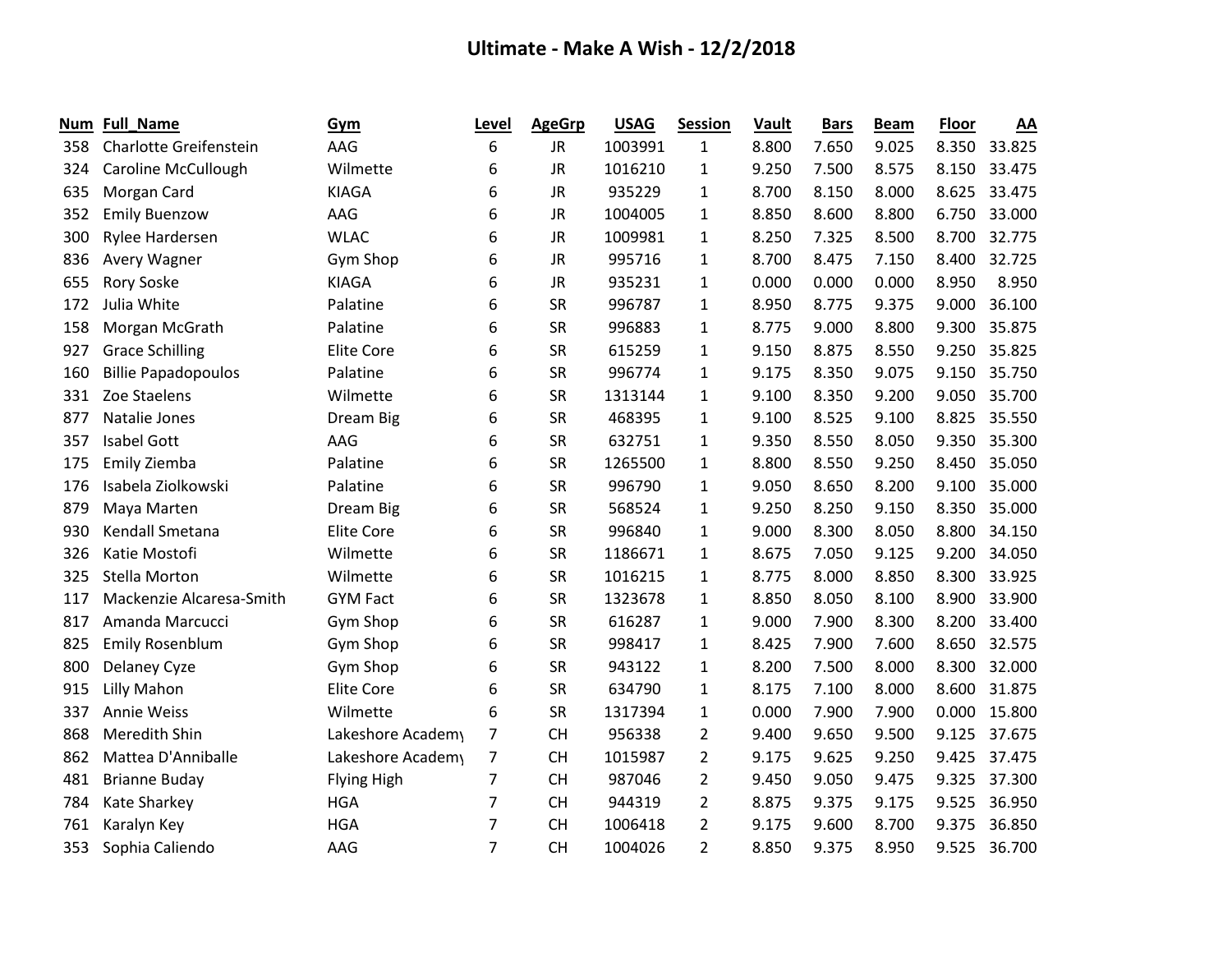| Num | Full_Name             | Gym                | Level          | <b>AgeGrp</b> | <b>USAG</b> | <b>Session</b> | Vault | <b>Bars</b> | <b>Beam</b> | <b>Floor</b> | AA     |
|-----|-----------------------|--------------------|----------------|---------------|-------------|----------------|-------|-------------|-------------|--------------|--------|
| 477 | Nora Werner           | Ultimate           | $\overline{7}$ | <b>CH</b>     | 1077343     | $\overline{2}$ | 8.925 | 9.250       | 9.000       | 9.325        | 36.500 |
| 858 | Ines Beltowski        | Lakeshore Academy  | 7              | <b>CH</b>     | 956337      | 2              | 9.075 | 9.450       | 9.050       | 8.825        | 36.400 |
| 383 | Alyssah Arends        | Ultimate           | $\overline{7}$ | <b>CH</b>     | 945305      | $\overline{2}$ | 8.525 | 9.275       | 9.350       | 9.200        | 36.350 |
| 571 | Maddie Brown          | X-Calibur          | $\overline{7}$ | <b>CH</b>     | 944143      | $\overline{2}$ | 8.750 | 9.450       | 9.100       | 9.050        | 36.350 |
| 408 | Lyla Drowne           | Ultimate           | 7              | <b>CH</b>     | 990414      | 2              | 9.075 | 9.075       | 9.100       | 8.850        | 36.100 |
| 596 | <b>Keltie Hannig</b>  | X-Calibur          | 7              | <b>CH</b>     | 944140      | $\overline{2}$ | 8.575 | 9.100       | 9.425       | 9.000        | 36.100 |
| 686 | Anna Venvertloh       | <b>GCGT</b>        | $\overline{7}$ | <b>CH</b>     | 955844      | $\overline{2}$ | 9.225 | 9.125       | 8.900       | 8.850        | 36.100 |
| 630 | Winter Wills          | X-Calibur          | $\overline{7}$ | <b>CH</b>     | 997989      | $\overline{2}$ | 9.200 | 9.275       | 8.750       | 8.850        | 36.075 |
| 414 | Ava Fendel            | Ultimate           | 7              | <b>CH</b>     | 990415      | $\overline{2}$ | 9.275 | 7.850       | 9.350       | 9.425        | 35.900 |
| 473 | Livy Tran             | Ultimate           | $\overline{7}$ | <b>CH</b>     | 945339      | $\overline{2}$ | 8.950 | 8.625       | 9.150       | 9.175        | 35.900 |
| 402 | McKenna Cox           | Ultimate           | $\overline{7}$ | <b>CH</b>     | 936048      | $\overline{2}$ | 8.750 | 8.950       | 8.900       | 9.200        | 35.800 |
| 510 | Audra Strayer         | <b>Flying High</b> | 7              | <b>CH</b>     | 987215      | $\overline{2}$ | 9.050 | 9.275       | 8.800       | 8.650        | 35.775 |
| 423 | <b>Elizabeth Haas</b> | Ultimate           | 7              | <b>CH</b>     | 990425      | $\overline{2}$ | 8.625 | 9.025       | 8.575       | 9.300        | 35.525 |
| 129 | Alayna McCormick      | <b>GYM Fact</b>    | 7              | <b>CH</b>     | 1177097     | $\overline{2}$ | 8.875 | 8.800       | 8.550       | 9.125        | 35.350 |
| 359 | Alexis Kemper         | AAG                | 7              | <b>CH</b>     | 1004021     | 2              | 8.800 | 8.975       | 8.500       | 9.000        | 35.275 |
| 396 | Gaby Carvajal         | Ultimate           | 7              | <b>CH</b>     | 950994      | $\overline{2}$ | 8.975 | 7.500       | 9.500       | 9.225        | 35.200 |
| 671 | Ayanna Douglas        | <b>GCGT</b>        | 7              | <b>CH</b>     | 955872      | 2              | 9.050 | 8.350       | 8.225       | 8.800        | 34.425 |
| 454 | <b>Caile Painter</b>  | Ultimate           | $\overline{7}$ | <b>CH</b>     | 993372      | $\overline{2}$ | 8.850 | 7.300       | 9.050       | 9.100        | 34.300 |
| 705 | Iva Hasko             | All Around         | $\overline{7}$ | JR            | 1033296     | $\overline{2}$ | 8.875 | 9.275       | 9.350       | 9.400        | 36.900 |
| 171 | Magdalena Weber       | Palatine           | 7              | <b>JR</b>     | 1003192     | $\overline{2}$ | 9.025 | 8.900       | 9.200       | 9.225        | 36.350 |
| 692 | Ashley Anguiano       | All Around         | $\overline{7}$ | <b>JR</b>     | 1323262     | $\overline{2}$ | 9.150 | 8.775       | 9.300       | 9.000        | 36.225 |
| 727 | Allyson Zhelyazkov    | All Around         | $\overline{7}$ | <b>JR</b>     | 1004856     | $\overline{2}$ | 9.100 | 9.125       | 8.550       | 9.300        | 36.075 |
| 451 | <b>Emily Morrison</b> | Ultimate           | 7              | <b>JR</b>     | 625237      | 2              | 8.500 | 9.500       | 9.100       | 8.925        | 36.025 |
| 460 | Christina Raquel      | Ultimate           | 7              | <b>JR</b>     | 627112      | 2              | 8.775 | 8.525       | 9.375       | 9.300        | 35.975 |
| 623 | Ava VanDuyne          | X-Calibur          | $\overline{7}$ | <b>JR</b>     | 628906      | $\overline{2}$ | 8.750 | 9.350       | 8.725       | 9.150        | 35.975 |
| 237 | Jessica Sobanski      | Palmer's           | 7              | <b>JR</b>     | 1315826     | $\overline{2}$ | 8.750 | 9.200       | 8.800       | 8.700        | 35.450 |
| 424 | <b>Evy Haggerty</b>   | Ultimate           | 7              | <b>JR</b>     | 950992      | $\overline{2}$ | 9.425 | 8.100       | 9.050       | 8.750        | 35.325 |
| 626 | Mckayla VanDuyne      | X-Calibur          | $\overline{7}$ | JR            | 534763      | $\overline{2}$ | 8.650 | 9.250       | 8.425       | 8.850        | 35.175 |
| 418 | <b>Josie Gates</b>    | Ultimate           | 7              | JR            | 945332      | $\overline{2}$ | 8.600 | 8.500       | 9.000       | 9.050        | 35.150 |
| 616 | Hannah Rossi          | X-Calibur          | 7              | <b>JR</b>     | 628903      | $\overline{2}$ | 9.150 | 7.250       | 9.475       | 9.100        | 34.975 |
| 730 | Sophie Amin           | <b>HGA</b>         | 7              | <b>JR</b>     | 619344      | $\overline{2}$ | 9.350 | 7.900       | 8.050       | 9.675        | 34.975 |
| 779 | <b>Sydney Patel</b>   | <b>HGA</b>         | 7              | <b>JR</b>     | 634805      | $\overline{2}$ | 9.050 | 8.975       | 7.800       | 9.050        | 34.875 |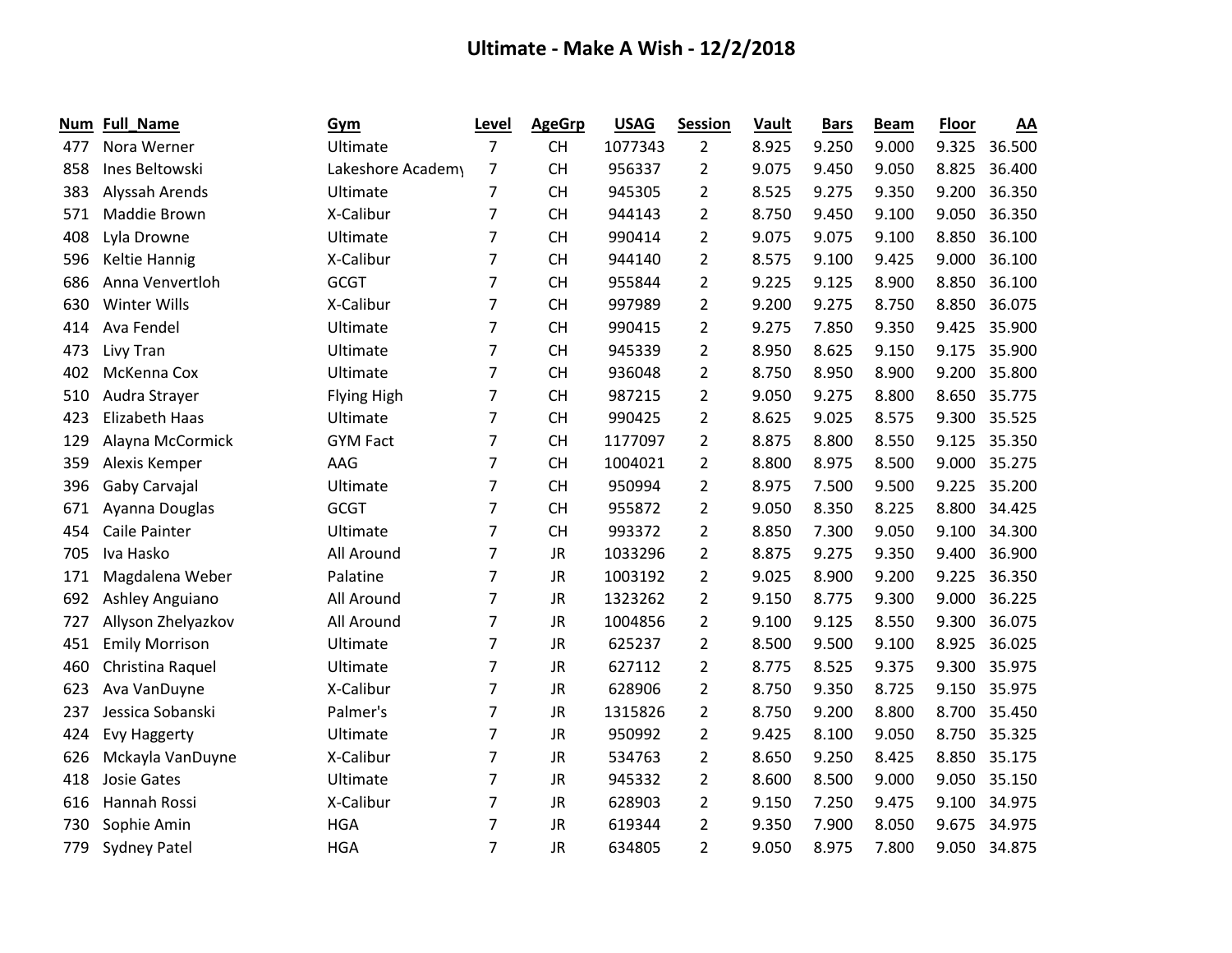| Num | <b>Full_Name</b>          | Gym                | Level          | <b>AgeGrp</b> | <b>USAG</b> | <b>Session</b> | Vault | <b>Bars</b> | <b>Beam</b> | Floor | AA     |
|-----|---------------------------|--------------------|----------------|---------------|-------------|----------------|-------|-------------|-------------|-------|--------|
| 393 | <b>Elizabeth Butler</b>   | Ultimate           | $\overline{7}$ | <b>JR</b>     | 945325      | $\overline{2}$ | 9.075 | 8.625       | 8.050       | 9.050 | 34.800 |
| 443 | Mackenzie Liebau          | Ultimate           | 7              | <b>JR</b>     | 945338      | $\overline{2}$ | 8.725 | 8.875       | 8.100       | 9.100 | 34.800 |
| 875 | Carlie Fisher             | Dream Big          | 7              | <b>JR</b>     | 959832      | $\overline{2}$ | 9.125 | 8.800       | 8.150       | 8.575 | 34.650 |
| 435 | <b>Hailey Krueger</b>     | Ultimate           | 7              | <b>JR</b>     | 945337      | $\overline{2}$ | 9.025 | 7.650       | 8.650       | 9.050 | 34.375 |
| 149 | Olivia D'Angelo           | Palatine           | 7              | <b>JR</b>     | 996764      | $\overline{2}$ | 8.625 | 8.075       | 8.900       | 8.700 | 34.300 |
| 486 | Olivia Denson             | Flying High        | 7              | JR            | 1013958     | 2              | 8.800 | 8.450       | 8.250       | 8.350 | 33.850 |
| 380 | Sarah Alonso              | Ultimate           | $\overline{7}$ | <b>JR</b>     | 627071      | $\overline{2}$ | 8.475 | 6.800       | 8.650       | 8.475 | 32.400 |
| 807 | <b>Danielle Gerdes</b>    | Gym Shop           | 7              | <b>JR</b>     | 1013235     | $\overline{2}$ | 0.000 | 8.200       | 7.300       | 0.000 | 15.500 |
| 861 | Julia Cunniff             | Lakeshore Academy  | 7              | <b>SR</b>     | 985439      | $\overline{2}$ | 9.350 | 9.575       | 9.625       | 9.150 | 37.700 |
| 869 | <b>Thalia Skoulikaris</b> | Lakeshore Academy  | 7              | <b>SR</b>     | 1015990     | 2              | 9.650 | 9.525       | 9.450       | 9.075 | 37.700 |
| 397 | Emily Chabraja            | Ultimate           | 7              | <b>SR</b>     | 558089      | $\overline{2}$ | 9.175 | 8.900       | 9.100       | 9.125 | 36.300 |
| 474 | Rebecca Tran              | Ultimate           | 7              | <b>SR</b>     | 569352      | $\overline{2}$ | 9.450 | 9.475       | 8.150       | 9.200 | 36.275 |
| 128 | <b>Avril McClellan</b>    | <b>GYM Fact</b>    | 7              | SR            | 1177140     | 2              | 9.450 | 8.900       | 8.900       | 8.925 | 36.175 |
| 792 | Abby Adams                | Gym Shop           | 7              | <b>SR</b>     | 598658      | $\overline{2}$ | 8.900 | 9.125       | 9.250       | 8.800 | 36.075 |
| 425 | Amanda Hamann             | Ultimate           | $\overline{7}$ | <b>SR</b>     | 630415      | $\overline{2}$ | 9.125 | 8.525       | 8.775       | 9.375 | 35.800 |
| 833 | Caroline Staffa           | Gym Shop           | 7              | <b>SR</b>     | 995710      | $\overline{2}$ | 9.225 | 8.900       | 8.250       | 8.775 | 35.150 |
| 696 | Brenda Avila              | All Around         | 7              | <b>SR</b>     | 1010432     | 2              | 8.950 | 8.525       | 8.400       | 8.825 | 34.700 |
| 466 | Lauren Schneider          | Ultimate           | 7              | <b>SR</b>     | 569344      | $\overline{2}$ | 9.050 | 7.650       | 8.650       | 9.100 | 34.450 |
| 831 | Anya Soriano              | Gym Shop           | 7              | <b>SR</b>     | 995718      | $\overline{2}$ | 8.475 | 8.475       | 8.575       | 8.850 | 34.375 |
| 838 | Clover Whalen             | Gym Shop           | 7              | <b>SR</b>     | 1316038     | $\overline{2}$ | 9.400 | 7.775       | 8.750       | 8.450 | 34.375 |
| 532 | Cambrie Pinkowski         | <b>Fire House</b>  | 7              | <b>SR</b>     | 957740      | $\overline{2}$ | 8.750 | 8.925       | 8.400       | 8.250 | 34.325 |
| 528 | Danielle Hansen           | <b>Fire House</b>  | 7              | <b>SR</b>     | 953424      | $\overline{2}$ | 9.175 | 8.975       | 8.500       | 7.600 | 34.250 |
| 463 | Maya Roiland              | Ultimate           | 7              | SR            | 569341      | $\overline{2}$ | 9.325 | 7.100       | 8.350       | 9.450 | 34.225 |
| 527 | Alexis Hansen             | Fire House         | 7              | <b>SR</b>     | 639969      | 2              | 9.000 | 7.500       | 8.950       | 8.550 | 34.000 |
| 518 | Lexie Anderson            | <b>Fire House</b>  | 7              | <b>SR</b>     | 1136631     | $\overline{2}$ | 8.850 | 7.825       | 8.950       | 8.350 | 33.975 |
| 484 | <b>Hope Cordes</b>        | <b>Flying High</b> | $\overline{7}$ | <b>SR</b>     | 628248      | $\overline{2}$ | 9.200 | 7.875       | 8.950       | 7.900 | 33.925 |
| 706 | Drew Ibardaloza           | All Around         | 7              | <b>SR</b>     | 642251      | $\overline{2}$ | 8.675 | 7.500       | 8.050       | 8.950 | 33.175 |
| 123 | Christina Hall            | <b>GYM Fact</b>    | 7              | <b>SR</b>     | 1198242     | $\overline{2}$ | 8.325 | 6.700       | 7.600       | 8.500 | 31.125 |
| 467 | Kelly Sheridan            | Ultimate           | 7              | <b>SR</b>     | 1012730     | $\overline{2}$ | 8.700 | 0.000       | 9.275       | 9.150 | 27.125 |
| 124 | Jaimie Hay                | <b>GYM Fact</b>    | 7              | <b>SR</b>     | 1177120     | 2              | 8.650 | 0.000       | 8.100       | 0.000 | 16.750 |
| 796 | Anna Brancato             | Gym Shop           | 7              | <b>SR</b>     | 617833      | 2              | 0.000 | 7.600       | 8.350       | 0.000 | 15.950 |
| 120 | Teresa Czyzewski          | <b>GYM Fact</b>    | $\overline{7}$ | <b>SR</b>     | 1177145     | $\overline{2}$ | 0.000 | 0.000       | 8.250       | 0.000 | 8.250  |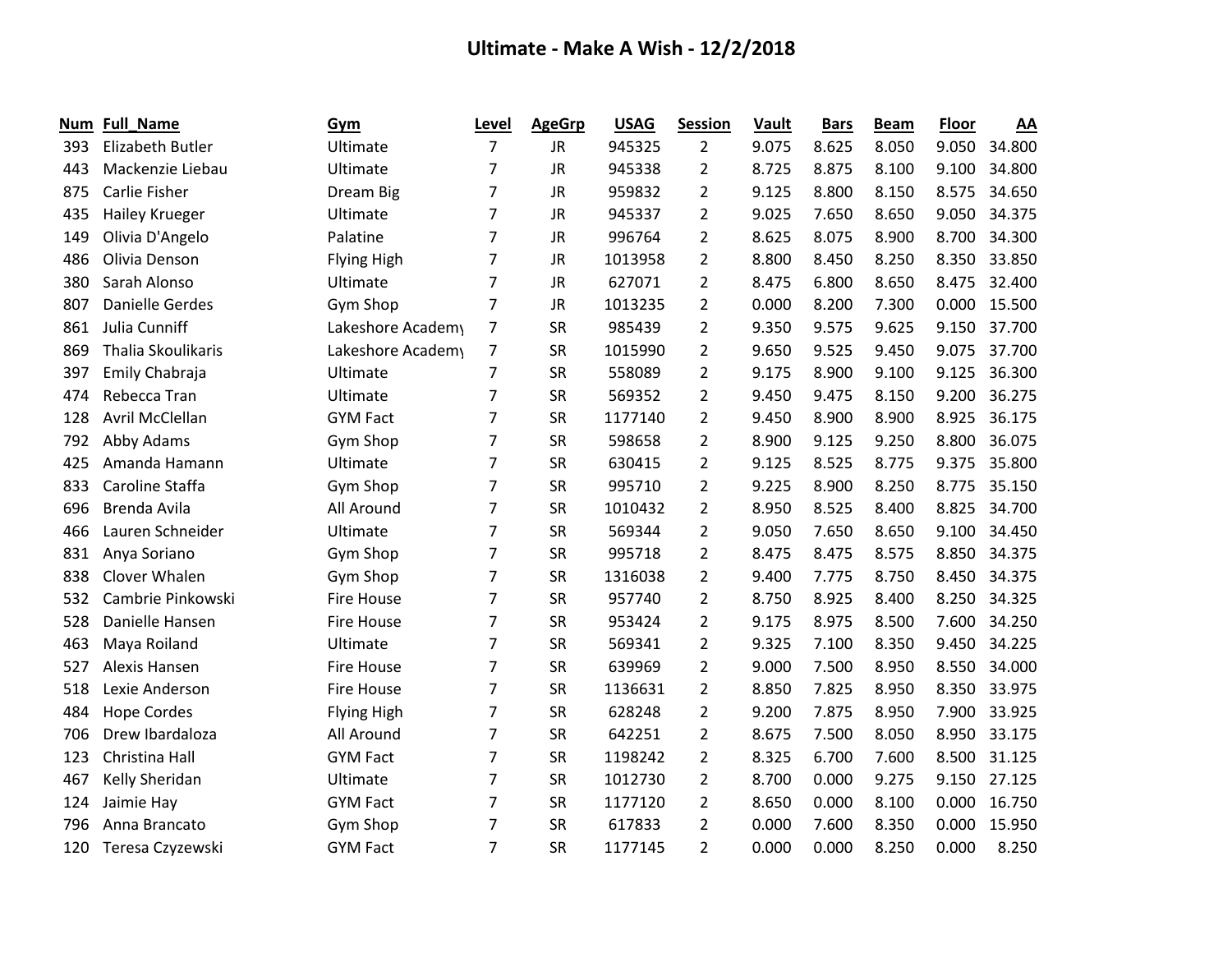| Num | Full_Name                 | Gym                | Level | <b>AgeGrp</b>   | <b>USAG</b> | <b>Session</b> | Vault | <b>Bars</b> | <b>Beam</b> | Floor | AA     |
|-----|---------------------------|--------------------|-------|-----------------|-------------|----------------|-------|-------------|-------------|-------|--------|
| 864 | Monica Fronc              | Lakeshore Academy  | 4     | JR A            | 1060104     | 3              | 9.275 | 9.575       | 9.325       | 9.450 | 37.625 |
| 863 | Carla Fronc               | Lakeshore Academy  | 4     | JR A            | 1060095     | 3              | 9.175 | 9.575       | 9.400       | 9.275 | 37.425 |
| 870 | Annika Troncoso           | Lakeshore Academy  | 4     | JR A            | 1360724     | 3              | 8.925 | 9.650       | 9.300       | 9.350 | 37.225 |
| 205 | <b>Madeline Augustine</b> | Palmer's           | 4     | JR A            | 1404071     | 3              | 8.575 | 9.400       | 9.050       | 8.875 | 35.900 |
| 642 | Anna Kruse                | <b>KIAGA</b>       | 4     | JR A            | 1157472     | 3              | 9.000 | 9.100       | 8.850       | 8.625 | 35.575 |
| 514 | Nayelix Vega              | <b>Flying High</b> | 4     | JR A            | 1274208     | 3              | 8.225 | 8.050       | 9.500       | 8.800 | 34.575 |
| 350 | Nadia Balentine           | AAG                | 4     | JR A            | 1435224     | 3              | 8.400 | 9.050       | 8.600       | 8.450 | 34.500 |
| 134 | Nora Sopiarz              | <b>GYM Fact</b>    | 4     | JR A            | 1458161     | 3              | 8.275 | 9.000       | 8.350       | 8.675 | 34.300 |
| 307 | Lauren Burtelow           | Wilmette           | 4     | JR A            | 1317437     | 3              | 9.250 | 7.900       | 8.550       | 8.150 | 33.850 |
| 362 | <b>Scarlet McIlrath</b>   | AAG                | 4     | JR A            | 1250783     | 3              | 7.900 | 8.300       | 9.050       | 8.525 | 33.775 |
| 297 | Audilynn Gere             | <b>WLAC</b>        | 4     | JR A            | 1281205     | 3              | 8.475 | 8.300       | 8.250       | 8.450 | 33.475 |
| 507 | Abby Rehor                | <b>Flying High</b> | 4     | JR A            | 1274196     | 3              | 7.850 | 8.900       | 7.900       | 8.600 | 33.250 |
| 305 | Taylor Agostinelli        | Wilmette           | 4     | JR A            | 1423023     | 3              | 7.825 | 8.000       | 8.800       | 8.525 | 33.150 |
| 311 | <b>Isabel Davis</b>       | Wilmette           | 4     | JR A            | 1424045     | 3              | 8.275 | 8.100       | 8.350       | 8.375 | 33.100 |
| 634 | Selma Askin               | <b>KIAGA</b>       | 4     | JR A            | 1324741     | 3              | 7.725 | 7.900       | 8.400       | 7.900 | 31.925 |
| 651 | <b>Avery Sandberg</b>     | <b>KIAGA</b>       | 4     | JR A            | 1324760     | 3              | 8.000 | 7.850       | 8.100       | 7.800 | 31.750 |
| 316 | Harper Jacobs             | Wilmette           | 4     | JR A            | 1422154     | 3              | 7.175 | 8.950       | 8.250       | 7.000 | 31.375 |
| 334 | Zoe Underwood             | Wilmette           | 4     | JR A            | 1446796     | 3              | 7.775 | 8.100       | 8.000       | 7.400 | 31.275 |
| 310 | Julia Darer               | Wilmette           | 4     | JR A            | 1449636     | 3              | 7.900 | 7.350       | 7.850       | 7.850 | 30.950 |
| 303 | <b>Kendall Narlock</b>    | <b>WLAC</b>        | 4     | JR A            | 1355116     | 3              | 8.125 | 6.000       | 8.000       | 7.050 | 29.175 |
| 639 | Skylar Harazin            | <b>KIAGA</b>       | 4     | JR A            | 1324750     | 3              | 8.225 | 0.000       | 8.400       | 8.350 | 24.975 |
| 645 | Avery Maycunich           | <b>KIAGA</b>       | 4     | JR A            | 1324754     | 3              | 7.475 | 0.000       | 8.550       | 8.325 | 24.350 |
| 226 | Vayda Maiss               | Palmer's           | 4     | JR B            | 1315797     | 3              | 9.500 | 9.175       | 8.650       | 9.250 | 36.575 |
| 313 | Mea Giczewski             | Wilmette           | 4     | JR <sub>B</sub> | 1039287     | 3              | 9.025 | 9.550       | 8.900       | 9.100 | 36.575 |
| 230 | <b>Madison Murphy</b>     | Palmer's           | 4     | JR B            | 1425225     | 3              | 8.700 | 9.450       | 9.150       | 9.150 | 36.450 |
| 241 | Clara Zich                | Palmer's           | 4     | JR B            | 1398581     | 3              | 9.225 | 9.450       | 8.650       | 9.050 | 36.375 |
| 364 | <b>Callie Morris</b>      | AAG                | 4     | JR B            | 1250813     | 3              | 8.400 | 8.800       | 9.325       | 9.225 | 35.750 |
| 491 | <b>Maddie Gentile</b>     | <b>Flying High</b> | 4     | JR B            | 1123176     | 3              | 8.775 | 8.800       | 9.025       | 9.100 | 35.700 |
| 492 | Gabby Godinez             | Flying High        | 4     | JR B            | 1077455     | 3              | 8.600 | 8.800       | 9.200       | 8.950 | 35.550 |
| 513 | Olivia Van Wyck           | <b>Flying High</b> | 4     | JR B            | 1274202     | 3              | 8.575 | 8.975       | 9.050       | 8.900 | 35.500 |
| 490 | Hannah Fuller             | <b>Flying High</b> | 4     | JR B            | 1123163     | 3              | 8.875 | 8.775       | 8.625       | 9.000 | 35.275 |
| 122 | Jasmine Gibbs             | <b>GYM Fact</b>    | 4     | JR B            | 1461444     | 3              | 9.000 | 9.225       | 8.850       | 8.150 | 35.225 |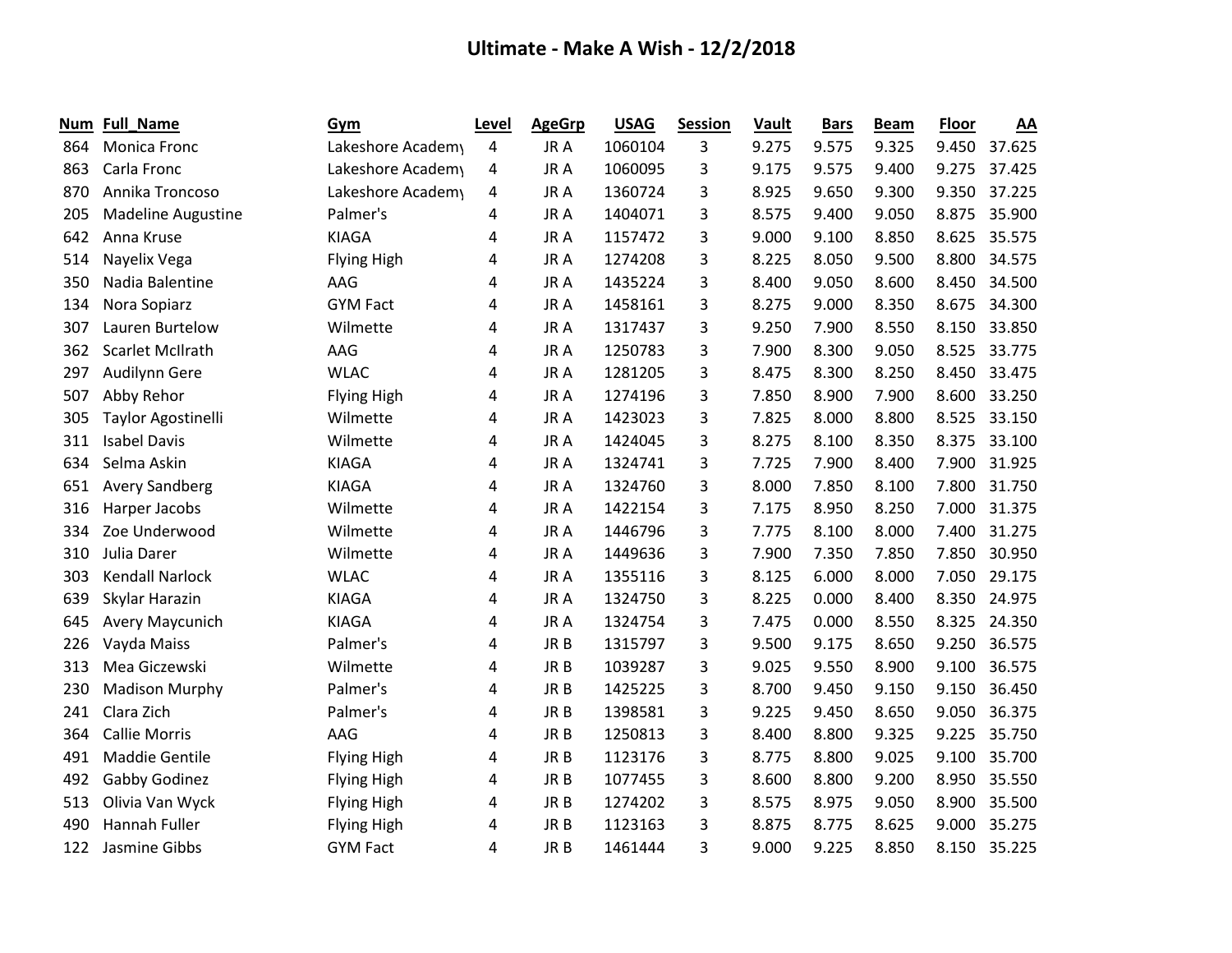| Num | Full_Name              | Gym                | Level | <b>AgeGrp</b>   | <b>USAG</b> | <b>Session</b> | <b>Vault</b> | <b>Bars</b> | <b>Beam</b> | Floor | AA     |
|-----|------------------------|--------------------|-------|-----------------|-------------|----------------|--------------|-------------|-------------|-------|--------|
| 502 | Olivia Madera          | <b>Flying High</b> | 4     | JR B            | 1274188     | 3              | 8.325        | 8.500       | 9.050       | 8.725 | 34.600 |
| 661 | Ella Yang              | <b>KIAGA</b>       | 4     | JR B            | 1466142     | 3              | 8.175        | 7.600       | 9.000       | 9.200 | 33.975 |
| 312 | <b>Ellery Driscoll</b> | Wilmette           | 4     | JR B            | 1445100     | 3              | 8.550        | 8.400       | 8.200       | 8.275 | 33.425 |
| 351 | <b>Isabel Beverung</b> | AAG                | 4     | JR B            | 1250806     | 3              | 8.275        | 8.100       | 8.150       | 8.900 | 33.425 |
| 497 | Aiya Jaklich           | <b>Flying High</b> | 4     | JR B            | 1269565     | 3              | 8.075        | 8.600       | 8.300       | 8.450 | 33.425 |
| 496 | Kaelyn Hong            | <b>Flying High</b> | 4     | JR B            | 1064376     | 3              | 7.875        | 8.350       | 8.650       | 8.525 | 33.400 |
| 225 | Makenzie MacDonald     | Palmer's           | 4     | JR B            | 1315794     | 3              | 8.325        | 9.250       | 7.400       | 7.900 | 32.875 |
| 140 | Olivia Zorich          | <b>GYM Fact</b>    | 4     | JR <sub>B</sub> | 1458278     | 3              | 7.950        | 8.350       | 8.550       | 8.000 | 32.850 |
| 319 | <b>Kiera Keating</b>   | Wilmette           | 4     | JR B            | 1314206     | 3              | 8.300        | 9.100       | 7.550       | 7.750 | 32.700 |
| 641 | Shay Hiser             | <b>KIAGA</b>       | 4     | JR B            | 1345401     | 3              | 8.300        | 7.550       | 8.200       | 7.700 | 31.750 |
| 224 | Katie MacDonald        | Palmer's           | 4     | JR B            | 1315734     | 3              | 8.625        | 8.800       | 0.000       | 7.250 | 24.675 |
| 213 | Olivia Gudovic         | Palmer's           | 4     | SR <sub>A</sub> | 1315722     | 3              | 9.325        | 9.200       | 9.325       | 9.350 | 37.200 |
| 126 | Rylee Jaramillo        | <b>GYM Fact</b>    | 4     | SR <sub>A</sub> | 1458428     | 3              | 8.950        | 9.500       | 9.150       | 8.900 | 36.500 |
| 506 | Carli Proctor          | Flying High        | 4     | SR <sub>A</sub> | 1274194     | 3              | 8.800        | 9.300       | 9.125       | 9.200 | 36.425 |
| 227 | Peyton Marshall        | Palmer's           | 4     | SR <sub>A</sub> | 1397120     | 3              | 8.725        | 9.375       | 9.400       | 8.725 | 36.225 |
| 296 | Madalyn Bielawski      | <b>WLAC</b>        | 4     | SR <sub>A</sub> | 1277098     | 3              | 8.950        | 8.975       | 9.250       | 8.575 | 35.750 |
| 295 | Allison Bielawski      | <b>WLAC</b>        | 4     | SR <sub>A</sub> | 1277108     | 3              | 8.375        | 9.175       | 8.975       | 8.950 | 35.475 |
| 366 | <b>Megan Nicholas</b>  | AAG                | 4     | SR A            | 1250796     | 3              | 8.400        | 8.450       | 9.350       | 9.100 | 35.300 |
| 485 | Alexa Darlin           | <b>Flying High</b> | 4     | SR <sub>A</sub> | 1013955     | 3              | 7.725        | 9.325       | 9.200       | 8.925 | 35.175 |
| 335 | Anna Virgili           | Wilmette           | 4     | SR <sub>A</sub> | 1327794     | 3              | 8.400        | 8.600       | 8.950       | 8.900 | 34.850 |
| 328 | Lucia Pozgay           | Wilmette           | 4     | SR <sub>A</sub> | 1314216     | 3              | 8.800        | 8.700       | 8.800       | 8.450 | 34.750 |
| 329 | Elena Scarano          | Wilmette           | 4     | SR <sub>A</sub> | 1314172     | 3              | 8.950        | 8.725       | 8.850       | 8.200 | 34.725 |
| 368 | Franki Shim            | AAG                | 4     | SR A            | 1232082     | 3              | 8.250        | 8.450       | 9.300       | 8.725 | 34.725 |
| 317 | Zoey Junker            | Wilmette           | 4     | SR <sub>A</sub> | 1313152     | 3              | 8.100        | 9.400       | 8.650       | 8.525 | 34.675 |
| 504 | <b>Emma Novinger</b>   | Flying High        | 4     | SR <sub>A</sub> | 1394363     | 3              | 9.125        | 8.300       | 8.600       | 8.575 | 34.600 |
| 215 | Kylie Halman           | Palmer's           | 4     | SR <sub>A</sub> | 1413394     | 3              | 8.275        | 8.600       | 8.650       | 8.950 | 34.475 |
| 234 | Rosie Schellinger      | Palmer's           | 4     | SR <sub>A</sub> | 1418398     | 3              | 8.050        | 8.200       | 9.225       | 8.500 | 33.975 |
| 315 | Aubrey Hoyt            | Wilmette           | 4     | SR <sub>A</sub> | 1317345     | 3              | 8.375        | 9.150       | 7.925       | 8.500 | 33.950 |
| 118 | Kylie Arzer            | <b>GYM Fact</b>    | 4     | SR A            | 1458927     | 3              | 8.175        | 7.800       | 8.700       | 8.475 | 33.150 |
| 654 | <b>Audrey Sepeczi</b>  | <b>KIAGA</b>       | 4     | SR A            | 1210673     | 3              | 8.025        | 6.450       | 8.350       | 8.250 | 31.075 |
| 658 | <b>Iris Stennett</b>   | <b>KIAGA</b>       | 4     | SR <sub>A</sub> | 1162231     | 3              | 0.000        | 0.000       | 8.200       | 8.150 | 16.350 |
| 860 | <b>Emma Connors</b>    | Lakeshore Academy  | 4     | SR <sub>B</sub> | 1299426     | 3              | 9.275        | 9.825       | 9.500       | 9.250 | 37.850 |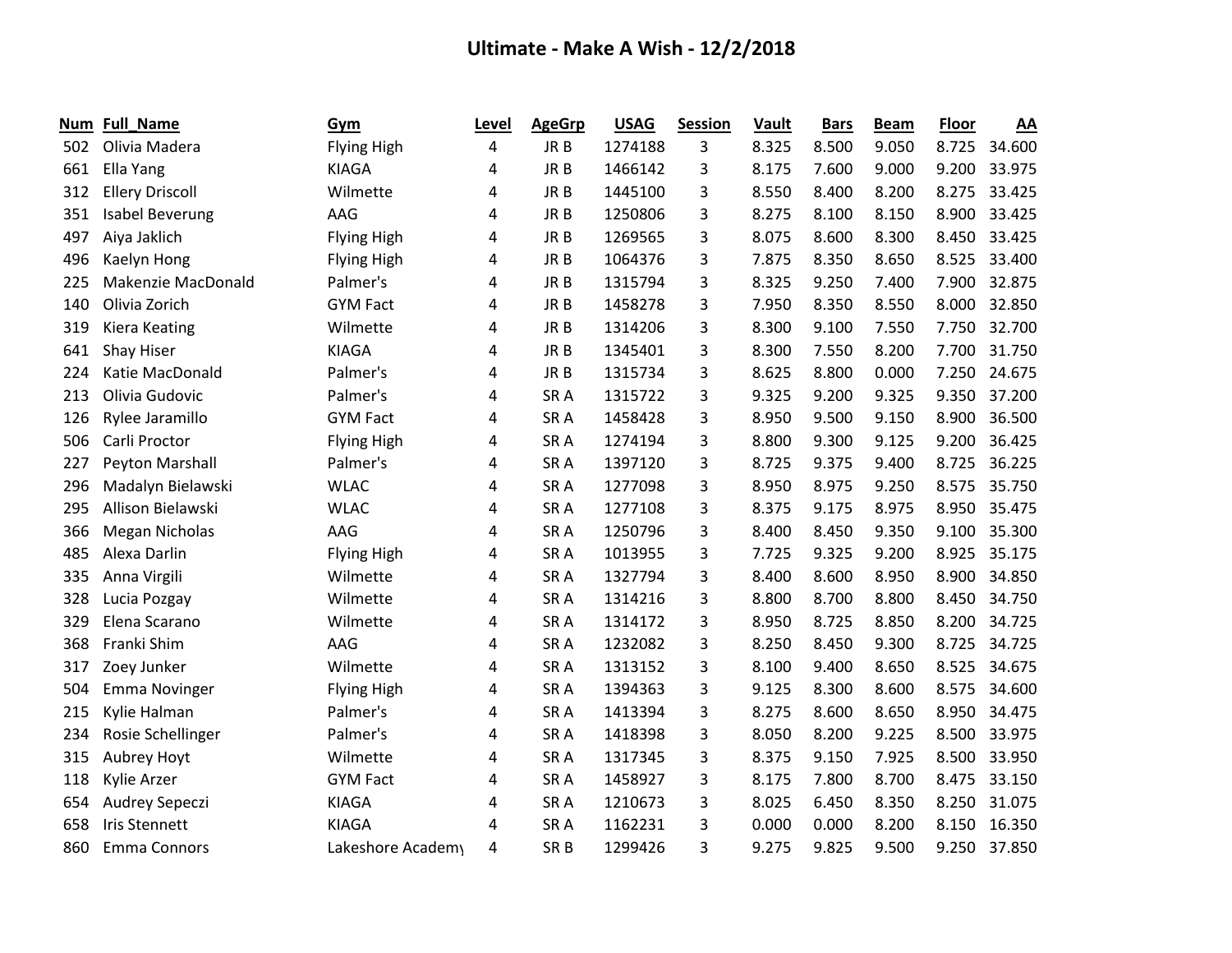| Num | <b>Full_Name</b>       | Gym                | Level | <b>AgeGrp</b>   | <b>USAG</b> | <b>Session</b> | Vault | <b>Bars</b> | <b>Beam</b> | <b>Floor</b> | AA     |
|-----|------------------------|--------------------|-------|-----------------|-------------|----------------|-------|-------------|-------------|--------------|--------|
| 644 | Samantha Marvin        | <b>KIAGA</b>       | 4     | SR <sub>B</sub> | 1470674     | 3              | 9.275 | 9.425       | 9.225       | 9.400        | 37.325 |
| 223 | Rebecca Liberda        | Palmer's           | 4     | SR <sub>B</sub> | 1443976     | 3              | 9.025 | 9.200       | 9.300       | 9.225        | 36.750 |
| 320 | <b>Taylor Kim</b>      | Wilmette           | 4     | SR <sub>B</sub> | 1313159     | 3              | 9.225 | 8.950       | 8.450       | 8.600        | 35.225 |
| 660 | Dana Werner            | <b>KIAGA</b>       | 4     | SR <sub>B</sub> | 1162256     | 3              | 8.600 | 9.450       | 8.500       | 8.575        | 35.125 |
| 363 | Anna Mccarthy          | AAG                | 4     | SR <sub>B</sub> | 1466263     | 3              | 9.075 | 8.750       | 8.300       | 8.925        | 35.050 |
| 136 | Kristin Tenoso         | <b>GYM Fact</b>    | 4     | SR <sub>B</sub> | 1454716     | 3              | 8.325 | 9.300       | 8.450       | 8.300        | 34.375 |
| 308 | <b>Nellie Connolly</b> | Wilmette           | 4     | SR <sub>B</sub> | 1317377     | 3              | 8.350 | 9.300       | 8.300       | 8.300        | 34.250 |
| 306 | Emma Brown             | Wilmette           | 4     | SR <sub>B</sub> | 1331401     | 3              | 9.050 | 8.700       | 8.350       | 7.550        | 33.650 |
| 339 | Shale Wozney           | Wilmette           | 4     | SR <sub>B</sub> | 1339891     | 3              | 7.800 | 8.950       | 8.300       | 8.600        | 33.650 |
| 304 | <b>Emerson Wold</b>    | <b>WLAC</b>        | 4     | SR <sub>B</sub> | 1294003     | 3              | 8.875 | 7.650       | 8.400       | 8.450        | 33.375 |
| 121 | Aubrey Danca           | <b>GYM Fact</b>    | 4     | SR <sub>B</sub> | 1455853     | 3              | 8.200 | 8.375       | 9.000       | 7.700        | 33.275 |
| 327 | Sadie Mysen            | Wilmette           | 4     | SR <sub>B</sub> | 1424212     | 3              | 8.075 | 8.600       | 7.950       | 8.200        | 32.825 |
| 333 | Emma Tubergen          | Wilmette           | 4     | SR <sub>B</sub> | 1202680     | 3              | 8.225 | 8.450       | 8.050       | 8.050        | 32.775 |
| 318 | <b>Erin Keating</b>    | Wilmette           | 4     | SR <sub>B</sub> | 1314196     | 3              | 8.475 | 8.700       | 8.100       | 7.400        | 32.675 |
| 937 | Piper Dunn             | Wilmette           | 4     | SR <sub>B</sub> | 1443878     | 3              | 8.150 | 8.800       | 7.800       | 7.700        | 32.450 |
| 323 | Paige McConnell        | Wilmette           | 4     | SR <sub>B</sub> | 1313172     | 3              | 7.725 | 8.600       | 8.200       | 7.800        | 32.325 |
| 322 | Natalie Malover        | Wilmette           | 4     | SR <sub>B</sub> | 1208838     | 3              | 8.300 | 9.200       | 7.900       | 6.850        | 32.250 |
| 336 | Eloise Vollmer         | Wilmette           | 4     | SR <sub>B</sub> | 1423989     | 3              | 7.775 | 8.000       | 7.500       | 7.500        | 30.775 |
| 299 | Olivia Habermann       | <b>WLAC</b>        | 4     | SR <sub>B</sub> | 1277091     | 3              | 8.325 | 5.000       | 7.600       | 8.050        | 28.975 |
| 747 | Savs Griffin           | <b>HGA</b>         | 8     | <b>CH</b>       | 634883      | 4              | 9.075 | 9.500       | 9.075       | 8.525        | 36.175 |
| 785 | Ava Simpson            | <b>HGA</b>         | 8     | <b>CH</b>       | 634812      | 4              | 8.350 | 9.275       | 9.225       | 9.250        | 36.100 |
| 214 | Skylar Guerrero        | Palmer's           | 8     | <b>CH</b>       | 986159      | 4              | 8.375 | 9.450       | 9.400       | 8.400        | 35.625 |
| 498 | Maya Kelly             | <b>Flying High</b> | 8     | <b>CH</b>       | 959984      | 4              | 8.800 | 8.650       | 8.875       | 9.300        | 35.625 |
| 480 | Amelia Bonanno         | <b>Flying High</b> | 8     | <b>CH</b>       | 580743      | 4              | 8.300 | 9.000       | 9.000       | 9.000        | 35.300 |
| 170 | Jolee Waddington       | Palatine           | 8     | <b>CH</b>       | 948583      | 4              | 7.700 | 9.175       | 8.900       | 9.150        | 34.925 |
| 657 | Sierra Stennet         | <b>KIAGA</b>       | 8     | <b>CH</b>       | 583408      | 4              | 8.900 | 9.100       | 7.700       | 9.075        | 34.775 |
| 378 | Lulu Ton-That          | <b>CPD</b>         | 8     | <b>CH</b>       | 1009177     | 4              | 7.900 | 9.400       | 8.650       | 8.775        | 34.725 |
| 377 | Alicia Scianna         | <b>CPD</b>         | 8     | <b>CH</b>       | 644650      | 4              | 8.100 | 8.525       | 9.250       | 8.750        | 34.625 |
| 151 | Jane Forsberg          | Palatine           | 8     | <b>CH</b>       | 950815      | 4              | 8.125 | 8.300       | 8.800       | 8.950        | 34.175 |
| 541 | Ava Bullock            | Gymn Zone          | 8     | <b>CH</b>       | 1002079     | 4              | 8.200 | 8.625       | 8.450       | 8.825        | 34.100 |
| 925 | Emma Ross              | <b>Elite Core</b>  | 8     | <b>CH</b>       | 625029      | 4              | 8.125 | 8.875       | 8.950       | 7.875        | 33.825 |
| 133 | <b>Ashley Slovnik</b>  | <b>GYM Fact</b>    | 8     | <b>CH</b>       | 1016786     | 4              | 7.900 | 8.375       | 8.250       | 8.650        | 33.175 |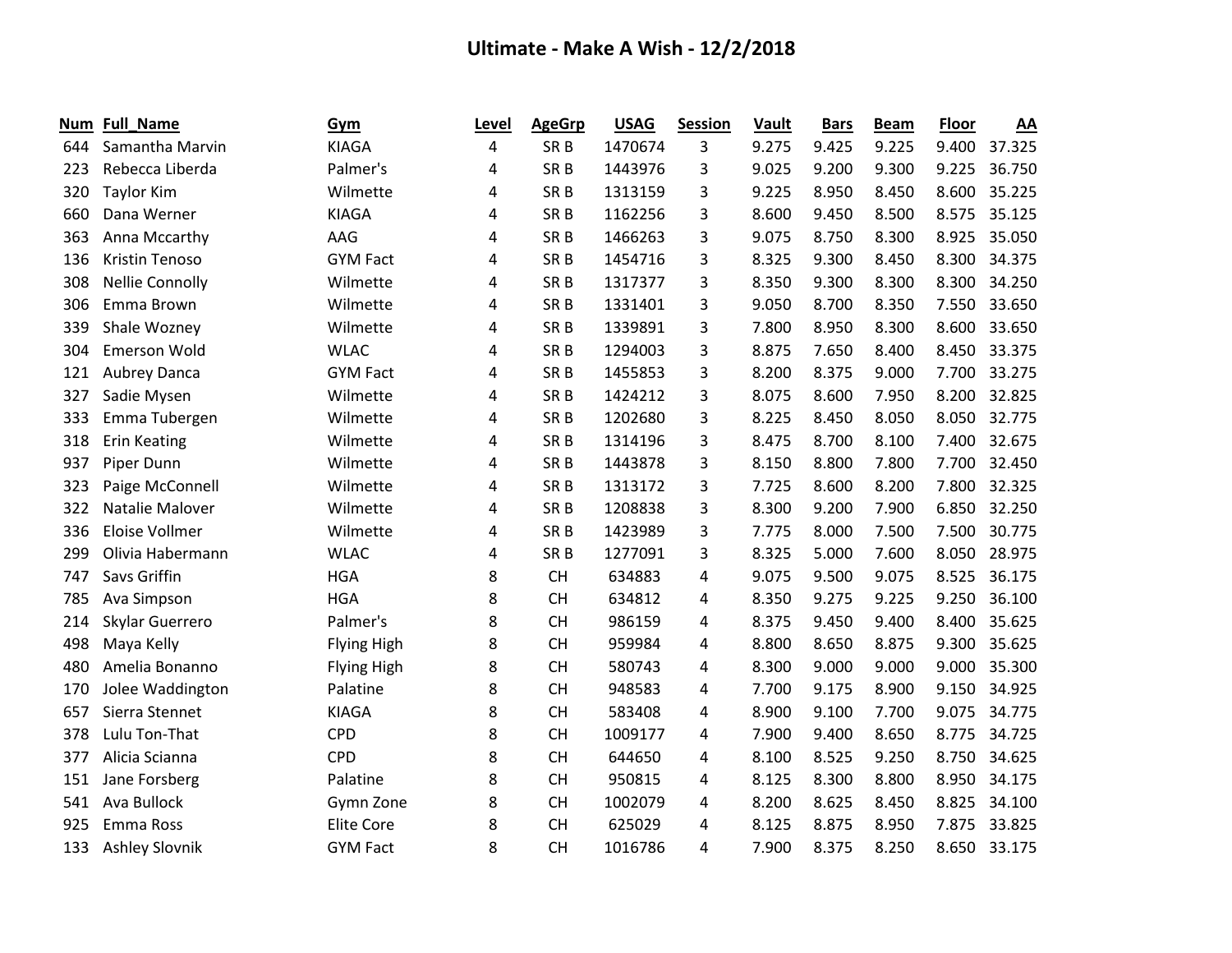| Num | <b>Full_Name</b>      | Gym                | Level | <b>AgeGrp</b> | <b>USAG</b> | <b>Session</b> | Vault | <b>Bars</b> | <b>Beam</b> | <b>Floor</b> | AA     |
|-----|-----------------------|--------------------|-------|---------------|-------------|----------------|-------|-------------|-------------|--------------|--------|
| 539 | Julia Blasinski       | Gymn Zone          | 8     | <b>CH</b>     | 627075      | 4              | 8.050 | 6.700       | 9.275       | 9.075        | 33.100 |
| 516 | <b>Tess Walker</b>    | <b>Flying High</b> | 8     | <b>CH</b>     | 641951      | 4              | 7.550 | 6.150       | 8.300       | 9.000        | 31.000 |
| 384 | Sarah Arends          | Ultimate           | 8     | <b>CH</b>     | 627073      | 4              | 0.000 | 8.475       | 7.300       | 0.000        | 15.775 |
| 410 | Jillian Ellenwood     | Ultimate           | 8     | <b>CH</b>     | 627097      | 4              | 7.900 | 0.000       | 0.000       | 0.000        | 7.900  |
| 789 | Molly Vaught          | <b>HGA</b>         | 8     | <b>JR</b>     | 511980      | 4              | 8.675 | 9.550       | 9.050       | 9.325        | 36.600 |
| 386 | Peri Arkin            | Ultimate           | 8     | <b>JR</b>     | 630394      | 4              | 8.850 | 9.400       | 8.725       | 9.125        | 36.100 |
| 602 | Maggie Lantka         | X-Calibur          | 8     | <b>JR</b>     | 1199085     | 4              | 8.175 | 9.100       | 9.500       | 9.325        | 36.100 |
| 240 | Abby Wilger           | Palmer's           | 8     | <b>JR</b>     | 1013313     | 4              | 8.550 | 9.400       | 9.400       | 8.650        | 36.000 |
| 379 | <b>Grace Wallace</b>  | <b>CPD</b>         | 8     | <b>JR</b>     | 966491      | 4              | 8.025 | 9.650       | 9.050       | 8.825        | 35.550 |
| 141 | <b>Elizabeth Berk</b> | Palatine           | 8     | <b>JR</b>     | 935136      | 4              | 7.950 | 8.325       | 9.100       | 9.250        | 34.625 |
| 167 | <b>Riley Strahl</b>   | Palatine           | 8     | <b>JR</b>     | 620918      | 4              | 7.725 | 8.300       | 9.125       | 8.900        | 34.050 |
| 125 | Alyson Humbert        | <b>GYM Fact</b>    | 8     | <b>JR</b>     | 619157      | 4              | 8.650 | 8.200       | 8.250       | 8.150        | 33.250 |
| 647 | Adrianna Merzyn       | <b>KIAGA</b>       | 8     | <b>JR</b>     | 639465      | 4              | 7.975 | 7.400       | 8.750       | 9.025        | 33.150 |
| 648 | <b>Megan Oates</b>    | <b>KIAGA</b>       | 8     | <b>JR</b>     | 558096      | 4              | 7.950 | 8.350       | 7.900       | 8.550        | 32.750 |
| 830 | Sophia Sorial         | Gym Shop           | 8     | <b>JR</b>     | 643023      | 4              | 7.250 | 9.150       | 7.675       | 8.475        | 32.550 |
| 656 | <b>Ember Stennet</b>  | <b>KIAGA</b>       | 8     | JR            | 578254      | 4              | 7.950 | 7.900       | 7.500       | 8.500        | 31.850 |
| 540 | <b>Lilly Bruschuk</b> | Gymn Zone          | 8     | <b>JR</b>     | 585624      | 4              | 8.650 | 5.600       | 9.025       | 8.325        | 31.600 |
| 545 | Joycelyn Crum         | Gymn Zone          | 8     | <b>JR</b>     | 583539      | 4              | 8.225 | 7.975       | 7.550       | 7.200        | 30.950 |
| 752 | Skylar Herrmann       | <b>HGA</b>         | 8     | <b>JR</b>     | 619349      | 4              | 8.725 | 7.225       | 6.600       | 8.400        | 30.950 |
| 298 | Angelina Gersch       | <b>WLAC</b>        | 8     | <b>JR</b>     | 1009985     | 4              | 8.175 | 7.100       | 7.000       | 8.275        | 30.550 |
| 442 | Alyse Lichtenstein    | Ultimate           | 8     | <b>SR</b>     | 560555      | 4              | 8.650 | 9.225       | 9.000       | 9.225        | 36.100 |
| 564 | Graciela Best         | X-Calibur          | 8     | <b>SR</b>     | 534770      | 4              | 8.600 | 9.500       | 8.850       | 9.125        | 36.075 |
| 751 | <b>Alexis Hercog</b>  | <b>HGA</b>         | 8     | <b>SR</b>     | 625027      | 4              | 8.675 | 9.500       | 9.075       | 8.625        | 35.875 |
| 370 | Julia Borawski        | <b>CPD</b>         | 8     | <b>SR</b>     | 644551      | 4              | 8.850 | 8.625       | 8.850       | 9.200        | 35.525 |
| 699 | Yuna Batmunkh         | All Around         | 8     | <b>SR</b>     | 1004849     | 4              | 8.275 | 9.050       | 8.475       | 9.175        | 34.975 |
| 643 | <b>Ellie Marquis</b>  | <b>KIAGA</b>       | 8     | <b>SR</b>     | 576474      | 4              | 8.650 | 8.750       | 8.075       | 9.000        | 34.475 |
| 478 | Julia Bageanis        | <b>Flying High</b> | 8     | <b>SR</b>     | 959941      | 4              | 8.375 | 9.075       | 8.375       | 8.425        | 34.250 |
| 622 | Ember Van Duyne       | X-Calibur          | 8     | <b>SR</b>     | 524103      | 4              | 8.425 | 8.625       | 8.525       | 8.575        | 34.150 |
| 700 | Milan Bishop-Sasaki   | All Around         | 8     | <b>SR</b>     | 658944      | 4              | 7.700 | 8.950       | 8.900       | 8.600        | 34.150 |
| 786 | Mackie/Maco Spencer   | <b>HGA</b>         | 8     | <b>SR</b>     | 465036      | 4              | 9.175 | 8.250       | 7.200       | 9.500        | 34.125 |
| 376 | <b>Madison Gierke</b> | <b>CPD</b>         | 8     | <b>SR</b>     | 644582      | 4              | 8.000 | 8.000       | 8.700       | 9.050        | 33.750 |
| 874 | Mya Fegaras           | Dream Big          | 8     | <b>SR</b>     | 466432      | 4              | 8.425 | 7.700       | 8.500       | 8.400        | 33.025 |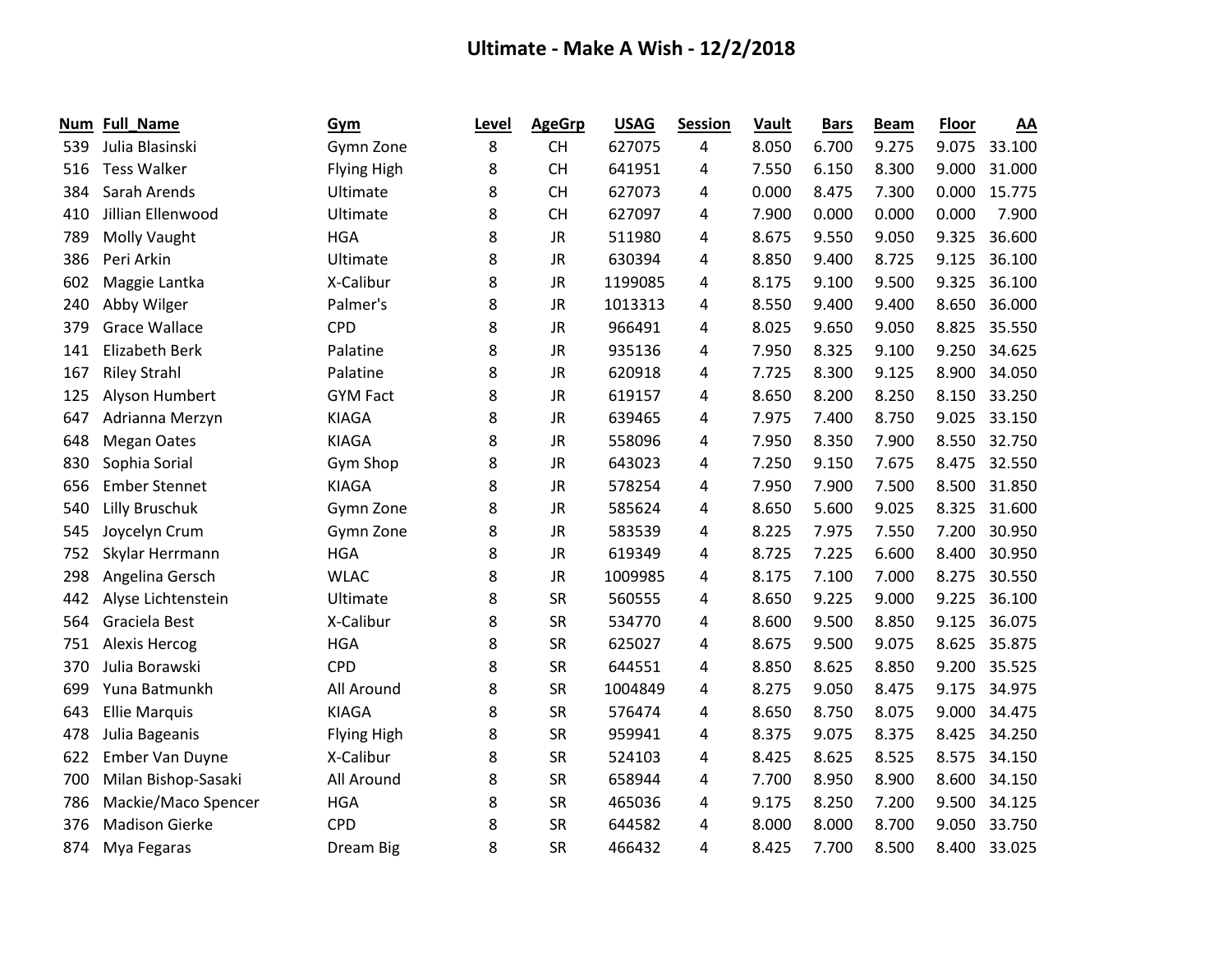| Num | <b>Full_Name</b>        | Gym                     | Level | <b>AgeGrp</b>   | <b>USAG</b> | <b>Session</b> | <b>Vault</b> | <b>Bars</b> | <b>Beam</b> | <b>Floor</b> | AA     |
|-----|-------------------------|-------------------------|-------|-----------------|-------------|----------------|--------------|-------------|-------------|--------------|--------|
| 872 | Caitlyn Cook            | Dream Big               | 8     | <b>SR</b>       | 627672      | 4              | 8.725        | 8.950       | 7.975       | 7.250        | 32.900 |
| 882 | Kenzie Sharp            | Dream Big               | 8     | <b>SR</b>       | 462319      | 4              | 8.600        | 7.500       | 7.400       | 8.275        | 31.775 |
| 878 | Chloe Larson            | Dream Big               | 8     | <b>SR</b>       | 496783      | 4              | 7.375        | 7.800       | 7.850       | 7.325        | 30.350 |
| 415 | Lindsay Fontana         | Ultimate                | 8     | <b>SR</b>       | 630413      | 4              | 9.275        | 9.300       | 8.550       | 0.000        | 27.125 |
| 883 | Jamie Stento            | Dream Big               | 8     | <b>SR</b>       | 281913      | 4              | 8.000        | 0.000       | 8.800       | 8.400        | 25.200 |
| 127 | Lucy Lee                | <b>GYM Fact</b>         | 8     | <b>SR</b>       | 1029234     | 4              | 7.750        | 0.000       | 8.350       | 0.000        | 16.100 |
| 479 | <b>Mallory Bezanis</b>  | <b>Flying High</b>      | 8     | <b>SR</b>       | 569873      | 4              | 0.000        | 7.350       | 0.000       | 0.000        | 7.350  |
| 891 | Evelyn Jehl             | PGC                     | 4     | JR A            | 1250330     | 5              | 8.900        | 9.525       | 9.150       | 9.125        | 36.700 |
| 627 | Lexi VanTilburg         | X-Calibur               | 4     | JR A            | 1085322     | 5              | 9.225        | 9.200       | 9.050       | 9.125        | 36.600 |
| 624 | Kadance VanDuyne        | X-Calibur               | 4     | JR A            | 1270458     | 5              | 8.825        | 9.400       | 9.150       | 9.050        | 36.425 |
| 604 | McKenna Lowe            | X-Calibur               | 4     | JR A            | 1085341     | 5              | 9.025        | 9.350       | 9.300       | 8.575        | 36.250 |
| 897 | Shayna Wakefield        | PGC                     | 4     | JR A            | 1071931     | 5              | 9.075        | 9.150       | 8.350       | 9.450        | 36.025 |
| 586 | Haleigh Eisenach        | X-Calibur               | 4     | JR A            | 1085336     | 5              | 8.400        | 8.700       | 9.100       | 8.600        | 34.800 |
| 185 | Madelynn Forrest        | <b>Flips Gymnastics</b> | 4     | JR A            | 1100842     | 5              | 8.475        | 8.450       | 9.000       | 8.800        | 34.725 |
| 196 | Nina Raniszewski        | <b>Flips Gymnastics</b> | 4     | JR A            | 1291773     | 5              | 8.525        | 8.950       | 8.550       | 8.625        | 34.650 |
| 165 | Jemma Sobanski          | Palatine                | 4     | JR A            | 1414882     | 5              | 7.950        | 7.700       | 8.725       | 8.500        | 32.875 |
| 703 | Laina Drabic            | All Around              | 4     | JR A            | 1172779     | 5              | 7.750        | 7.700       | 8.750       | 8.500        | 32.700 |
| 893 | Avery Sohl              | PGC                     | 4     | JR A            | 1067848     | 5              | 8.100        | 7.650       | 8.375       | 8.400        | 32.525 |
| 842 | Haylie Blake            | CGSA                    | 4     | JR A            | 1418008     | 5              | 7.450        | 8.000       | 8.050       | 8.300        | 31.800 |
| 848 | <b>Hailey Pasiewicz</b> | CGSA                    | 4     | JR A            | 1287141     | 5              | 7.700        | 7.600       | 7.700       | 7.725        | 30.725 |
| 281 | Ava Balzer-Lao          | Summit                  | 4     | JR A            | 1311857     | 5              | 8.000        | 8.550       | 7.650       | 6.450        | 30.650 |
| 285 | <b>Avery Gibbs</b>      | Summit                  | 4     | JR A            | 1311865     | 5              | 7.650        | 6.900       | 7.300       | 6.900        | 28.750 |
| 852 | Madelyn Shirley         | <b>CGSA</b>             | 4     | JR A            | 1405476     | 5              | 5.650        | 6.700       | 6.900       | 8.000        | 27.250 |
| 187 | Ava Harwood             | <b>Flips Gymnastics</b> | 4     | JR A            | 1404560     | 5              | 0.000        | 9.100       | 8.275       | 7.800        | 25.175 |
| 841 | Sophia Barrett          | CGSA                    | 4     | JR A            | 1398374     | 5              | 5.900        | 0.000       | 8.200       | 7.200        | 21.300 |
| 625 | Madisen VanDuyne        | X-Calibur               | 4     | JR B            | 1085348     | 5              | 8.750        | 9.625       | 9.150       | 9.225        | 36.750 |
| 618 | Lakyn Smith             | X-Calibur               | 4     | JR <sub>B</sub> | 1159985     | 5              | 9.100        | 9.450       | 9.000       | 9.125        | 36.675 |
| 188 | Laya Isaac              | <b>Flips Gymnastics</b> | 4     | JR B            | 1201009     | 5              | 9.275        | 9.000       | 8.625       | 9.150        | 36.050 |
| 202 | Noa Yoskowitz           | <b>Flips Gymnastics</b> | 4     | JR B            | 995138      | 5              | 8.775        | 9.200       | 9.050       | 8.750        | 35.775 |
| 103 | Amaya Bronson/Zapata    | GAR                     | 4     | JR B            | 1319531     | 5              | 8.550        | 8.900       | 8.950       | 8.900        | 35.300 |
| 894 | Eleni Sweeney           | PGC                     | 4     | JR B            | 1325671     | 5              | 8.600        | 8.750       | 8.625       | 9.050        | 35.025 |
| 717 | Lena Palus              | All Around              | 4     | JR <sub>B</sub> | 1332024     | 5              | 8.650        | 9.000       | 8.575       | 8.625        | 34.850 |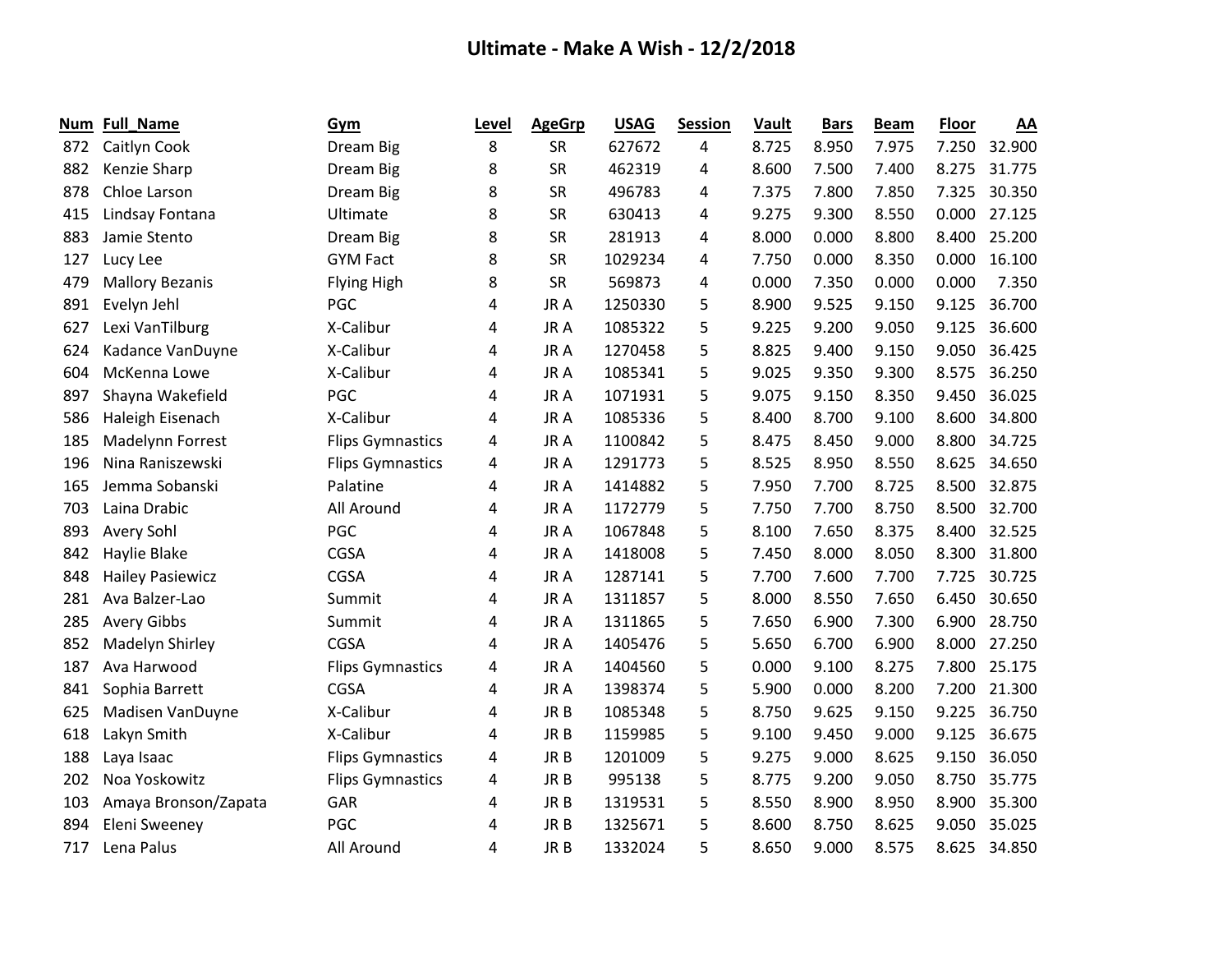| Num | <b>Full_Name</b>          | Gym                     | Level | <b>AgeGrp</b>   | <b>USAG</b> | <b>Session</b> | Vault | <b>Bars</b> | <b>Beam</b> | <b>Floor</b> | AA     |
|-----|---------------------------|-------------------------|-------|-----------------|-------------|----------------|-------|-------------|-------------|--------------|--------|
| 190 | <b>Brynley Kelly</b>      | <b>Flips Gymnastics</b> | 4     | JR B            | 1290693     | 5              | 9.150 | 7.850       | 8.800       | 8.950        | 34.750 |
| 183 | Eden Deutch               | <b>Flips Gymnastics</b> | 4     | JR B            | 1054861     | 5              | 8.650 | 9.350       | 8.150       | 8.500        | 34.650 |
| 720 | <b>Charlee Rose Plaza</b> | All Around              | 4     | JR <sub>B</sub> | 1332026     | 5              | 8.675 | 8.750       | 8.700       | 8.475        | 34.600 |
| 601 | Katie Lantka              | X-Calibur               | 4     | JR B            | 1270462     | 5              | 8.250 | 8.750       | 8.875       | 8.675        | 34.550 |
| 101 | <b>Avery Anderson</b>     | GAR                     | 4     | JR <sub>B</sub> | 1466416     | 5              | 8.300 | 9.000       | 8.850       | 8.200        | 34.350 |
| 152 | Amelia Garthwait          | Palatine                | 4     | JR B            | 1452909     | 5              | 8.600 | 8.500       | 8.475       | 8.625        | 34.200 |
| 286 | Mia Housenga              | Summit                  | 4     | JR B            | 1441724     | 5              | 8.500 | 8.350       | 7.650       | 8.150        | 32.650 |
| 144 | Chloe Cheripka            | Palatine                | 4     | JR B            | 1157382     | 5              | 8.150 | 8.200       | 8.225       | 8.050        | 32.625 |
| 850 | Natalie Ray               | <b>CGSA</b>             | 4     | JR B            | 1287155     | 5              | 7.800 | 8.250       | 8.525       | 8.000        | 32.575 |
| 150 | <b>Hailey Detloff</b>     | Palatine                | 4     | JR B            | 1388286     | 5              | 8.450 | 7.300       | 7.600       | 8.475        | 31.825 |
| 200 | Khloe Smith               | <b>Flips Gymnastics</b> | 4     | JR B            | 1291778     | 5              | 8.200 | 6.800       | 8.250       | 7.825        | 31.075 |
| 844 | Sadie Erk                 | <b>CGSA</b>             | 4     | JR B            | 1287160     | 5              | 4.000 | 6.750       | 7.850       | 7.250        | 25.850 |
| 102 | Jordyn Ballard            | GAR                     | 4     | SR <sub>A</sub> | 1020349     | 5              | 9.125 | 9.200       | 8.900       | 9.300        | 36.525 |
| 105 | Lauren Douglass           | GAR                     | 4     | SR <sub>A</sub> | 1319533     | 5              | 9.000 | 9.225       | 9.000       | 9.100        | 36.325 |
| 181 | Clara Cavalcanti          | <b>Flips Gymnastics</b> | 4     | SR <sub>A</sub> | 1197295     | 5              | 9.400 | 8.600       | 9.025       | 9.000        | 36.025 |
| 728 | Evellyn Zhelyazkov        | All Around              | 4     | SR <sub>A</sub> | 1042635     | 5              | 8.750 | 8.900       | 9.150       | 8.600        | 35.400 |
| 199 | Sumner Silver             | <b>Flips Gymnastics</b> | 4     | SR <sub>A</sub> | 1291776     | 5              | 9.000 | 8.800       | 8.800       | 8.675        | 35.275 |
| 193 | Asha Patel                | <b>Flips Gymnastics</b> | 4     | SR <sub>A</sub> | 1291756     | 5              | 8.700 | 8.950       | 8.750       | 8.725        | 35.125 |
| 142 | Ava Boesen                | Palatine                | 4     | SR <sub>A</sub> | 1278599     | 5              | 8.800 | 8.600       | 8.775       | 8.725        | 34.900 |
| 722 | Sam Quayle                | All Around              | 4     | SR <sub>A</sub> | 1455019     | 5              | 8.375 | 9.150       | 8.400       | 8.625        | 34.550 |
| 143 | Andrea Bravo              | Palatine                | 4     | SR <sub>A</sub> | 1389335     | 5              | 8.800 | 8.250       | 8.700       | 8.775        | 34.525 |
| 191 | Madeline Lambert          | <b>Flips Gymnastics</b> | 4     | SR <sub>A</sub> | 1291736     | 5              | 9.300 | 8.150       | 8.750       | 8.175        | 34.375 |
| 178 | Caroline Bichkoff         | <b>Flips Gymnastics</b> | 4     | SR A            | 1290629     | 5              | 8.800 | 8.850       | 8.225       | 8.350        | 34.225 |
| 147 | Katelyn Cox               | Palatine                | 4     | SR <sub>A</sub> | 1415024     | 5              | 8.500 | 8.900       | 8.425       | 8.300        | 34.125 |
| 161 | Liana Papadopoulos        | Palatine                | 4     | SR <sub>A</sub> | 1265489     | 5              | 8.400 | 8.550       | 8.225       | 8.675        | 33.850 |
| 177 | Sofia Aninmis             | <b>Flips Gymnastics</b> | 4     | SR <sub>A</sub> | 658506      | 5              | 8.700 | 7.800       | 8.300       | 8.625        | 33.425 |
| 111 | Gianna Roby               | GAR                     | 4     | SR <sub>A</sub> | 1468929     | 5              | 8.575 | 8.000       | 8.400       | 8.350        | 33.325 |
| 186 | <b>Channing Geiges</b>    | <b>Flips Gymnastics</b> | 4     | SR <sub>A</sub> | 1290664     | 5              | 8.200 | 8.150       | 8.050       | 8.575        | 32.975 |
| 678 | Shemaya Mixer             | <b>GCGT</b>             | 4     | SR <sub>A</sub> | 1142458     | 5              | 8.275 | 7.900       | 8.200       | 8.375        | 32.750 |
| 664 | Caydence Ancelet          | <b>GCGT</b>             | 4     | SR <sub>A</sub> | 1142324     | 5              | 8.000 | 8.050       | 8.300       | 7.875        | 32.225 |
| 673 | Katerbug Klusman          | <b>GCGT</b>             | 4     | SR <sub>A</sub> | 1142425     | 5              | 8.200 | 7.700       | 7.750       | 8.375        | 32.025 |
| 846 | <b>Bell Bell McClain</b>  | <b>CGSA</b>             | 4     | SR <sub>A</sub> | 1287171     | 5              | 7.950 | 6.900       | 8.150       | 7.525        | 30.525 |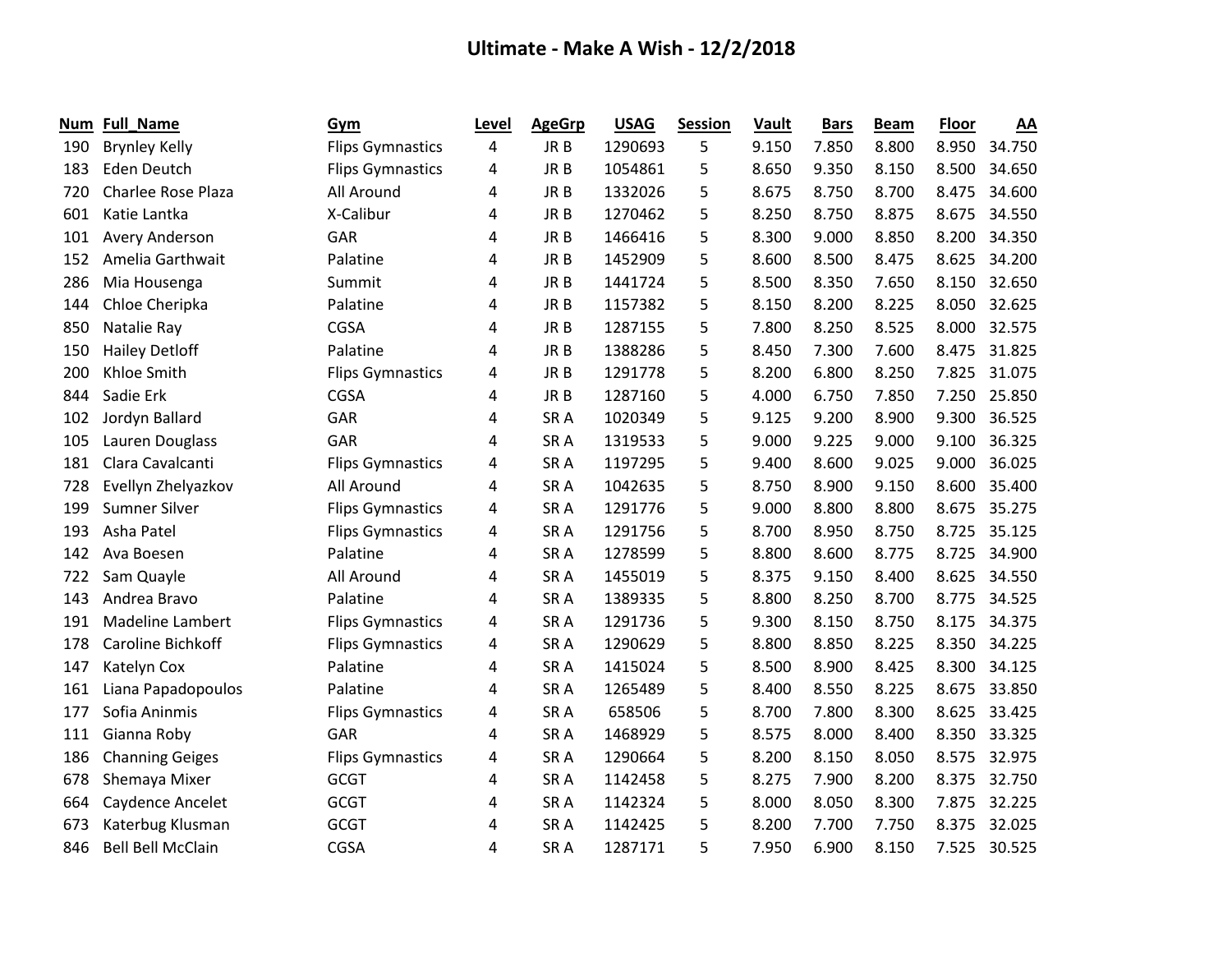| Num | Full_Name                 | Gym                     | Level | <b>AgeGrp</b>   | <b>USAG</b> | <b>Session</b> | Vault | <b>Bars</b> | <b>Beam</b> | <b>Floor</b> | AA     |
|-----|---------------------------|-------------------------|-------|-----------------|-------------|----------------|-------|-------------|-------------|--------------|--------|
| 155 | Autumn Johnson            | Palatine                | 4     | SR <sub>B</sub> | 1265502     | 5              | 8.800 | 9.400       | 8.625       | 8.625        | 35.450 |
| 892 | Gianna Pastorello         | PGC                     | 4     | SR <sub>B</sub> | 1326833     | 5              | 8.825 | 8.850       | 8.750       | 8.850        | 35.275 |
| 154 | Maggie Haddad             | Palatine                | 4     | SR <sub>B</sub> | 1278605     | 5              | 8.775 | 9.250       | 8.050       | 8.925        | 35.000 |
| 166 | Izzy Steinbach            | Palatine                | 4     | SR <sub>B</sub> | 1278627     | 5              | 8.900 | 8.950       | 8.550       | 8.475        | 34.875 |
| 724 | Mariah Salvato            | All Around              | 4     | SR <sub>B</sub> | 1161135     | 5              | 8.725 | 9.000       | 8.550       | 8.425        | 34.700 |
| 174 | Clare Zach                | Palatine                | 4     | SR <sub>B</sub> | 1461172     | 5              | 8.700 | 9.225       | 8.150       | 8.600        | 34.675 |
| 674 | Ally Lefringhouse         | <b>GCGT</b>             | 4     | SR <sub>B</sub> | 1142430     | 5              | 8.450 | 8.750       | 8.500       | 8.775        | 34.475 |
| 701 | Samantha Brown            | All Around              | 4     | SR <sub>B</sub> | 1042644     | 5              | 8.650 | 8.600       | 8.500       | 8.550        | 34.300 |
| 726 | <b>Emily Valova</b>       | All Around              | 4     | SR <sub>B</sub> | 1458697     | 5              | 8.000 | 8.450       | 8.825       | 8.875        | 34.150 |
| 939 | Maggie Mariano            | <b>Flips Gymnastics</b> | 4     | SR <sub>B</sub> | 1291745     | 5              | 8.650 | 8.600       | 8.225       | 8.100        | 33.575 |
| 168 | Katy Swanson              | Palatine                | 4     | SR <sub>B</sub> | 1435372     | 5              | 8.300 | 8.600       | 7.950       | 8.675        | 33.525 |
| 180 | Abigail Bruskin           | <b>Flips Gymnastics</b> | 4     | SR <sub>B</sub> | 1290638     | 5              | 8.900 | 6.850       | 8.400       | 8.225        | 32.375 |
| 156 | Mandy Johnson             | Palatine                | 4     | SR <sub>B</sub> | 1265504     | 5              | 7.500 | 8.400       | 8.325       | 7.825        | 32.050 |
| 282 | <b>Bella Blunt</b>        | Summit                  | 4     | SR <sub>B</sub> | 1170019     | 5              | 8.400 | 7.100       | 8.550       | 7.750        | 31.800 |
| 153 | Elena Goldstein           | Palatine                | 4     | SR <sub>B</sub> | 1405388     | 5              | 8.775 | 8.200       | 6.000       | 8.700        | 31.675 |
| 294 | Olivia Streight           | Summit                  | 4     | SR <sub>B</sub> | 1311849     | 5              | 8.450 | 7.750       | 8.350       | 7.100        | 31.650 |
| 847 | <b>Boluwatife Okedina</b> | CGSA                    | 4     | SR <sub>B</sub> | 1383640     | 5              | 8.000 | 7.750       | 7.950       | 7.800        | 31.500 |
| 290 | <b>Rylee Noack</b>        | Summit                  | 4     | SR <sub>B</sub> | 1343970     | 5              | 7.900 | 6.300       | 8.150       | 6.600        | 28.950 |
| 289 | <b>Baila Nees</b>         | Summit                  | 4     | SR <sub>B</sub> | 1363627     | 5              | 7.500 | 6.100       | 6.950       | 7.300        | 27.850 |
| 845 | Macy Kamp                 | <b>CGSA</b>             | 4     | SR <sub>B</sub> | 1381917     | 5              | 4.600 | 0.000       | 8.300       | 7.450        | 20.350 |
| 866 | Natalia Pudelko           | Lakeshore Academy       | 5     | JR A            | 1068318     | 6              | 9.475 | 9.500       | 8.900       | 8.900        | 36.775 |
| 887 | Samantha Dino             | PGC                     | 5     | JR A            | 1007459     | 6              | 9.175 | 9.000       | 9.600       | 8.700        | 36.475 |
| 114 | <b>Allison Stibal</b>     | GAR                     | 5     | JR A            | 1319554     | 6              | 9.100 | 9.300       | 8.850       | 8.850        | 36.100 |
| 854 | Jenna Aguado              | Lakeshore Academy       | 5     | JR A            | 1069958     | 6              | 9.000 | 9.700       | 8.100       | 8.950        | 35.750 |
| 760 | <b>Bailey Keller</b>      | <b>HGA</b>              | 5     | JR A            | 1116000     | 6              | 9.250 | 8.850       | 8.950       | 8.675        | 35.725 |
| 108 | <b>Emmy Ivanans</b>       | GAR                     | 5     | JR A            | 1319542     | 6              | 9.100 | 9.000       | 8.525       | 9.050        | 35.675 |
| 115 | <b>Hailey Underwood</b>   | GAR                     | 5     | JR A            | 1319557     | 6              | 9.225 | 8.250       | 9.150       | 8.875        | 35.500 |
| 886 | Lana Bruggeman            | PGC                     | 5     | JR A            | 1008047     | 6              | 9.150 | 8.000       | 9.375       | 8.800        | 35.325 |
| 112 | Jolie Schwartz-Cunningham | GAR                     | 5     | JR A            | 1319550     | 6              | 9.050 | 8.750       | 8.500       | 8.925        | 35.225 |
| 116 | London Webster            | GAR                     | 5     | JR A            | 1319559     | 6              | 9.000 | 8.950       | 8.600       | 8.400        | 34.950 |
| 884 | Sofia Avrukh              | PGC                     | 5     | JR A            | 1068822     | 6              | 8.600 | 8.350       | 9.250       | 8.725        | 34.925 |
| 107 | Ava Hocking               | GAR                     | 5     | JR A            | 1075741     | 6              | 8.950 | 7.500       | 9.175       | 9.050        | 34.675 |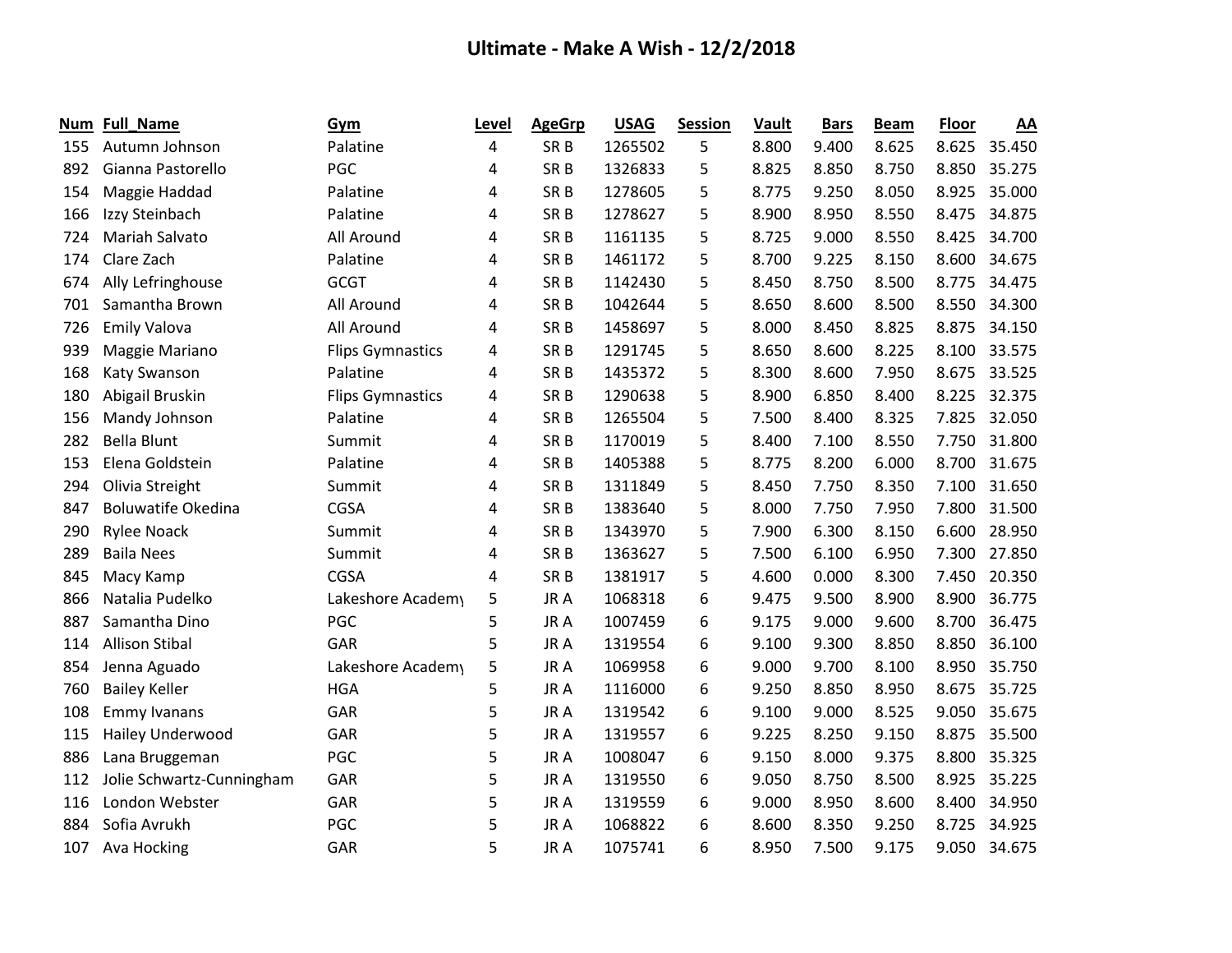| Num | <b>Full_Name</b>        | Gym               | Level | <b>AgeGrp</b>   | <b>USAG</b> | <b>Session</b> | <b>Vault</b> | <b>Bars</b> | <b>Beam</b> | <b>Floor</b> | AA     |
|-----|-------------------------|-------------------|-------|-----------------|-------------|----------------|--------------|-------------|-------------|--------------|--------|
| 808 | <b>Reese Ginsberg</b>   | Gym Shop          | 5     | JR A            | 1098052     | 6              | 8.800        | 8.450       | 8.625       | 8.750        | 34.625 |
| 888 | Saige Florsheim         | PGC               | 5     | JR A            | 1089062     | 6              | 8.750        | 7.650       | 9.400       | 8.475        | 34.275 |
| 910 | Mya Holmberg            | <b>Elite Core</b> | 5     | JR A            | 1189757     | 6              | 8.600        | 8.950       | 8.200       | 8.275        | 34.025 |
| 932 | Kayle Turner            | Elite Core        | 5     | JR A            | 1010421     | 6              | 9.000        | 8.450       | 8.300       | 8.000        | 33.750 |
| 449 | <b>Allison Mietus</b>   | Ultimate          | 5     | JR A            | 1075145     | 6              | 9.175        | 8.550       | 7.750       | 8.225        | 33.700 |
| 400 | Camryn Clark            | Ultimate          | 5     | JR A            | 1074943     | 6              | 9.075        | 8.800       | 7.550       | 8.250        | 33.675 |
| 432 | Layla Kadera            | Ultimate          | 5     | JR A            | 1284380     | 6              | 8.800        | 8.400       | 8.250       | 8.150        | 33.600 |
| 859 | Azra Cicek              | Lakeshore Academy | 5     | JR B            | 1064823     | 6              | 9.425        | 8.650       | 9.550       | 9.175        | 36.800 |
| 889 | Mila Gordon             | PGC               | 5     | JR <sub>B</sub> | 1327961     | 6              | 9.025        | 9.050       | 8.850       | 9.400        | 36.325 |
| 757 | Maria Kakish            | <b>HGA</b>        | 5     | JR <sub>B</sub> | 1015251     | 6              | 9.475        | 9.000       | 9.100       | 8.550        | 36.125 |
| 159 | Carlie Normyle          | Palatine          | 5     | JR B            | 1250789     | 6              | 9.100        | 9.400       | 9.100       | 8.375        | 35.975 |
| 772 | <b>Addison Nabielec</b> | <b>HGA</b>        | 5     | JR <sub>B</sub> | 1006430     | 6              | 8.875        | 9.025       | 8.900       | 9.075        | 35.875 |
| 148 | Erika D'Angelo          | Palatine          | 5     | JR B            | 1082946     | 6              | 8.900        | 8.700       | 9.075       | 8.750        | 35.425 |
| 855 | Mia Aguado              | Lakeshore Academy | 5     | JR <sub>B</sub> | 1069950     | 6              | 9.175        | 8.400       | 8.650       | 8.925        | 35.150 |
| 684 | Sophia Slater           | <b>GCGT</b>       | 5     | JR <sub>B</sub> | 1007945     | 6              | 9.000        | 9.075       | 8.500       | 8.375        | 34.950 |
| 689 | Lila Winking            | <b>GCGT</b>       | 5     | JR B            | 955870      | 6              | 9.175        | 8.400       | 8.875       | 8.475        | 34.925 |
| 840 | Jessica Ziemianin       | Gym Shop          | 5     | JR B            | 1098057     | 6              | 9.025        | 8.750       | 8.550       | 8.500        | 34.825 |
| 113 | Joey Spielman           | GAR               | 5     | JR <sub>B</sub> | 1319552     | 6              | 8.950        | 8.500       | 8.750       | 8.450        | 34.650 |
| 106 | Jimmy Hinrichs          | GAR               | 5     | JR B            | 1319539     | 6              | 8.950        | 8.800       | 8.675       | 8.125        | 34.550 |
| 385 | Eila Arkin              | Ultimate          | 5     | JR <sub>B</sub> | 1068796     | 6              | 8.900        | 8.850       | 7.650       | 8.500        | 33.900 |
| 802 | Annika Dolney           | Gym Shop          | 5     | JR <sub>B</sub> | 1098068     | 6              | 8.800        | 7.650       | 8.200       | 8.775        | 33.425 |
| 109 | Macyn Morrill           | GAR               | 5     | JR <sub>B</sub> | 1149516     | 6              | 8.725        | 8.250       | 8.375       | 8.000        | 33.350 |
| 903 | Keira Conlon            | <b>Elite Core</b> | 5     | JR <sub>B</sub> | 1170039     | 6              | 8.925        | 8.000       | 8.200       | 8.000        | 33.125 |
| 793 | Miriam Anderson         | Gym Shop          | 5     | JR <sub>B</sub> | 1111591     | 6              | 8.475        | 8.300       | 8.225       | 7.950        | 32.950 |
| 283 | Lily Campbell           | Summit            | 5     | JR <sub>B</sub> | 1169930     | 6              | 9.000        | 7.450       | 7.825       | 8.350        | 32.625 |
| 853 | Kiera Stetler           | CGSA              | 5     | JR B            | 1287149     | 6              | 8.400        | 7.350       | 8.200       | 8.350        | 32.300 |
| 749 | <b>Brooke Halwix</b>    | <b>HGA</b>        | 5     | SR <sub>A</sub> | 1023109     | 6              | 9.375        | 9.425       | 9.250       | 9.150        | 37.200 |
| 856 | Julia Allegretti        | Lakeshore Academy | 5     | SR <sub>A</sub> | 1250323     | 6              | 9.325        | 9.250       | 8.925       | 9.075        | 36.575 |
| 809 | <b>Megan Goumas</b>     | Gym Shop          | 5     | SR <sub>A</sub> | 1098028     | 6              | 9.225        | 9.150       | 8.700       | 9.075        | 36.150 |
| 765 | Ava Lombardo            | <b>HGA</b>        | 5     | SR <sub>A</sub> | 957024      | 6              | 9.150        | 8.350       | 8.850       | 9.275        | 35.625 |
| 145 | Kayli Chierico          | Palatine          | 5     | SR <sub>A</sub> | 1082865     | 6              | 8.800        | 9.125       | 8.775       | 8.525        | 35.225 |
| 941 | Samantha Marvin         | <b>KIAGA</b>      | 5     | SR <sub>A</sub> | 111111      | 6              | 9.150        | 8.750       | 8.825       | 8.300        | 35.025 |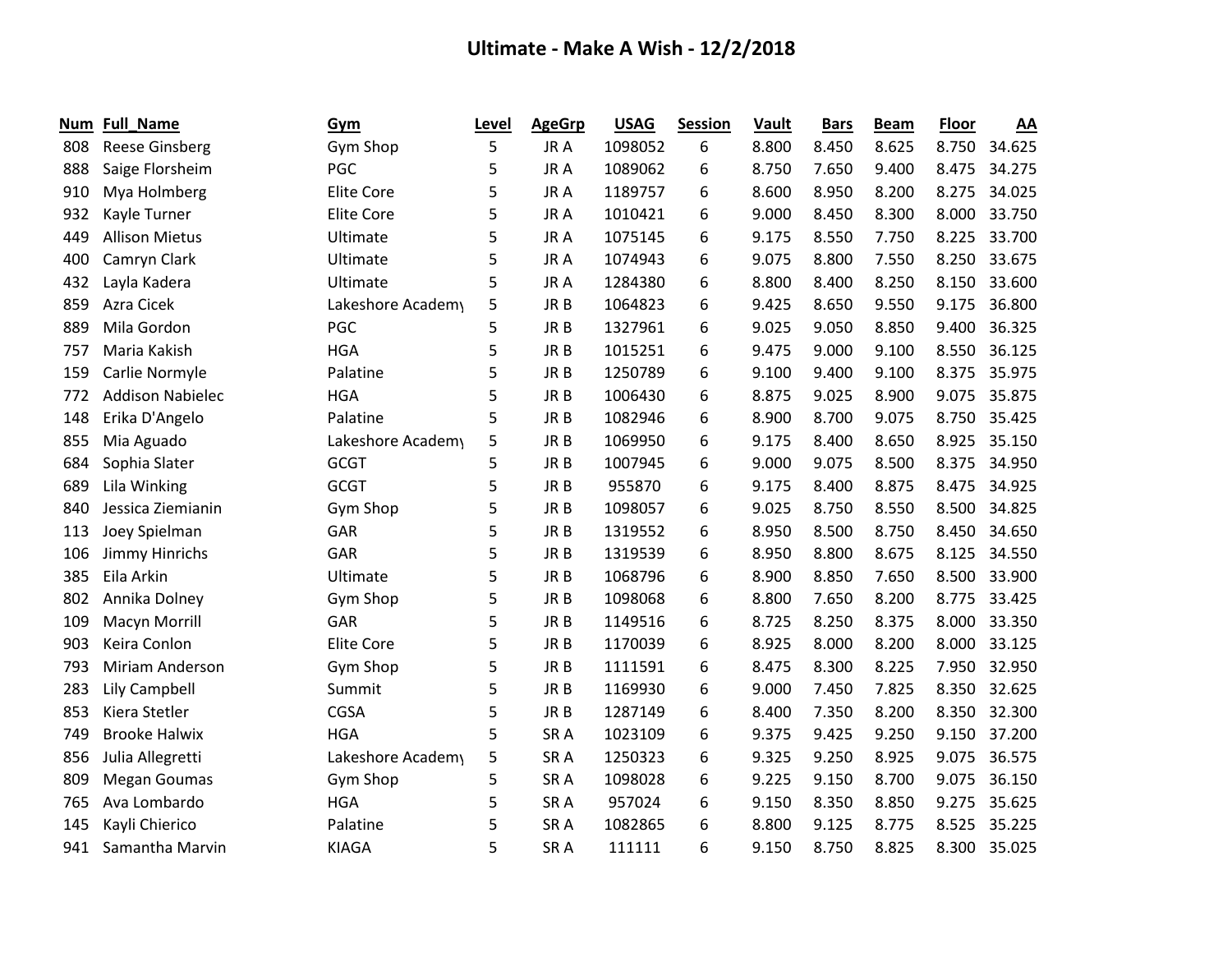| Num | <b>Full_Name</b>       | Gym               | Level | <b>AgeGrp</b>   | <b>USAG</b> | <b>Session</b> | <b>Vault</b> | <b>Bars</b> | <b>Beam</b> | <b>Floor</b> | AA     |
|-----|------------------------|-------------------|-------|-----------------|-------------|----------------|--------------|-------------|-------------|--------------|--------|
| 163 | Abby Sayavongsa        | Palatine          | 5     | SR <sub>A</sub> | 1083031     | 6              | 9.050        | 8.950       | 7.550       | 8.300        | 33.850 |
| 849 | Sarah Phipps           | CGSA              | 5     | SR <sub>A</sub> | 1264864     | 6              | 8.200        | 8.100       | 8.875       | 8.450        | 33.625 |
| 531 | Jordan Orlos           | <b>Fire House</b> | 5     | SR <sub>A</sub> | 1148197     | 6              | 8.200        | 9.100       | 7.800       | 8.050        | 33.150 |
| 928 | Kaitlin Schimmel       | <b>Elite Core</b> | 5     | SR <sub>A</sub> | 1170319     | 6              | 8.850        | 8.300       | 7.450       | 8.275        | 32.875 |
| 797 | McKenzie Bronder       | Gym Shop          | 5     | SR <sub>A</sub> | 1098063     | 6              | 8.600        | 7.700       | 8.300       | 8.150        | 32.750 |
| 652 | <b>VK Sanders</b>      | <b>KIAGA</b>      | 5     | SR <sub>A</sub> | 1204550     | 6              | 9.000        | 8.350       | 8.000       | 7.025        | 32.375 |
| 812 | Mia Kaddatz            | Gym Shop          | 5     | SR <sub>A</sub> | 1014546     | 6              | 8.500        | 8.000       | 7.850       | 7.950        | 32.300 |
| 820 | Maya Pederson          | Gym Shop          | 5     | SR <sub>A</sub> | 1056096     | 6              | 8.300        | 8.050       | 7.550       | 8.250        | 32.150 |
| 321 | Ella Lannan            | Wilmette          | 5     | SR <sub>A</sub> | 1314178     | 6              | 9.175        | 7.150       | 7.500       | 8.150        | 31.975 |
| 523 | Nora Finnegan          | <b>Fire House</b> | 5     | SR <sub>A</sub> | 1287128     | 6              | 8.600        | 7.250       | 8.100       | 7.725        | 31.675 |
| 536 | Alexandria Sorg        | <b>Fire House</b> | 5     | SR <sub>A</sub> | 1136728     | 6              | 8.575        | 7.050       | 7.850       | 7.550        | 31.025 |
| 839 | Carmen Wooten          | Gym Shop          | 5     | SR <sub>A</sub> | 1032370     | 6              | 8.300        | 6.800       | 7.550       | 8.175        | 30.825 |
| 292 | Macy Shaffer           | Summit            | 5     | SR <sub>A</sub> | 1360530     | 6              | 9.000        | 7.950       | 5.600       | 8.200        | 30.750 |
| 908 | Kiley Harmke           | <b>Elite Core</b> | 5     | SR <sub>A</sub> | 1229338     | 6              | 8.975        | 0.000       | 8.700       | 7.750        | 25.425 |
| 799 | Karina Contreras       | Gym Shop          | 5     | SR <sub>A</sub> | 1098031     | 6              | 8.675        | 7.400       | 0.000       | 0.000        | 16.075 |
| 146 | Elizabeth Choi         | Palatine          | 5     | SR <sub>B</sub> | 1082878     | 6              | 9.075        | 9.150       | 9.100       | 9.000        | 36.325 |
| 162 | ella Rose              | Palatine          | 5     | SR <sub>B</sub> | 1083025     | 6              | 9.025        | 9.100       | 8.125       | 8.950        | 35.200 |
| 912 | Dani Kuusisto          | <b>Elite Core</b> | 5     | SR <sub>B</sub> | 1189749     | 6              | 9.275        | 8.750       | 8.650       | 8.450        | 35.125 |
| 663 | Ashlyn Akerson         | <b>GCGT</b>       | 5     | SR <sub>B</sub> | 1230873     | 6              | 9.050        | 8.400       | 8.825       | 8.775        | 35.050 |
| 740 | Gabriella DeCristofaro | <b>HGA</b>        | 5     | SR <sub>B</sub> | 1008486     | 6              | 9.025        | 8.950       | 8.000       | 8.850        | 34.825 |
| 157 | Claire Lantman         | Palatine          | 5     | SR <sub>B</sub> | 1082997     | 6              | 8.700        | 8.450       | 8.350       | 8.675        | 34.175 |
| 803 | <b>Emily Douglas</b>   | Gym Shop          | 5     | SR <sub>B</sub> | 1098038     | 6              | 9.150        | 7.900       | 8.250       | 8.525        | 33.825 |
| 519 | Abby Bowker            | <b>Fire House</b> | 5     | SR <sub>B</sub> | 1146187     | 6              | 8.450        | 8.600       | 8.375       | 8.025        | 33.450 |
| 687 | Sophia Weis            | <b>GCGT</b>       | 5     | SR <sub>B</sub> | 955853      | 6              | 9.175        | 8.250       | 7.750       | 8.000        | 33.175 |
| 851 | Abigail Shirley        | CGSA              | 5     | SR <sub>B</sub> | 1287126     | 6              | 8.000        | 8.300       | 8.600       | 8.150        | 33.050 |
| 934 | Alyssa Zukowski        | <b>Elite Core</b> | 5     | SR <sub>B</sub> | 1002822     | 6              | 9.075        | 6.850       | 7.700       | 8.625        | 32.250 |
| 332 | Annabel Sturgis        | Wilmette          | 5     | SR <sub>B</sub> | 1016212     | 6              | 8.825        | 7.950       | 7.150       | 8.075        | 32.000 |
| 534 | Kyra Sherman           | <b>Fire House</b> | 5     | SR <sub>B</sub> | 1148172     | 6              | 8.325        | 7.900       | 7.700       | 8.050        | 31.975 |
| 520 | <b>Emily Bowker</b>    | <b>Fire House</b> | 5     | SR <sub>B</sub> | 1146175     | 6              | 8.200        | 7.600       | 8.400       | 7.450        | 31.650 |
| 801 | Siena Delporte         | Gym Shop          | 5     | SR <sub>B</sub> | 1067877     | 6              | 8.525        | 7.800       | 7.200       | 8.000        | 31.525 |
| 813 | Sahib Kaur             | Gym Shop          | 5     | SR <sub>B</sub> | 527717      | 6              | 8.000        | 7.000       | 7.875       | 7.700        | 30.575 |
| 904 | Ella DiDomenico        | <b>Elite Core</b> | 5     | SR <sub>B</sub> | 1080551     | 6              | 9.275        | 0.000       | 7.850       | 8.600        | 25.725 |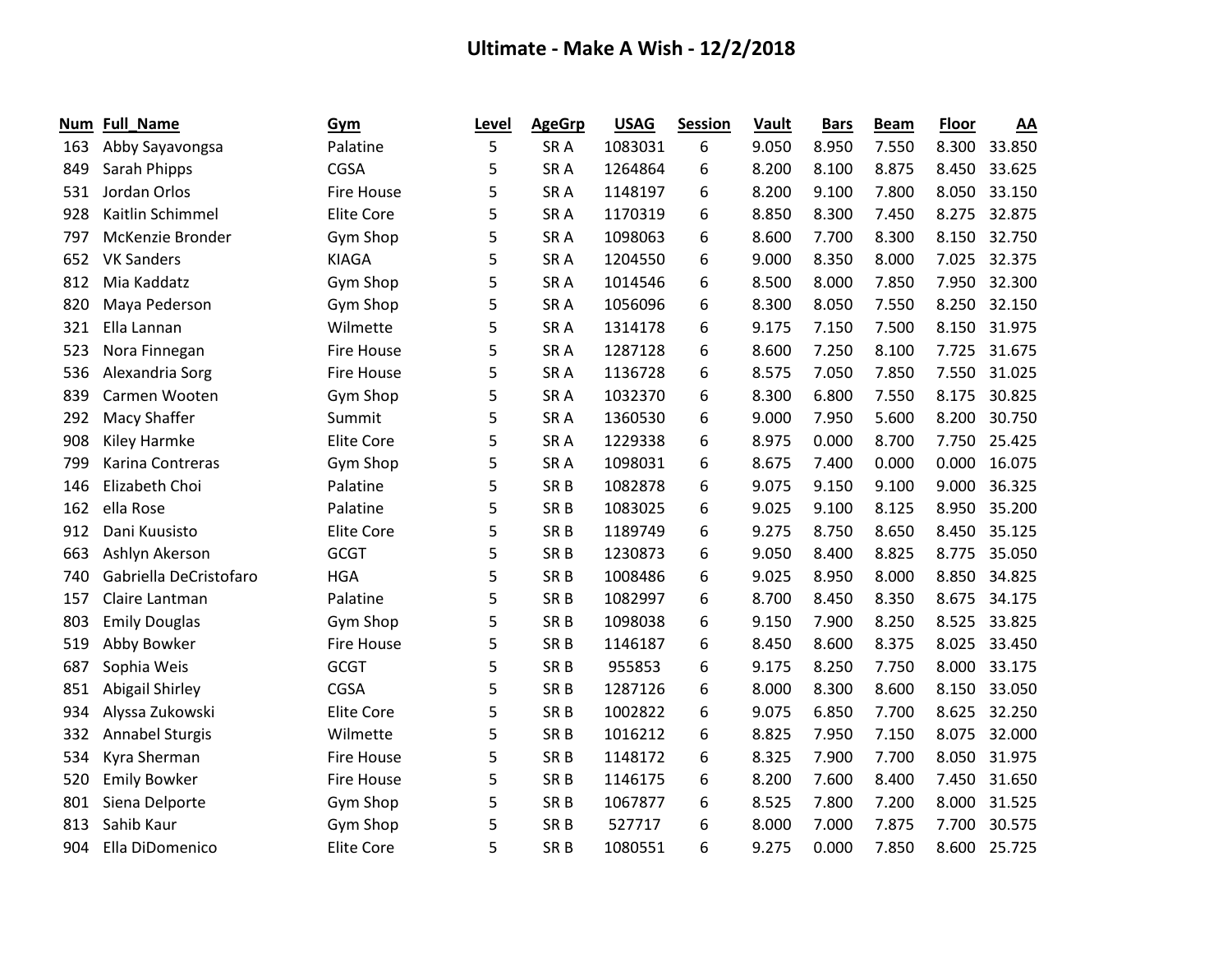| Num | <b>Full_Name</b>       | Gym          | Level | <b>AgeGrp</b> | <b>USAG</b> | <b>Session</b> | Vault | <b>Bars</b> | <b>Beam</b> | <b>Floor</b> | AA     |
|-----|------------------------|--------------|-------|---------------|-------------|----------------|-------|-------------|-------------|--------------|--------|
| 591 | Marina Figge           | X-Calibur    | 3     | <b>JR</b>     | 1270464     | $\overline{7}$ | 9.600 | 9.600       | 9.375       | 9.550        | 38.125 |
| 890 | Leia Ivanov            | PGC          | 3     | <b>JR</b>     | 1448394     | 7              | 9.400 | 9.500       | 9.275       | 9.000        | 37.175 |
| 583 | Isabella Dixon         | X-Calibur    | 3     | <b>JR</b>     | 1392358     | 7              | 9.450 | 9.500       | 9.000       | 8.950        | 36.900 |
| 590 | Olivia Ferrari         | X-Calibur    | 3     | <b>JR</b>     | 1270468     | 7              | 9.550 | 9.350       | 8.575       | 9.100        | 36.575 |
| 683 | Olivia Slater          | <b>GCGT</b>  | 3     | JR            | 1276398     | 7              | 9.300 | 9.400       | 8.550       | 9.325        | 36.575 |
| 895 | Nicole Trajaiel        | PGC          | 3     | <b>JR</b>     | 1414527     | 7              | 9.525 | 9.100       | 8.900       | 9.000        | 36.525 |
| 606 | <b>Avery Male</b>      | X-Calibur    | 3     | <b>JR</b>     | 1270454     | $\overline{7}$ | 9.450 | 8.700       | 8.750       | 9.425        | 36.325 |
| 566 | Maeley Bohac           | X-Calibur    | 3     | <b>JR</b>     | 1412303     | 7              | 9.225 | 9.150       | 8.950       | 8.375        | 35.700 |
| 612 | <b>Emma Nading</b>     | X-Calibur    | 3     | <b>JR</b>     | 1390950     | 7              | 8.850 | 8.725       | 8.650       | 9.075        | 35.300 |
| 291 | Anya Popplekeehn       | Summit       | 3     | <b>JR</b>     | 1460730     | 7              | 8.750 | 8.850       | 8.425       | 9.150        | 35.175 |
| 575 | Ashlyn Chapman         | X-Calibur    | 3     | <b>JR</b>     | 1395685     | 7              | 9.200 | 8.550       | 8.700       | 8.625        | 35.075 |
| 680 | Lilly Niewohner        | <b>GCGT</b>  | 3     | <b>JR</b>     | 1428322     | 7              | 9.575 | 8.350       | 8.075       | 8.750        | 34.750 |
| 690 | Sylvia Winking         | <b>GCGT</b>  | 3     | JR            | 1423108     | 7              | 9.200 | 8.750       | 8.100       | 8.700        | 34.750 |
| 565 | <b>Chloe Biros</b>     | X-Calibur    | 3     | <b>JR</b>     | 1391706     | $\overline{7}$ | 8.750 | 8.750       | 8.750       | 8.200        | 34.450 |
| 640 | Sophia Hartman         | <b>KIAGA</b> | 3     | <b>JR</b>     | 1465880     | 7              | 9.350 | 8.025       | 7.250       | 9.300        | 33.925 |
| 633 | <b>Riley Anania</b>    | <b>KIAGA</b> | 3     | <b>JR</b>     | 1468345     | 7              | 9.375 | 8.100       | 7.325       | 8.675        | 33.475 |
| 677 | Serah Mixer            | <b>GCGT</b>  | 3     | <b>JR</b>     | 1422689     | 7              | 9.225 | 8.550       | 7.400       | 8.275        | 33.450 |
| 659 | Asha Vakharia          | <b>KIAGA</b> | 3     | <b>JR</b>     | 1466320     | 7              | 9.300 | 7.850       | 7.100       | 8.575        | 32.825 |
| 653 | Payton Schmitt         | <b>KIAGA</b> | 3     | <b>JR</b>     | 1466616     | 7              | 8.750 | 7.400       | 7.250       | 8.300        | 31.700 |
| 287 | <b>Brielle Lofgren</b> | Summit       | 3     | <b>JR</b>     | 1455267     | 7              | 8.450 | 8.000       | 6.500       | 7.475        | 30.425 |
| 896 | Ava Wagner             | PGC          | 3     | <b>SR</b>     | 1460751     | 7              | 9.725 | 9.625       | 9.375       | 9.400        | 38.125 |
| 617 | Ashlyn Siron           | X-Calibur    | 3     | <b>SR</b>     | 1270452     | $\overline{7}$ | 9.450 | 9.300       | 9.600       | 9.550        | 37.900 |
| 885 | Dena Belikova          | PGC          | 3     | SR            | 1395533     | 7              | 9.300 | 9.500       | 9.000       | 9.400        | 37.200 |
| 668 | Chloe Buhrmester       | <b>GCGT</b>  | 3     | <b>SR</b>     | 1276324     | 7              | 9.275 | 9.425       | 8.900       | 9.250        | 36.850 |
| 681 | <b>Claire Obert</b>    | <b>GCGT</b>  | 3     | <b>SR</b>     | 1276394     | $\overline{7}$ | 9.400 | 9.050       | 9.200       | 9.100        | 36.750 |
| 685 | Carrie Vance           | <b>GCGT</b>  | 3     | <b>SR</b>     | 1276404     | 7              | 9.300 | 9.325       | 8.850       | 8.825        | 36.300 |
| 675 | Rebekah Lovercheck     | <b>GCGT</b>  | 3     | <b>SR</b>     | 1276378     | 7              | 9.150 | 9.225       | 8.450       | 9.175        | 36.000 |
| 679 | Avery Niewohner        | <b>GCGT</b>  | 3     | <b>SR</b>     | 1276387     | 7              | 9.375 | 8.700       | 8.425       | 9.225        | 35.725 |
| 676 | Anna Martin            | <b>GCGT</b>  | 3     | <b>SR</b>     | 1007948     | $\overline{7}$ | 9.200 | 8.750       | 8.675       | 8.850        | 35.475 |
| 665 | Addison Bakalyar       | <b>GCGT</b>  | 3     | <b>SR</b>     | 1427467     | $\overline{7}$ | 9.250 | 8.800       | 8.550       | 8.675        | 35.275 |
| 672 | Thea Figge             | <b>GCGT</b>  | 3     | <b>SR</b>     | 1276338     | 7              | 9.325 | 8.150       | 8.600       | 9.075        | 35.150 |
| 670 | Alyssa Connolly        | <b>GCGT</b>  | 3     | <b>SR</b>     | 1424625     | $\overline{7}$ | 9.100 | 9.475       | 8.475       | 7.925        | 34.975 |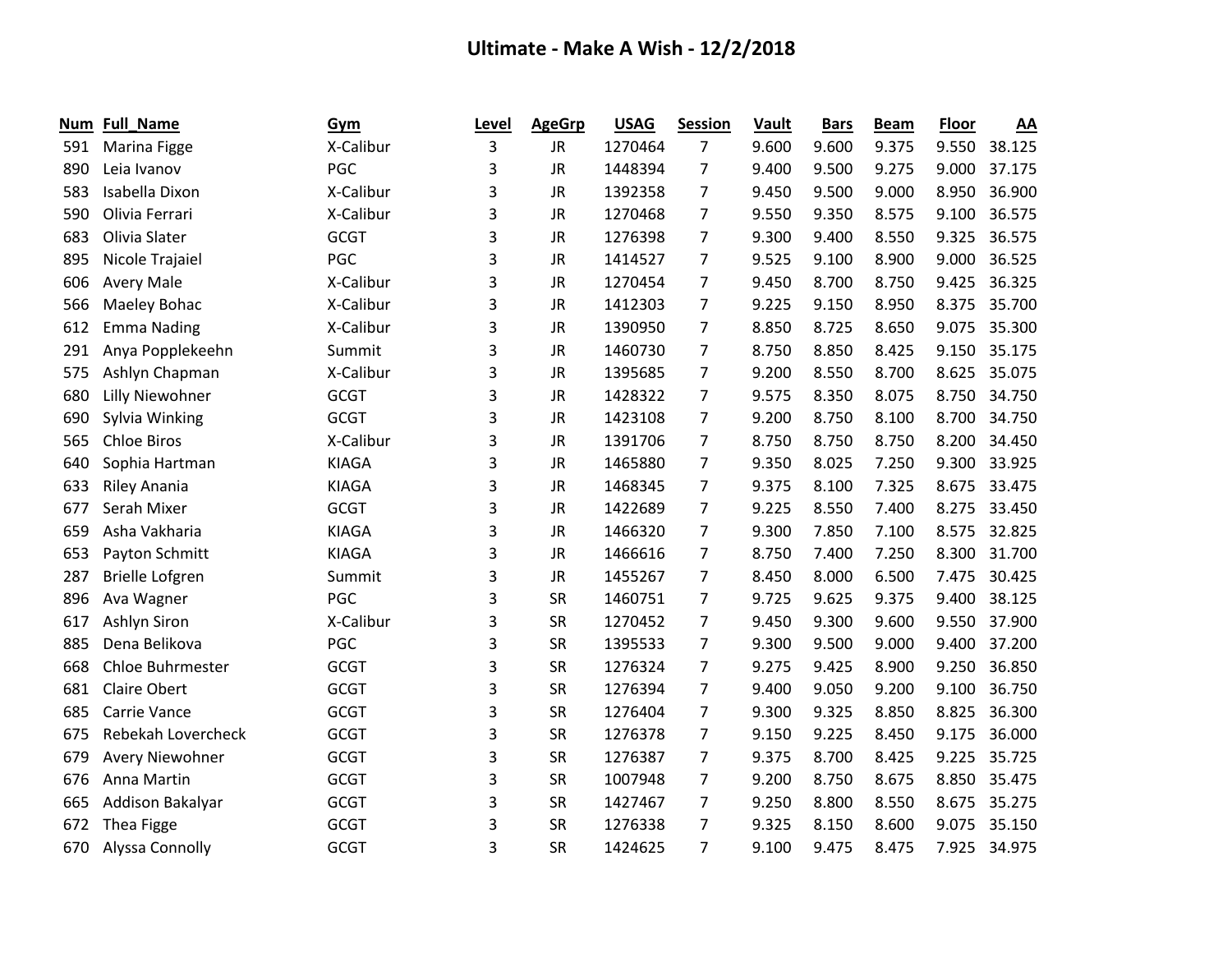| Num | Full_Name                 | <b>Gym</b>        | Level     | <b>AgeGrp</b> | <b>USAG</b> | Session        | Vault | <b>Bars</b> | <b>Beam</b> | <b>Floor</b> | AA     |
|-----|---------------------------|-------------------|-----------|---------------|-------------|----------------|-------|-------------|-------------|--------------|--------|
| 682 | Irelyn Plenge             | <b>GCGT</b>       | 3         | SR            | 1424556     | $\overline{7}$ | 8.850 | 8.750       | 8.575       | 8.350        | 34.525 |
| 669 | Natalie Chapman           | <b>GCGT</b>       | 3         | <b>SR</b>     | 1422602     | 7              | 8.700 | 8.550       | 8.600       | 8.375        | 34.225 |
| 284 | <b>Haley Duke</b>         | Summit            | 3         | <b>SR</b>     | 1467286     | $\overline{7}$ | 8.700 | 8.700       | 7.425       | 7.675        | 32.500 |
| 293 | Maya Shaffer              | Summit            | 3         | <b>SR</b>     | 1465420     | $\overline{7}$ | 9.200 | 6.700       | 7.850       | 8.725        | 32.475 |
| 666 | Grace Baudino             | <b>GCGT</b>       | 3         | <b>SR</b>     | 1428259     | 7              | 9.075 | 7.950       | 7.725       | 7.525        | 32.275 |
| 301 | Genevieve Leisen          | <b>WLAC</b>       | 3         | <b>SR</b>     | 1294007     | $\overline{7}$ | 8.900 | 7.600       | 8.250       | 6.950        | 31.700 |
| 637 | Parvana Gireesh           | <b>KIAGA</b>      | 3         | <b>SR</b>     | 1324748     | $\overline{7}$ | 9.050 | 7.800       | 6.750       | 7.850        | 31.450 |
| 288 | Makenna Loose             | Summit            | 3         | <b>SR</b>     | 1466946     | 7              | 9.000 | 8.050       | 6.850       | 7.475        | 31.375 |
| 620 | Livia Sulzberger          | X-Calibur         | XS        | <b>JR</b>     | 1420225     | $\overline{7}$ | 9.475 | 9.750       | 9.825       | 9.525        | 38.575 |
| 621 | Stella Turner             | X-Calibur         | <b>XS</b> | <b>JR</b>     | 1270531     | $\overline{7}$ | 9.425 | 9.700       | 9.425       | 9.625        | 38.175 |
| 581 | <b>Addison Deatherage</b> | X-Calibur         | <b>XS</b> | <b>JR</b>     | 1270476     | 7              | 9.300 | 9.650       | 9.725       | 9.125        | 37.800 |
| 628 | Selah Walsh               | X-Calibur         | <b>XS</b> | <b>JR</b>     | 1392721     | $\overline{7}$ | 8.900 | 9.450       | 9.550       | 9.475        | 37.375 |
| 577 | Vivi Cronkrite            | X-Calibur         | <b>XS</b> | <b>JR</b>     | 1085354     | $\overline{7}$ | 9.250 | 9.550       | 9.500       | 9.050        | 37.350 |
| 562 | <b>Hailey Balcom</b>      | X-Calibur         | XS        | <b>JR</b>     | 1392044     | $\overline{7}$ | 9.000 | 9.400       | 9.525       | 9.325        | 37.250 |
| 574 | Maddie Castle             | X-Calibur         | XS        | <b>JR</b>     | 1270503     | $\overline{7}$ | 8.925 | 9.625       | 9.250       | 9.350        | 37.150 |
| 629 | Jaci Wilkey               | X-Calibur         | <b>XS</b> | <b>JR</b>     | 1391833     | $\overline{7}$ | 9.125 | 9.150       | 9.500       | 9.200        | 36.975 |
| 608 | Penelope McCollom         | X-Calibur         | XS        | <b>JR</b>     | 1085313     | $\overline{7}$ | 9.300 | 9.525       | 9.300       | 8.650        | 36.775 |
| 741 | Sophia DiBona             | <b>HGA</b>        | <b>XS</b> | <b>JR</b>     | 1281569     | $\overline{7}$ | 9.225 | 9.300       | 9.200       | 9.050        | 36.775 |
| 597 | Kinley Hannig             | X-Calibur         | XS        | JR            | 1465660     | $\overline{7}$ | 8.900 | 9.575       | 9.375       | 8.875        | 36.725 |
| 595 | Lilly Gerrish             | X-Calibur         | <b>XS</b> | <b>JR</b>     | 1405043     | 7              | 8.750 | 9.250       | 9.350       | 9.275        | 36.625 |
| 572 | Lyla Cacello              | X-Calibur         | <b>XS</b> | <b>JR</b>     | 1424423     | $\overline{7}$ | 8.350 | 9.450       | 9.675       | 9.050        | 36.525 |
| 611 | Tori Muszanski            | X-Calibur         | <b>XS</b> | <b>JR</b>     | 1270470     | $\overline{7}$ | 9.075 | 9.500       | 9.125       | 8.825        | 36.525 |
| 579 | Emma D'Orazio             | X-Calibur         | <b>XS</b> | <b>JR</b>     | 1424425     | 7              | 8.875 | 9.025       | 9.400       | 9.150        | 36.450 |
| 594 | Ella Friddle              | X-Calibur         | <b>XS</b> | <b>JR</b>     | 1400432     | $\overline{7}$ | 8.750 | 9.000       | 9.600       | 9.075        | 36.425 |
| 587 | <b>Courtney Elberts</b>   | X-Calibur         | XS        | <b>JR</b>     | 1424637     | $\overline{7}$ | 8.950 | 9.375       | 9.000       | 8.925        | 36.250 |
| 569 | Carlie Brooks             | X-Calibur         | <b>XS</b> | JR            | 1391661     | 7              | 8.700 | 8.800       | 9.200       | 8.750        | 35.450 |
| 901 | Scarlett Berdelle         | <b>Elite Core</b> | <b>XS</b> | <b>JR</b>     | 1381185     | 7              | 8.600 | 9.225       | 8.600       | 8.575        | 35.000 |
| 465 | Freya Schmid              | Ultimate          | <b>XS</b> | <b>JR</b>     | 1443594     | $\overline{7}$ | 8.950 | 9.050       | 8.700       | 8.050        | 34.750 |
| 567 | Olivia Bonnivier          | X-Calibur         | <b>XS</b> | <b>SR</b>     | 534771      | 7              | 9.450 | 9.675       | 9.475       | 9.375        | 37.975 |
| 394 | <b>Faythe Calvert</b>     | Ultimate          | <b>XS</b> | <b>SR</b>     | 1029969     | $\overline{7}$ | 9.450 | 9.350       | 9.600       | 9.550        | 37.950 |
| 568 | Aeryn Breazeale           | X-Calibur         | <b>XS</b> | <b>SR</b>     | 1393078     | 7              | 9.200 | 9.700       | 9.675       | 9.300        | 37.875 |
| 613 | Camryn Planeta            | X-Calibur         | <b>XS</b> | <b>SR</b>     | 1270483     | 7              | 9.525 | 9.600       | 8.950       | 9.150        | 37.225 |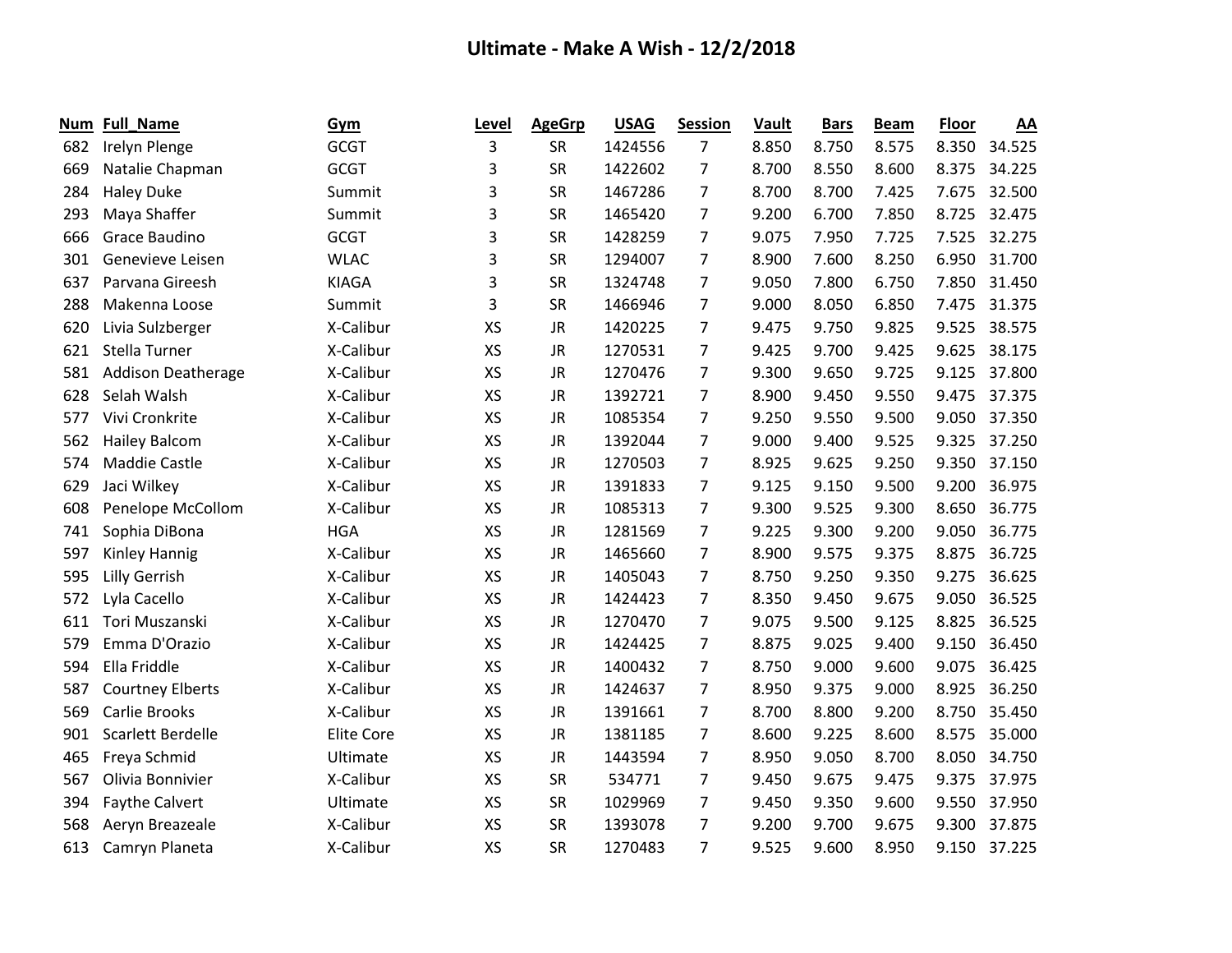| Num | Full_Name                | Gym               | Level     | <b>AgeGrp</b> | <b>USAG</b> | Session        | Vault | <b>Bars</b> | <b>Beam</b> | <b>Floor</b> | AA     |
|-----|--------------------------|-------------------|-----------|---------------|-------------|----------------|-------|-------------|-------------|--------------|--------|
| 388 | Isabella Aya             | Ultimate          | <b>XS</b> | SR            | 1407372     | 7              | 8.900 | 9.500       | 9.375       | 9.200        | 36.975 |
| 598 | <b>Sydney Hughes</b>     | X-Calibur         | <b>XS</b> | <b>SR</b>     | 1424427     | 7              | 9.400 | 9.350       | 9.050       | 9.150        | 36.950 |
| 445 | <b>Avery Maslic</b>      | Ultimate          | XS        | <b>SR</b>     | 1416936     | 7              | 9.200 | 9.525       | 9.150       | 9.025        | 36.900 |
| 431 | Charlotte Jordan         | Ultimate          | XS        | <b>SR</b>     | 1288480     | $\overline{7}$ | 9.100 | 9.100       | 9.350       | 9.150        | 36.700 |
| 447 | <b>Tanna Megerle</b>     | Ultimate          | <b>XS</b> | <b>SR</b>     | 1432559     | 7              | 9.075 | 9.650       | 9.200       | 8.700        | 36.625 |
| 573 | Maya Cacello             | X-Calibur         | XS        | <b>SR</b>     | 1270519     | $\overline{7}$ | 9.000 | 9.400       | 9.125       | 9.100        | 36.625 |
| 422 | <b>Charlotte Grinton</b> | Ultimate          | XS        | <b>SR</b>     | 1408123     | $\overline{7}$ | 8.850 | 9.250       | 9.100       | 8.925        | 36.125 |
| 450 | Danielle Moore           | Ultimate          | XS        | <b>SR</b>     | 1291749     | $\overline{7}$ | 8.750 | 9.300       | 9.000       | 8.875        | 35.925 |
| 458 | <b>Allie Penesis</b>     | Ultimate          | <b>XS</b> | <b>SR</b>     | 1408369     | $\overline{7}$ | 9.150 | 9.000       | 8.850       | 8.675        | 35.675 |
| 405 | <b>Riley DeFilippis</b>  | Ultimate          | XS        | <b>SR</b>     | 1412013     | $\overline{7}$ | 8.875 | 9.050       | 8.925       | 8.700        | 35.550 |
| 526 | <b>Emily Groathouse</b>  | <b>Fire House</b> | XS        | <b>SR</b>     | 1447430     | 7              | 8.950 | 8.800       | 9.000       | 8.550        | 35.300 |
| 439 | Ariana Lech              | Ultimate          | <b>XS</b> | <b>SR</b>     | 1288468     | 7              | 8.800 | 9.050       | 8.575       | 8.850        | 35.275 |
| 533 | Natalie Schlotfeldt      | <b>Fire House</b> | XS        | <b>SR</b>     | 1457337     | $\overline{7}$ | 8.500 | 9.200       | 8.700       | 8.750        | 35.150 |
| 391 | <b>Brooke Bolton</b>     | Ultimate          | XS        | <b>SR</b>     | 1457110     | $\overline{7}$ | 8.775 | 9.150       | 8.500       | 8.700        | 35.125 |
| 525 | <b>Audrey Grimes</b>     | <b>Fire House</b> | XS        | <b>SR</b>     | 1449084     | $\overline{7}$ | 8.700 | 9.100       | 9.000       | 8.300        | 35.100 |
| 918 | Gia Modha                | <b>Elite Core</b> | XS        | <b>SR</b>     | 1418381     | 7              | 9.050 | 9.200       | 8.250       | 8.300        | 34.800 |
| 916 | <b>Rylie Mensik</b>      | <b>Elite Core</b> | XS        | <b>SR</b>     | 1423329     | 7              | 8.750 | 9.350       | 8.050       | 8.375        | 34.525 |
| 867 | Jacqueline Shin          | Lakeshore Academy | 9         | <b>JR</b>     | 510251      | 8              | 9.200 | 9.350       | 9.300       | 9.150        | 37.000 |
| 375 | Miranda Garcia           | <b>CPD</b>        | 9         | <b>JR</b>     | 483524      | 8              | 9.125 | 8.550       | 8.725       | 8.900        | 35.300 |
| 790 | Lizzy Walker             | <b>HGA</b>        | 9         | <b>JR</b>     | 579111      | 8              | 8.950 | 8.300       | 8.100       | 8.550        | 33.900 |
| 229 | Sydney Mullen            | Palmer's          | 9         | <b>JR</b>     | 986158      | 8              | 9.175 | 8.050       | 8.750       | 7.450        | 33.425 |
| 688 | Ava Winking              | <b>GCGT</b>       | 9         | <b>JR</b>     | 569497      | 8              | 8.300 | 8.800       | 8.025       | 8.025        | 33.150 |
| 691 | Haley Woodyard           | <b>GCGT</b>       | 9         | <b>JR</b>     | 549502      | 8              | 8.850 | 8.025       | 7.750       | 7.775        | 32.400 |
| 372 | Ava Caselli              | <b>CPD</b>        | 9         | <b>JR</b>     | 592235      | 8              | 8.600 | 6.800       | 8.500       | 8.425        | 32.325 |
| 710 | Sarah Maggiore           | All Around        | 9         | <b>JR</b>     | 631261      | 8              | 8.875 | 7.300       | 7.900       | 8.250        | 32.325 |
| 374 | Charlotte Dillon         | <b>CPD</b>        | 9         | <b>JR</b>     | 592236      | 8              | 8.525 | 7.000       | 8.450       | 7.650        | 31.625 |
| 130 | Mylie Mccormick          | <b>GYM Fact</b>   | 9         | <b>JR</b>     | 1016791     | 8              | 7.650 | 8.400       | 7.575       | 6.425        | 30.050 |
| 131 | Emma Mckeon              | <b>GYM Fact</b>   | 9         | <b>JR</b>     | 1016783     | 8              | 6.850 | 6.250       | 7.925       | 7.800        | 28.825 |
| 390 | Anna Becker              | Ultimate          | 9         | <b>JR</b>     | 630398      | 8              | 8.850 | 0.000       | 8.400       | 0.000        | 17.250 |
| 787 | <b>Madison Tomlin</b>    | <b>HGA</b>        | 9         | <b>SR</b>     | 504171      | 8              | 9.275 | 8.900       | 8.450       | 8.350        | 34.975 |
| 556 | Alexis Peterson          | Gymn Zone         | 9         | <b>SR</b>     | 619880      | 8              | 9.025 | 8.150       | 9.225       | 8.350        | 34.750 |
| 876 | Sophia Hunzelman         | Dream Big         | 9         | <b>SR</b>     | 427163      | 8              | 8.050 | 8.600       | 8.275       | 8.225        | 33.150 |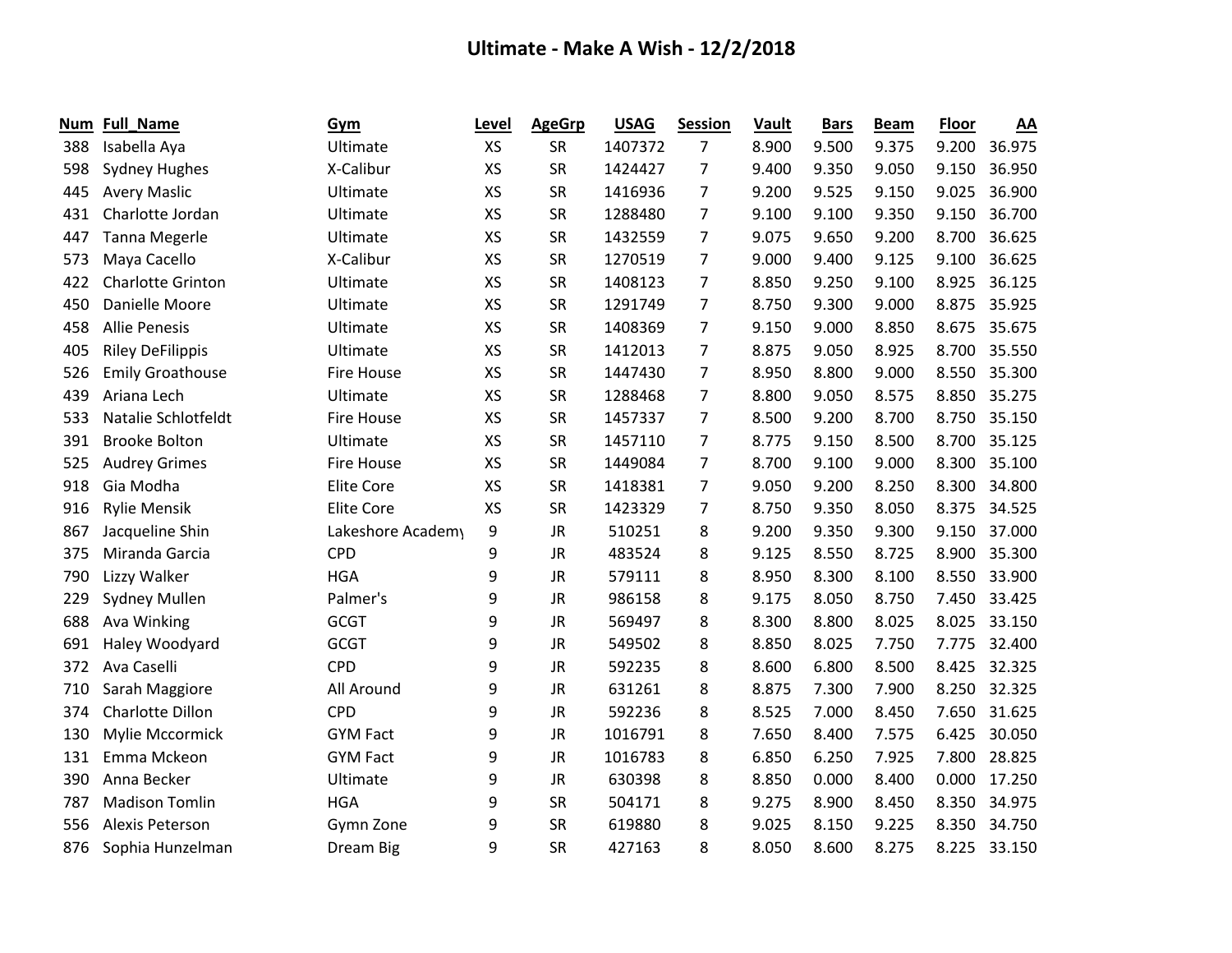| Num | <b>Full_Name</b>      | Gym             | Level     | <b>AgeGrp</b> | <b>USAG</b> | <b>Session</b> | <b>Vault</b> | <b>Bars</b> | <b>Beam</b> | <b>Floor</b> | AA     |
|-----|-----------------------|-----------------|-----------|---------------|-------------|----------------|--------------|-------------|-------------|--------------|--------|
| 559 | Alexi Williams        | Gymn Zone       | 9         | SR            | 511123      | 8              | 8.600        | 8.400       | 7.400       | 8.300        | 32.700 |
| 694 | Lucy Ault             | All Around      | 9         | <b>SR</b>     | 428661      | 8              | 9.300        | 7.550       | 7.375       | 7.850        | 32.075 |
| 371 | Avery Byrd            | <b>CPD</b>      | 9         | <b>SR</b>     | 475089      | 8              | 8.950        | 7.200       | 8.250       | 7.325        | 31.725 |
| 873 | Hailee Ellenwood      | Dream Big       | 9         | <b>SR</b>     | 467851      | 8              | 7.800        | 6.400       | 7.250       | 7.800        | 29.250 |
| 132 | Sequoia Rounsaville   | <b>GYM Fact</b> | 9         | <b>SR</b>     | 637746      | 8              | 7.700        | 7.550       | 6.950       | 0.000        | 22.200 |
| 232 | Kennedy O'Connor      | Palmer's        | 9         | <b>SR</b>     | 958705      | 8              | 8.825        | 0.000       | 0.000       | 8.900        | 17.725 |
| 748 | Jordyn Guse           | <b>HGA</b>      | 9         | <b>SR</b>     | 464561      | 8              | 0.000        | 0.000       | 8.650       | 8.275        | 16.925 |
| 593 | Kaitlyn Forehand      | X-Calibur       | 10        | All           | 427180      | 8              | 8.650        | 7.350       | 8.375       | 8.200        | 32.575 |
| 716 | Kiera O'Shea          | All Around      | 10        | All           | 651399      | 8              | 8.500        | 7.350       | 7.550       | 7.725        | 31.125 |
| 711 | Olivia Mattila        | All Around      | 10        | All           | 441241      | 8              | 8.550        | 7.400       | 7.625       | 7.300        | 30.875 |
| 206 | Cassi Barbanente      | Palmer's        | 10        | All           | 444020      | 8              | 0.000        | 9.175       | 9.350       | 0.000        | 18.525 |
| 461 | Sylvia Raquel         | Ultimate        | 10        | All           | 415760      | 8              | 0.000        | 0.000       | 8.150       | 0.000        | 8.150  |
| 212 | Nicolette Franczak    | Palmer's        | <b>XP</b> | <b>JR</b>     | 1013286     | 8              | 9.500        | 9.375       | 9.325       | 8.450        | 36.650 |
| 603 | Mia Ledlow            | X-Calibur       | <b>XP</b> | <b>JR</b>     | 628912      | 8              | 9.275        | 9.525       | 8.550       | 9.050        | 36.400 |
| 221 | Calista Keefe         | Palmer's        | XP        | JR            | 1013294     | 8              | 9.100        | 9.150       | 8.600       | 9.225        | 36.075 |
| 218 | Emily Johnson         | Palmer's        | <b>XP</b> | <b>JR</b>     | 1013288     | 8              | 9.050        | 8.600       | 8.750       | 8.850        | 35.250 |
| 871 | <b>Emily Burrow</b>   | Dream Big       | <b>XP</b> | <b>JR</b>     | 632965      | 8              | 9.050        | 9.000       | 8.300       | 8.575        | 34.925 |
| 216 | <b>Avery Hunt</b>     | Palmer's        | XP        | <b>JR</b>     | 617636      | 8              | 8.925        | 8.550       | 8.350       | 9.000        | 34.825 |
| 228 | Nathalia Mittlestaedt | Palmer's        | <b>XP</b> | <b>JR</b>     | 1129237     | 8              | 8.900        | 8.150       | 8.500       | 9.150        | 34.700 |
| 780 | Eden Prusha           | <b>HGA</b>      | <b>XP</b> | <b>JR</b>     | 619352      | 8              | 8.900        | 7.700       | 9.025       | 8.750        | 34.375 |
| 236 | Marissa Shulman       | Palmer's        | <b>XP</b> | <b>JR</b>     | 1129239     | 8              | 8.800        | 8.200       | 8.250       | 9.075        | 34.325 |
| 209 | Allegra Chapp         | Palmer's        | <b>XP</b> | <b>SR</b>     | 598584      | 8              | 9.350        | 9.225       | 9.425       | 9.125        | 37.125 |
| 607 | Ella McCollom         | X-Calibur       | <b>XP</b> | <b>SR</b>     | 952066      | 8              | 9.250        | 9.400       | 8.700       | 9.300        | 36.650 |
| 563 | Peyton Benson         | X-Calibur       | <b>XP</b> | <b>SR</b>     | 630193      | 8              | 9.250        | 9.100       | 8.775       | 9.475        | 36.600 |
| 588 | Korynne Elliott       | X-Calibur       | <b>XP</b> | <b>SR</b>     | 443964      | 8              | 9.250        | 9.150       | 8.250       | 9.150        | 35.800 |
| 238 | <b>Breanna Terry</b>  | Palmer's        | XP        | SR            | 958708      | 8              | 9.125        | 8.400       | 8.950       | 8.900        | 35.375 |
| 552 | Lexi Knabel           | Gymn Zone       | <b>XP</b> | <b>SR</b>     | 618173      | 8              | 8.750        | 8.450       | 7.950       | 9.075        | 34.225 |
| 775 | Mikayla Onayemi       | <b>HGA</b>      | <b>XP</b> | <b>SR</b>     | 1091317     | 8              | 8.725        | 7.850       | 9.000       | 8.625        | 34.200 |
| 580 | <b>Delaney Daly</b>   | X-Calibur       | XP        | <b>SR</b>     | 473780      | 8              | 0.000        | 0.000       | 9.050       | 8.225        | 17.275 |
| 615 | <b>Emily Ranallo</b>  | X-Calibur       | XG        | <b>JR</b>     | 997992      | 9              | 9.475        | 9.300       | 9.175       | 9.300        | 37.250 |
| 619 | Miley Smith           | X-Calibur       | XG        | <b>JR</b>     | 1270509     | 9              | 9.250        | 9.350       | 9.200       | 9.400        | 37.200 |
| 592 | Kenzie Foote          | X-Calibur       | XG        | <b>JR</b>     | 1085299     | 9              | 9.250        | 9.475       | 8.450       | 9.375        | 36.550 |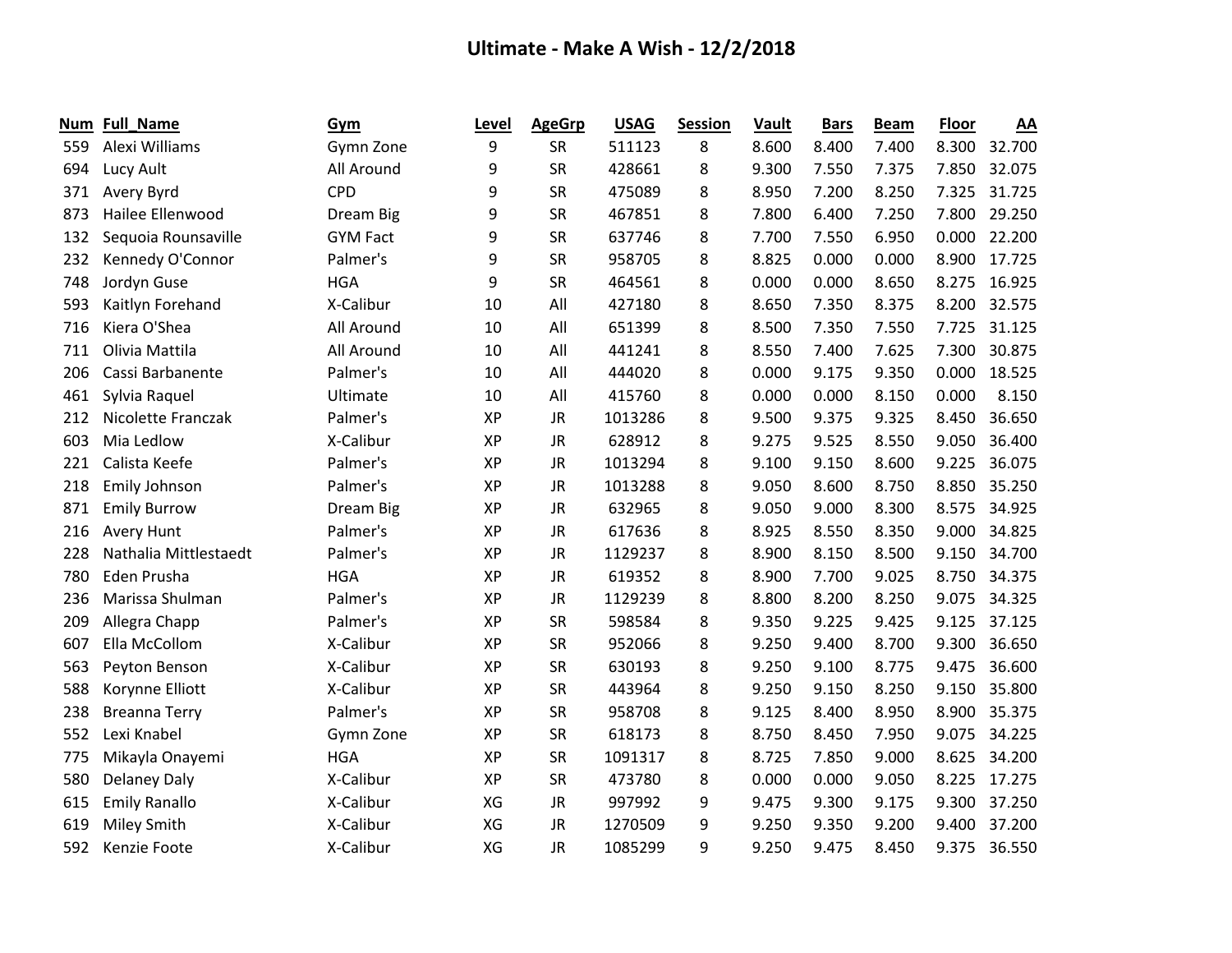| Num | <b>Full_Name</b>        | Gym               | Level | <b>AgeGrp</b> | <b>USAG</b> | <b>Session</b> | Vault | <b>Bars</b> | <b>Beam</b> | <b>Floor</b> | AA     |
|-----|-------------------------|-------------------|-------|---------------|-------------|----------------|-------|-------------|-------------|--------------|--------|
| 589 | Olivia Esparza          | X-Calibur         | XG    | <b>JR</b>     | 997986      | 9              | 8.800 | 9.150       | 9.175       | 9.300        | 36.425 |
| 773 | Kayli Nordstrom         | <b>HGA</b>        | XG    | <b>JR</b>     | 996832      | 9              | 8.850 | 9.300       | 8.850       | 9.350        | 36.350 |
| 609 | Olivia McLaughlin       | X-Calibur         | XG    | <b>JR</b>     | 1270526     | 9              | 8.750 | 9.200       | 9.050       | 9.325        | 36.325 |
| 632 | Gianna Zuccarello       | X-Calibur         | XG    | <b>JR</b>     | 1270489     | 9              | 8.750 | 9.250       | 9.175       | 8.900        | 36.075 |
| 605 | Ella Mack               | X-Calibur         | XG    | <b>JR</b>     | 997987      | 9              | 8.775 | 9.275       | 8.400       | 9.350        | 35.800 |
| 570 | <b>Tess Brooks</b>      | X-Calibur         | XG    | <b>JR</b>     | 1085294     | 9              | 8.850 | 8.850       | 8.725       | 9.275        | 35.700 |
| 211 | Mackenzie Fodrey        | Palmer's          | XG    | <b>JR</b>     | 1315714     | 9              | 9.000 | 8.500       | 8.750       | 9.250        | 35.500 |
| 219 | <b>Emily Kaemerer</b>   | Palmer's          | XG    | JR            | 1315728     | 9              | 8.500 | 8.800       | 9.100       | 9.100        | 35.500 |
| 614 | <b>Kate Promis</b>      | X-Calibur         | XG    | <b>JR</b>     | 1270496     | 9              | 8.600 | 9.275       | 8.575       | 9.000        | 35.450 |
| 381 | <b>Kendall Anderson</b> | Ultimate          | XG    | <b>JR</b>     | 1288444     | 9              | 9.000 | 8.550       | 8.950       | 8.900        | 35.400 |
| 576 | Abrianna Costa          | X-Calibur         | XG    | JR            | 1085333     | 9              | 9.000 | 9.500       | 7.525       | 9.250        | 35.275 |
| 734 | Ally Braasch            | <b>HGA</b>        | XG    | <b>JR</b>     | 1281589     | 9              | 8.100 | 8.200       | 8.950       | 9.200        | 34.450 |
| 766 | <b>Mallory Lyons</b>    | <b>HGA</b>        | XG    | JR            | 1288503     | 9              | 8.650 | 8.300       | 8.200       | 8.700        | 33.850 |
| 919 | Helena Mosher           | <b>Elite Core</b> | XG    | <b>JR</b>     | 1315203     | 9              | 8.350 | 8.725       | 8.150       | 8.600        | 33.825 |
| 550 | Annabelle Gussarson     | Gymn Zone         | XG    | <b>JR</b>     | 1023541     | 9              | 0.000 | 6.900       | 8.000       | 8.500        | 23.400 |
| 538 | Michaela Alcantar       | Gymn Zone         | XG    | JR            | 1002149     | 9              | 0.000 | 6.950       | 7.000       | 8.900        | 22.850 |
| 585 | Alyssa Eikey            | X-Calibur         | XG    | <b>SR</b>     | 1004572     | 9              | 8.950 | 9.425       | 9.475       | 9.375        | 37.225 |
| 610 | <b>Angelina Morales</b> | X-Calibur         | XG    | <b>SR</b>     | 628907      | 9              | 9.100 | 9.700       | 9.150       | 9.200        | 37.150 |
| 599 | Molly Jacobson          | X-Calibur         | XG    | <b>SR</b>     | 1416026     | 9              | 8.800 | 9.200       | 9.250       | 9.425        | 36.675 |
| 407 | Alessandra Dominguez    | Ultimate          | XG    | <b>SR</b>     | 1136226     | 9              | 8.900 | 9.425       | 9.050       | 8.950        | 36.325 |
| 584 | Anabelle Ehman          | X-Calibur         | XG    | <b>SR</b>     | 944146      | 9              | 9.025 | 9.050       | 9.000       | 9.100        | 36.175 |
| 438 | Ava Lazzaretto          | Ultimate          | XG    | <b>SR</b>     | 1101776     | 9              | 8.950 | 9.025       | 8.950       | 9.200        | 36.125 |
| 462 | Mags Roemer             | Ultimate          | XG    | <b>SR</b>     | 570955      | 9              | 9.050 | 9.300       | 8.200       | 9.575        | 36.125 |
| 404 | Morgan Culver           | Ultimate          | XG    | <b>SR</b>     | 1080268     | 9              | 9.200 | 8.575       | 9.225       | 9.000        | 36.000 |
| 411 | Amalinayi Escobedo      | Ultimate          | XG    | <b>SR</b>     | 1136175     | 9              | 8.900 | 9.150       | 8.575       | 9.375        | 36.000 |
| 455 | <b>Gabby Parsell</b>    | Ultimate          | XG    | <b>SR</b>     | 1136201     | 9              | 8.600 | 9.200       | 8.800       | 9.225        | 35.825 |
| 913 | Antonia LoBue           | <b>Elite Core</b> | XG    | <b>SR</b>     | 1105325     | 9              | 8.950 | 9.200       | 8.450       | 8.825        | 35.425 |
| 600 | Chessa Kuhel            | X-Calibur         | XG    | <b>SR</b>     | 1270485     | 9              | 8.400 | 8.500       | 9.275       | 9.100        | 35.275 |
| 791 | Peyton Withycombe       | <b>HGA</b>        | XG    | <b>SR</b>     | 996880      | 9              | 9.150 | 9.075       | 9.100       | 7.900        | 35.225 |
| 898 | <b>Ashley Barkow</b>    | <b>Elite Core</b> | XG    | <b>SR</b>     | 1193771     | 9              | 8.750 | 8.625       | 8.450       | 9.400        | 35.225 |
| 413 | <b>Maeve Farrell</b>    | Ultimate          | XG    | <b>SR</b>     | 1288465     | 9              | 8.700 | 9.250       | 8.050       | 9.150        | 35.150 |
| 433 | <b>Grace Kelly</b>      | Ultimate          | XG    | <b>SR</b>     | 1288485     | 9              | 8.750 | 8.650       | 8.675       | 8.950        | 35.025 |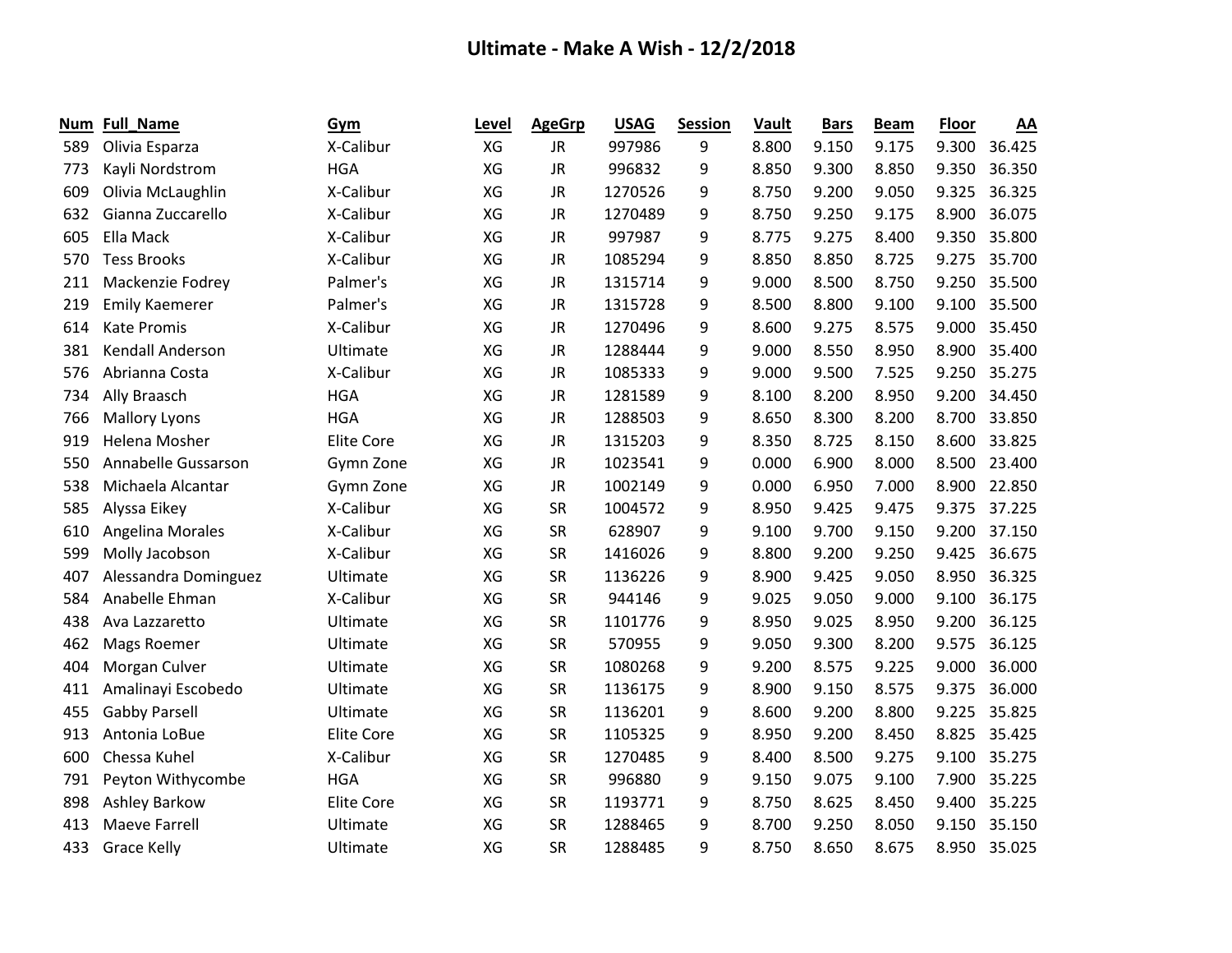| Num | <b>Full_Name</b>       | Gym                | Level | <b>AgeGrp</b> | <b>USAG</b> | <b>Session</b> | Vault | <b>Bars</b> | <b>Beam</b> | <b>Floor</b> | AA     |
|-----|------------------------|--------------------|-------|---------------|-------------|----------------|-------|-------------|-------------|--------------|--------|
| 530 | Rachel Krey            | <b>Fire House</b>  | XG    | <b>SR</b>     | 1229188     | 9              | 8.400 | 8.825       | 8.875       | 8.850        | 34.950 |
| 735 | <b>Brianna Bradley</b> | <b>HGA</b>         | XG    | <b>SR</b>     | 1281700     | 9              | 9.000 | 8.800       | 7.750       | 8.950        | 34.500 |
| 427 | <b>Ruth Harrison</b>   | Ultimate           | XG    | <b>SR</b>     | 1288474     | 9              | 9.100 | 7.825       | 8.400       | 8.950        | 34.275 |
| 399 | Asha Chatterjea        | Ultimate           | XG    | <b>SR</b>     | 1230089     | 9              | 8.550 | 8.500       | 8.100       | 8.800        | 33.950 |
| 457 | Emelyn Pehler          | Ultimate           | XG    | <b>SR</b>     | 1080144     | 9              | 8.500 | 8.650       | 7.950       | 8.850        | 33.950 |
| 737 | <b>Allison Carey</b>   | <b>HGA</b>         | 3     | <b>CH</b>     | 1269416     | 10             | 9.250 | 9.000       | 9.125       | 9.325        | 36.700 |
| 345 | Lilliana Majocha       | <b>NW Turners</b>  | 3     | <b>CH</b>     | 1308980     | 10             | 8.950 | 9.200       | 9.100       | 9.075        | 36.325 |
| 828 | Sage Smentowski        | Gym Shop           | 3     | <b>CH</b>     | 1471504     | 10             | 8.750 | 9.400       | 8.225       | 9.050        | 35.425 |
| 814 | Lucy Kazlo             | Gym Shop           | 3     | <b>CH</b>     | 1471485     | 10             | 8.900 | 9.300       | 7.700       | 9.225        | 35.125 |
| 767 | Ella Marek             | <b>HGA</b>         | 3     | <b>CH</b>     | 1264724     | 10             | 8.900 | 9.150       | 8.200       | 8.850        | 35.100 |
| 544 | <b>Violet Crary</b>    | Gymn Zone          | 3     | <b>CH</b>     | 1389112     | 10             | 8.200 | 8.850       | 8.750       | 8.875        | 34.675 |
| 926 | Elisabeth Sakolari     | <b>Elite Core</b>  | 3     | <b>CH</b>     | 1264692     | 10             | 8.600 | 8.250       | 8.825       | 9.000        | 34.675 |
| 417 | Tabitha Gamalski       | Ultimate           | 3     | <b>CH</b>     | 1436615     | 10             | 8.900 | 8.550       | 8.225       | 8.900        | 34.575 |
| 505 | <b>Emily Pocica</b>    | <b>Flying High</b> | 3     | <b>CH</b>     | 1400710     | 10             | 9.250 | 8.250       | 7.850       | 8.950        | 34.300 |
| 729 | Devan Aiwohi           | <b>HGA</b>         | 3     | <b>CH</b>     | 1442443     | 10             | 8.950 | 8.025       | 8.350       | 8.850        | 34.175 |
| 781 | Vivian Pusateri        | <b>HGA</b>         | 3     | <b>CH</b>     | 1442512     | 10             | 9.150 | 8.225       | 7.700       | 8.950        | 34.025 |
| 421 | <b>Tristelle Gozun</b> | Ultimate           | 3     | <b>CH</b>     | 1439054     | 10             | 9.050 | 8.275       | 8.425       | 8.250        | 34.000 |
| 743 | <b>Callie Fulton</b>   | <b>HGA</b>         | 3     | <b>CH</b>     | 1269382     | 10             | 9.100 | 8.100       | 7.600       | 9.050        | 33.850 |
| 440 | Piper Lerner           | Ultimate           | 3     | <b>CH</b>     | 1428812     | 10             | 8.950 | 8.775       | 7.025       | 8.750        | 33.500 |
| 409 | <b>Brooke Elfering</b> | Ultimate           | 3     | <b>CH</b>     | 1439314     | 10             | 8.600 | 8.400       | 7.825       | 8.650        | 33.475 |
| 905 | Gabrielle Esposito     | <b>Elite Core</b>  | 3     | <b>CH</b>     | 1401298     | 10             | 8.650 | 7.600       | 8.025       | 9.050        | 33.325 |
| 725 | Adelyn Smelser         | All Around         | 3     | <b>CH</b>     | 1452965     | 10             | 8.700 | 8.250       | 7.550       | 8.800        | 33.300 |
| 764 | Makenzie Lietz         | <b>HGA</b>         | 3     | <b>CH</b>     | 1269410     | 10             | 8.450 | 8.550       | 7.425       | 8.800        | 33.225 |
| 448 | <b>Milena Messick</b>  | Ultimate           | 3     | <b>CH</b>     | 1428789     | 10             | 8.400 | 8.150       | 8.275       | 8.300        | 33.125 |
| 560 | Lilly Zubor            | Gymn Zone          | 3     | <b>CH</b>     | 1382604     | 10             | 7.700 | 8.850       | 7.850       | 8.200        | 32.600 |
| 933 | Quincey Yarwood        | <b>Elite Core</b>  | 3     | <b>CH</b>     | 1367687     | 10             | 8.400 | 8.335       | 6.600       | 8.800        | 32.135 |
| 900 | June Berdelle          | <b>Elite Core</b>  | 3     | <b>CH</b>     | 1377628     | 10             | 7.600 | 8.250       | 6.225       | 8.550        | 30.625 |
| 453 | <b>Elodie Nichols</b>  | Ultimate           | 3     | <b>CH</b>     | 1405028     | 10             | 8.400 | 7.900       | 6.475       | 7.400        | 30.175 |
| 829 | <b>Lily Smolik</b>     | Gym Shop           | 3     | <b>JR</b>     | 1209281     | 10             | 9.200 | 9.400       | 8.825       | 9.250        | 36.675 |
| 347 | Lilla Predki           | <b>NW Turners</b>  | 3     | JR            | 1308993     | 10             | 9.025 | 9.425       | 8.900       | 9.000        | 36.350 |
| 715 | Margo Nunamaker        | All Around         | 3     | JR            | 1332018     | 10             | 9.200 | 9.425       | 8.475       | 9.250        | 36.350 |
| 348 | Maya Raczynski         | <b>NW Turners</b>  | 3     | <b>JR</b>     | 1442911     | 10             | 9.200 | 9.025       | 8.775       | 9.200        | 36.200 |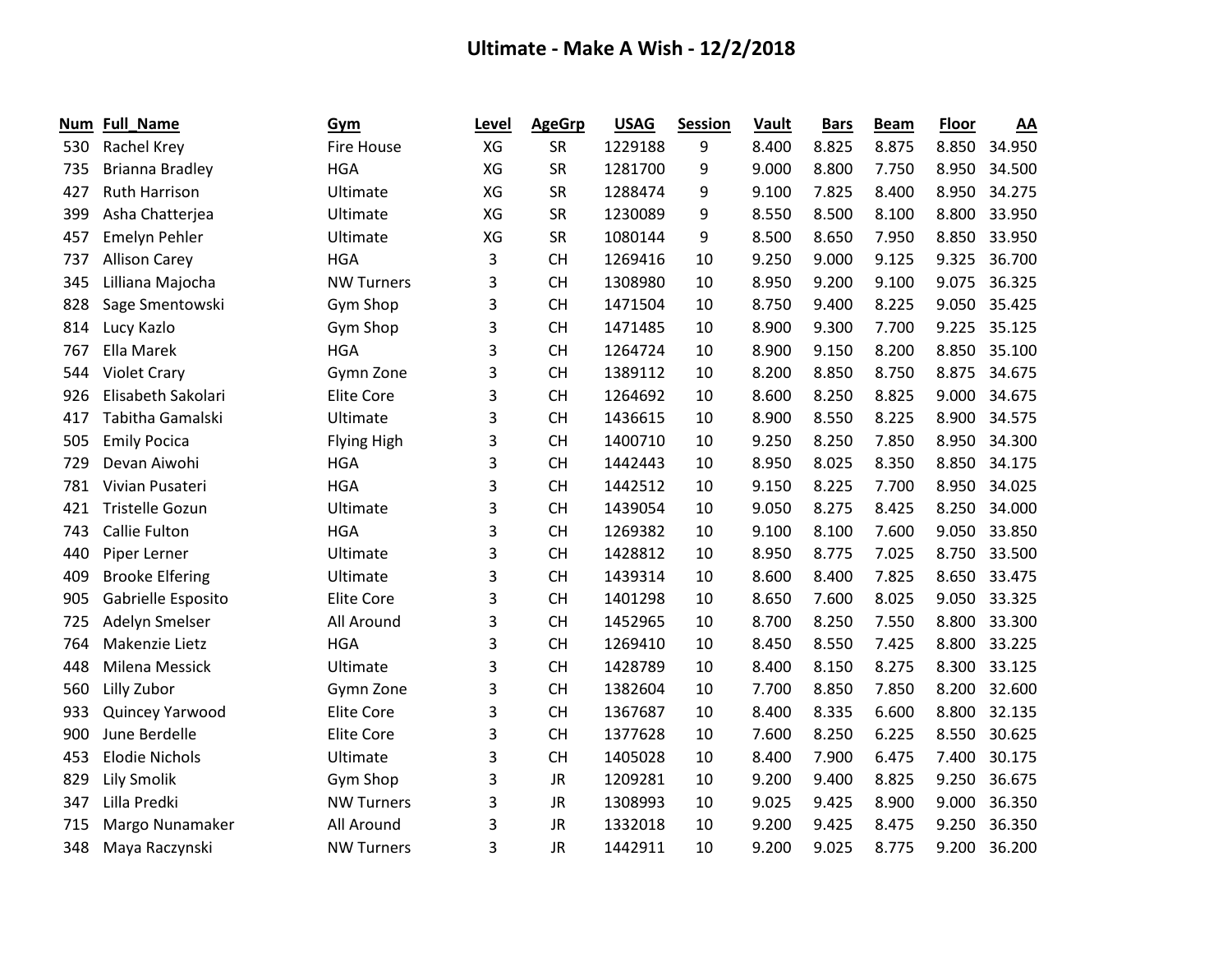| Num | <b>Full_Name</b>         | Gym                | Level | <b>AgeGrp</b> | <b>USAG</b> | <b>Session</b> | <b>Vault</b> | <b>Bars</b> | <b>Beam</b> | Floor | AA     |
|-----|--------------------------|--------------------|-------|---------------|-------------|----------------|--------------|-------------|-------------|-------|--------|
| 494 | Elianna Hajiharis        | <b>Flying High</b> | 3     | JR.           | 1393212     | 10             | 9.075        | 9.350       | 8.550       | 9.200 | 36.175 |
| 826 | Isabella Santefort       | Gym Shop           | 3     | <b>JR</b>     | 1471400     | 10             | 9.100        | 9.475       | 8.400       | 9.050 | 36.025 |
| 907 | Cassie Gatza             | <b>Elite Core</b>  | 3     | <b>JR</b>     | 1423518     | 10             | 9.100        | 8.950       | 8.625       | 9.175 | 35.850 |
| 714 | Magdalen Munoz           | All Around         | 3     | <b>JR</b>     | 1332016     | 10             | 8.800        | 9.175       | 8.225       | 9.275 | 35.475 |
| 546 | Isabella Culotta         | Gymn Zone          | 3     | <b>JR</b>     | 1293949     | 10             | 9.000        | 9.050       | 8.300       | 8.750 | 35.100 |
| 902 | Marianne Cano            | <b>Elite Core</b>  | 3     | <b>JR</b>     | 1091129     | 10             | 8.750        | 8.675       | 8.800       | 8.700 | 34.925 |
| 512 | Katherine Trolley        | Flying High        | 3     | <b>JR</b>     | 1402764     | 10             | 9.100        | 8.650       | 7.525       | 9.450 | 34.725 |
| 392 | Sophia Bott              | Ultimate           | 3     | <b>JR</b>     | 1406245     | 10             | 9.050        | 8.275       | 8.325       | 8.900 | 34.550 |
| 719 | Milani Perez             | All Around         | 3     | <b>JR</b>     | 1460029     | 10             | 9.250        | 8.125       | 8.350       | 8.700 | 34.425 |
| 811 | Viktoria Kaczor          | Gym Shop           | 3     | <b>JR</b>     | 1471553     | 10             | 8.650        | 9.000       | 8.175       | 8.600 | 34.425 |
| 558 | Meloddi Wetu             | Gymn Zone          | 3     | <b>JR</b>     | 1383432     | 10             | 9.250        | 7.650       | 8.750       | 8.625 | 34.275 |
| 542 | Maya Chetreanu           | Gymn Zone          | 3     | <b>JR</b>     | 1391549     | 10             | 8.700        | 8.450       | 7.950       | 8.700 | 33.800 |
| 428 | Amanda Hough             | Ultimate           | 3     | <b>JR</b>     | 1404152     | 10             | 8.700        | 8.075       | 7.900       | 8.750 | 33.425 |
| 420 | Ella Gordon              | Ultimate           | 3     | <b>JR</b>     | 1408671     | 10             | 8.700        | 8.350       | 7.950       | 8.100 | 33.100 |
| 459 | Evelyn Perna             | Ultimate           | 3     | <b>JR</b>     | 1405284     | 10             | 9.150        | 8.150       | 6.800       | 9.000 | 33.100 |
| 553 | Margo Martensen          | Gymn Zone          | 3     | JR            | 1382485     | 10             | 8.300        | 8.650       | 7.425       | 8.625 | 33.000 |
| 436 | Lillian LaTourette       | Ultimate           | 3     | <b>JR</b>     | 1437300     | 10             | 8.400        | 8.650       | 6.125       | 8.450 | 31.625 |
| 920 | <b>Brianna Pasillias</b> | <b>Elite Core</b>  | 3     | JR            | 1419395     | 10             | 8.500        | 7.400       | 6.775       | 8.600 | 31.275 |
| 452 | <b>Emory Nero</b>        | Ultimate           | 3     | <b>JR</b>     | 1433187     | 10             | 8.200        | 7.750       | 7.325       | 6.750 | 30.025 |
| 827 | Calla Smentowski         | Gym Shop           | 3     | <b>JR</b>     | 1471508     | 10             | 8.750        | 9.200       | 7.875       | 0.000 | 25.825 |
| 483 | Isabella Claudio         | <b>Flying High</b> | 3     | <b>SR</b>     | 1422506     | 10             | 9.450        | 9.325       | 9.500       | 9.425 | 37.700 |
| 515 | Zane Velkme              | <b>Flying High</b> | 3     | <b>SR</b>     | 1401308     | 10             | 8.950        | 9.425       | 9.325       | 9.350 | 37.050 |
| 698 | Sara Batmunkh            | All Around         | 3     | <b>SR</b>     | 1454957     | 10             | 9.200        | 9.250       | 9.200       | 9.050 | 36.700 |
| 489 | Lilah Finkle             | <b>Flying High</b> | 3     | <b>SR</b>     | 1399439     | 10             | 8.750        | 9.425       | 9.025       | 9.425 | 36.625 |
| 707 | Nelly Katreva            | All Around         | 3     | <b>SR</b>     | 1457689     | 10             | 9.000        | 8.900       | 9.250       | 9.350 | 36.500 |
| 776 | Leah Palanos             | <b>HGA</b>         | 3     | <b>SR</b>     | 1440503     | 10             | 9.325        | 9.075       | 9.050       | 8.825 | 36.275 |
| 709 | Aubrey Lima              | All Around         | 3     | <b>SR</b>     | 1463340     | 10             | 9.450        | 8.200       | 8.900       | 9.400 | 35.950 |
| 543 | Kennedi Copeland         | Gymn Zone          | 3     | <b>SR</b>     | 1382402     | 10             | 8.850        | 9.425       | 8.900       | 8.700 | 35.875 |
| 816 | Lillian MacKenzie        | Gym Shop           | 3     | <b>SR</b>     | 1471559     | 10             | 9.250        | 9.100       | 8.275       | 9.100 | 35.725 |
| 493 | Rylee Gorzynski          | <b>Flying High</b> | 3     | <b>SR</b>     | 1398041     | 10             | 9.000        | 9.200       | 8.575       | 8.875 | 35.650 |
| 697 | Valeria Barbosa          | All Around         | 3     | <b>SR</b>     | 1463408     | 10             | 9.450        | 9.300       | 8.325       | 8.550 | 35.625 |
| 794 | Addie Bauer              | Gym Shop           | 3     | <b>SR</b>     | 1471020     | 10             | 9.225        | 9.225       | 8.075       | 9.025 | 35.550 |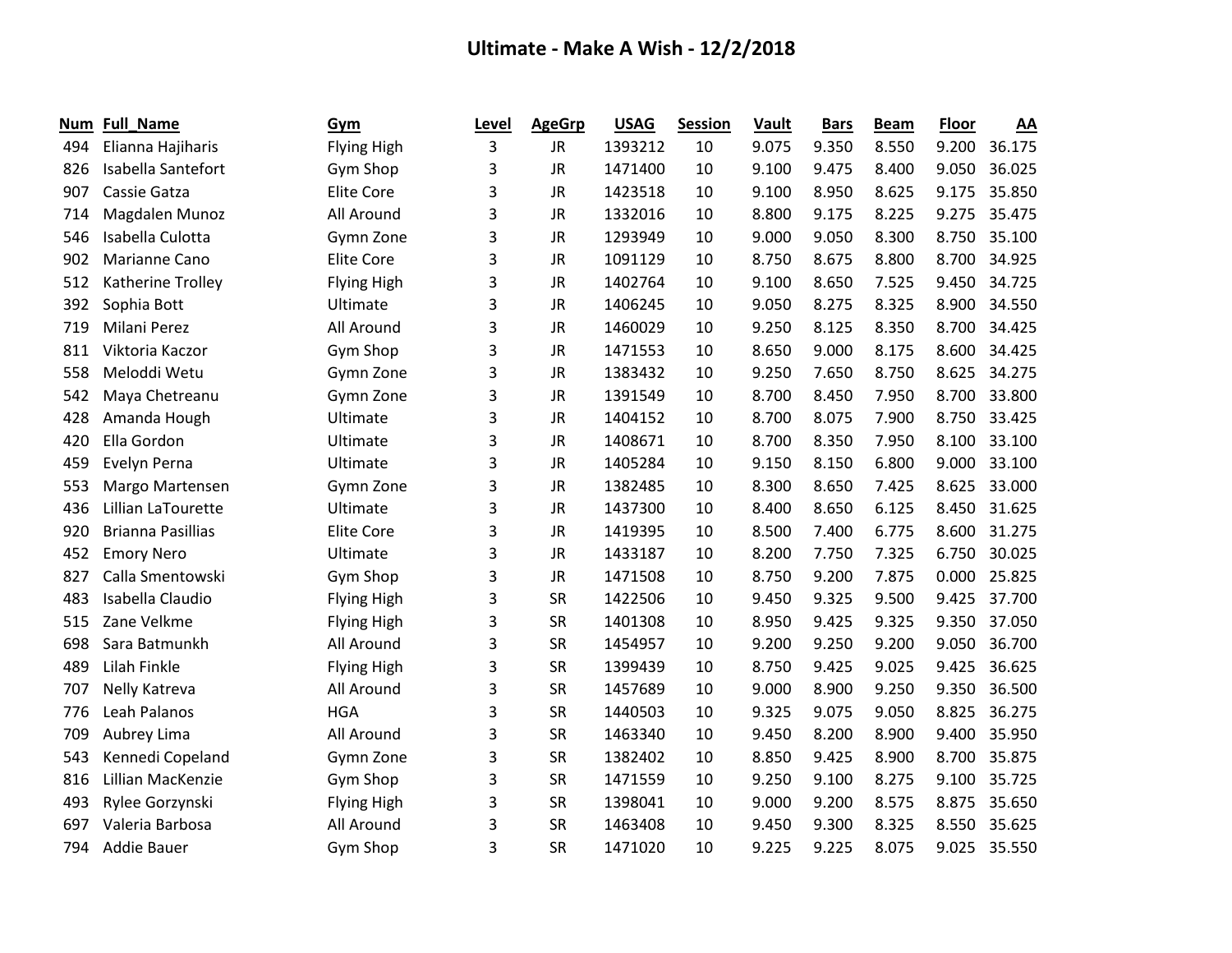| Num | <b>Full_Name</b>         | Gym                | Level | <b>AgeGrp</b> | <b>USAG</b> | <b>Session</b> | <b>Vault</b> | <b>Bars</b> | <b>Beam</b> | <b>Floor</b> | AA     |
|-----|--------------------------|--------------------|-------|---------------|-------------|----------------|--------------|-------------|-------------|--------------|--------|
| 834 | Audrey To                | Gym Shop           | 3     | <b>SR</b>     | 1471794     | 10             | 9.275        | 9.300       | 7.925       | 8.950        | 35.450 |
| 557 | Maddy Ripper             | Gymn Zone          | 3     | <b>SR</b>     | 1382359     | 10             | 8.600        | 8.775       | 9.000       | 8.900        | 35.275 |
| 936 | <b>Ariah Butts</b>       | <b>Flying High</b> | 3     | <b>SR</b>     | 1209291     | 10             | 9.175        | 9.175       | 8.525       | 8.325        | 35.200 |
| 464 | Caylah Sanchez           | Ultimate           | 3     | <b>SR</b>     | 1284404     | 10             | 8.500        | 9.400       | 8.375       | 8.900        | 35.175 |
| 723 | <b>Rachel Reiff</b>      | All Around         | 3     | <b>SR</b>     | 1457646     | 10             | 9.350        | 8.500       | 8.100       | 9.000        | 34.950 |
| 708 | Laura Krowiak            | All Around         | 3     | <b>SR</b>     | 1455239     | 10             | 8.850        | 8.550       | 8.425       | 9.075        | 34.900 |
| 931 | <b>Hailey Stocco</b>     | <b>Elite Core</b>  | 3     | <b>SR</b>     | 1269385     | 10             | 9.025        | 8.750       | 8.375       | 8.650        | 34.800 |
| 551 | Kaylee Hibbeln           | Gymn Zone          | 3     | <b>SR</b>     | 1385459     | 10             | 9.000        | 8.750       | 8.550       | 7.650        | 33.950 |
| 693 | Ariana Arnoni            | All Around         | 3     | <b>SR</b>     | 1463368     | 10             | 9.025        | 8.350       | 8.250       | 8.300        | 33.925 |
| 742 | Sydney Fox               | <b>HGA</b>         | 3     | <b>SR</b>     | 1439919     | 10             | 8.950        | 7.675       | 7.775       | 8.675        | 33.075 |
| 899 | Jocelyn Bell             | <b>Elite Core</b>  | 3     | <b>SR</b>     | 1397696     | 10             | 8.750        | 8.350       | 7.675       | 8.000        | 32.775 |
| 938 | Hanna Pratt              | <b>Elite Core</b>  | 3     | <b>SR</b>     | 1423067     | 10             | 8.450        | 8.400       | 7.250       | 8.475        | 32.575 |
| 745 | Sophia Gezing            | <b>HGA</b>         | 4     | JR A          | 1031090     | 11             | 8.975        | 9.600       | 9.100       | 9.150        | 36.825 |
| 769 | Emalyn Mendralla         | <b>HGA</b>         | 4     | JR A          | 1189747     | 11             | 9.000        | 8.700       | 9.050       | 9.325        | 36.075 |
| 921 | <b>Addison Pizzolato</b> | <b>Elite Core</b>  | 4     | JR A          | 1090896     | 11             | 8.650        | 8.900       | 9.200       | 8.950        | 35.700 |
| 441 | Abby Leverenz            | Ultimate           | 4     | JR A          | 1284395     | 11             | 8.300        | 8.350       | 9.100       | 9.250        | 35.000 |
| 469 | Halie Stubblefield       | Ultimate           | 4     | JR A          | 1284408     | 11             | 8.450        | 8.750       | 9.025       | 8.700        | 34.925 |
| 804 | Sophie Drogos            | Gym Shop           | 4     | JR A          | 1264932     | 11             | 8.100        | 9.150       | 8.725       | 8.900        | 34.875 |
| 476 | Emma Watts               | Ultimate           | 4     | JR A          | 1270175     | 11             | 8.750        | 8.450       | 8.700       | 8.950        | 34.850 |
| 437 | <b>Caitlin Lanners</b>   | Ultimate           | 4     | JR A          | 1284389     | 11             | 8.400        | 9.050       | 8.300       | 8.750        | 34.500 |
| 475 | Annika Vanden Biesen     | Ultimate           | 4     | JR A          | 1284418     | 11             | 8.475        | 8.650       | 8.900       | 8.325        | 34.350 |
| 280 | Lily Zmrhal              | Aerial             | 4     | JR A          | 1286443     | 11             | 7.400        | 8.850       | 9.000       | 9.000        | 34.250 |
| 398 | Skye Chaseley            | Ultimate           | 4     | JR A          | 1284353     | 11             | 8.500        | 8.775       | 8.125       | 8.800        | 34.200 |
| 255 | <b>Kate Evers</b>        | Aerial             | 4     | JR A          | 1128967     | 11             | 7.900        | 8.975       | 9.200       | 8.100        | 34.175 |
| 245 | Lyla Baldwin             | Aerial             | 4     | JR A          | 1320095     | 11             | 7.900        | 9.275       | 7.950       | 9.000        | 34.125 |
| 403 | Addi Cramer              | Ultimate           | 4     | JR A          | 1322087     | 11             | 8.350        | 7.800       | 8.400       | 8.550        | 33.100 |
| 763 | Colbie Leonard           | <b>HGA</b>         | 4     | JR A          | 1080600     | 11             | 8.400        | 8.250       | 7.450       | 8.800        | 32.900 |
| 275 | Haley Stubenrauch        | Aerial             | 4     | JR A          | 1271898     | 11             | 8.350        | 7.500       | 8.900       | 8.050        | 32.800 |
| 412 | Lydia Fakhoury           | Ultimate           | 4     | JR A          | 1284365     | 11             | 8.250        | 6.000       | 8.900       | 8.600        | 31.750 |
| 263 | DeLaura Jones            | Aerial             | 4     | JR A          | 1271913     | 11             | 7.300        | 7.800       | 8.125       | 8.050        | 31.275 |
| 260 | <b>Alexis Hernandez</b>  | Aerial             | 4     | JR A          | 1084467     | 11             | 7.100        | 7.150       | 8.000       | 7.350        | 29.600 |
| 248 | Katelyn Buckels-Meen     | Aerial             | 4     | JR A          | 1271903     | 11             | 8.200        | 0.000       | 7.150       | 8.600        | 23.950 |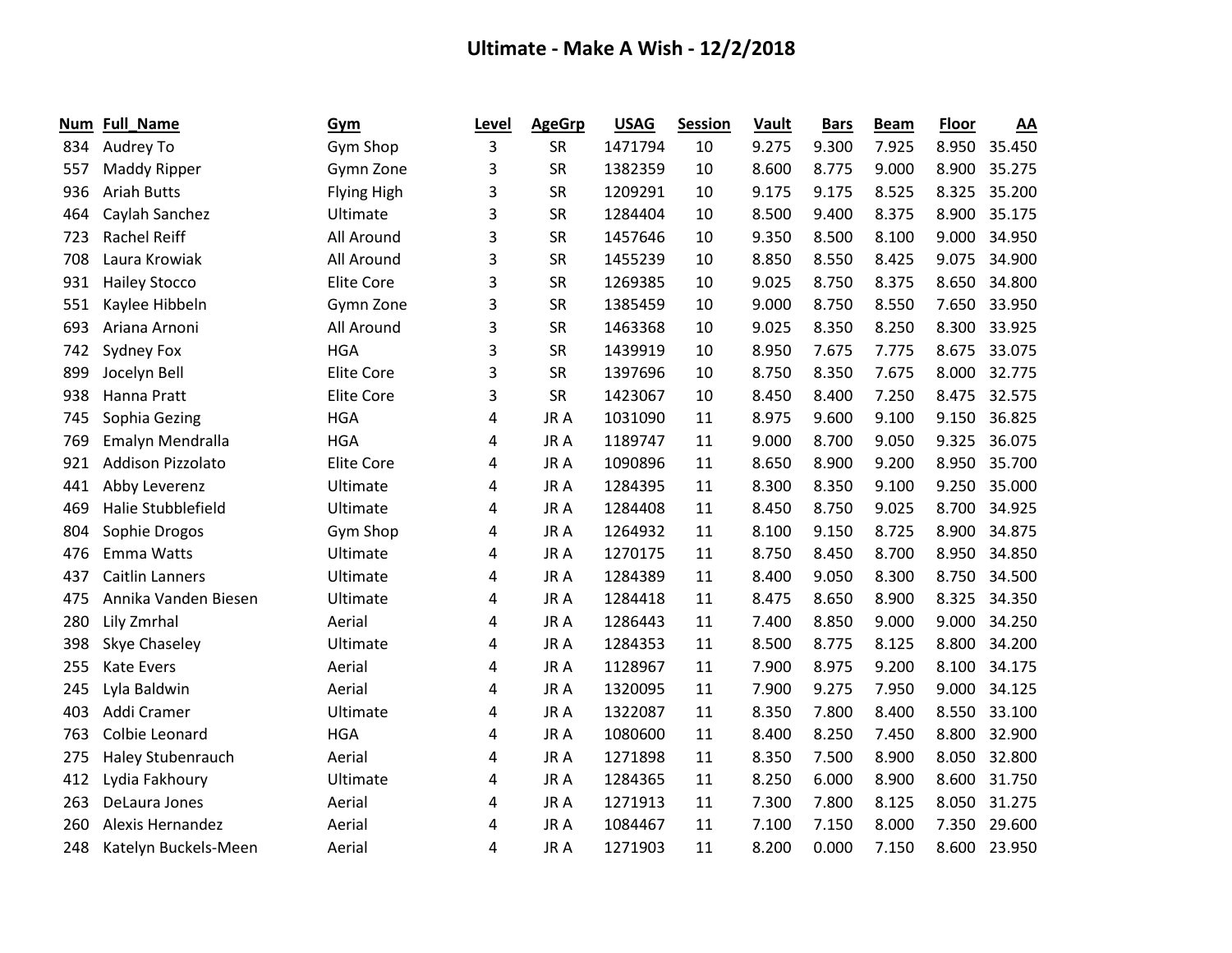| Num | <b>Full_Name</b>      | <b>Gym</b>        | Level | <b>AgeGrp</b>   | <b>USAG</b> | <b>Session</b> | <b>Vault</b> | <b>Bars</b> | <b>Beam</b> | <b>Floor</b> | AA     |
|-----|-----------------------|-------------------|-------|-----------------|-------------|----------------|--------------|-------------|-------------|--------------|--------|
| 731 | Tife Amu              | <b>HGA</b>        | 4     | JR B            | 1269404     | 11             | 9.400        | 9.050       | 9.575       | 9.450        | 37.475 |
| 935 | Val Mota              | Gym Shop          | 4     | JR B            | 1264955     | 11             | 9.100        | 9.700       | 9.350       | 9.150        | 37.300 |
| 821 | Lucia Peshek          | Gym Shop          | 4     | JR B            | 1267720     | 11             | 9.350        | 9.300       | 9.250       | 9.250        | 37.150 |
| 777 | Julia Parchanowicz    | <b>HGA</b>        | 4     | JR B            | 1204743     | 11             | 8.525        | 9.600       | 9.275       | 9.475        | 36.875 |
| 824 | Julie Ratzki          | Gym Shop          | 4     | JR B            | 1264935     | 11             | 9.000        | 9.400       | 9.000       | 9.225        | 36.625 |
| 778 | Giana Patel           | <b>HGA</b>        | 4     | JR B            | 1269422     | 11             | 8.850        | 9.100       | 9.100       | 9.075        | 36.125 |
| 744 | <b>Emily Gebka</b>    | <b>HGA</b>        | 4     | JR <sub>B</sub> | 1269393     | 11             | 8.700        | 9.200       | 8.650       | 9.075        | 35.625 |
| 272 | Audrey Rediehs        | Aerial            | 4     | JR B            | 1271917     | 11             | 8.750        | 9.050       | 9.000       | 8.450        | 35.250 |
| 382 | Leah Arceo            | Ultimate          | 4     | JR B            | 1284342     | 11             | 8.650        | 8.650       | 8.825       | 8.750        | 34.875 |
| 917 | Esha Modha            | <b>Elite Core</b> | 4     | JR <sub>B</sub> | 1315194     | 11             | 8.350        | 8.450       | 8.925       | 8.950        | 34.675 |
| 416 | Karina Gamalski       | Ultimate          | 4     | JR B            | 1284384     | 11             | 8.400        | 9.000       | 8.450       | 8.700        | 34.550 |
| 266 | Alyna Krabec          | Aerial            | 4     | JR B            | 1117672     | 11             | 8.500        | 8.600       | 8.300       | 8.675        | 34.075 |
| 471 | Sienna Szechinski     | Ultimate          | 4     | JR B            | 1284412     | 11             | 8.750        | 7.800       | 8.900       | 8.600        | 34.050 |
| 250 | <b>Talia Cox</b>      | Aerial            | 4     | JR <sub>B</sub> | 1266178     | 11             | 8.500        | 8.500       | 8.550       | 8.350        | 33.900 |
| 243 | Kaitlyn Amolsch       | Aerial            | 4     | JR B            | 1271900     | 11             | 8.800        | 8.300       | 8.250       | 8.350        | 33.700 |
| 261 | <b>Grace Howard</b>   | Aerial            | 4     | JR B            | 1061361     | 11             | 8.300        | 7.750       | 8.450       | 8.575        | 33.075 |
| 277 | <b>Alexis Unell</b>   | Aerial            | 4     | JR B            | 1172069     | 11             | 8.050        | 7.800       | 8.450       | 8.400        | 32.700 |
| 929 | <b>Audrey Simantz</b> | <b>Elite Core</b> | 4     | JR B            | 1315215     | 11             | 8.400        | 8.200       | 8.575       | 7.250        | 32.425 |
| 276 | Brianna Trybula       | Aerial            | 4     | JR B            | 1424916     | 11             | 8.650        | 6.900       | 8.025       | 8.350        | 31.925 |
| 554 | Katelyn Murray        | Gymn Zone         | 4     | JR B            | 1293954     | 11             | 7.950        | 7.450       | 8.250       | 8.100        | 31.750 |
| 547 | Caileigh Duffy        | Gymn Zone         | 4     | JR <sub>B</sub> | 1137954     | 11             | 8.000        | 7.600       | 7.400       | 8.400        | 31.400 |
| 252 | <b>Rylee DePorter</b> | Aerial            | 4     | JR B            | 1117661     | 11             | 7.500        | 0.000       | 7.875       | 8.350        | 23.725 |
| 788 | Cally Vaught          | <b>HGA</b>        | 4     | SR <sub>A</sub> | 1189753     | 11             | 9.000        | 9.375       | 9.325       | 9.500        | 37.200 |
| 758 | Lilly Karbowski       | <b>HGA</b>        | 4     | SR <sub>A</sub> | 1189755     | 11             | 9.075        | 9.300       | 9.200       | 9.325        | 36.900 |
| 768 | Lydia Marek           | <b>HGA</b>        | 4     | SR <sub>A</sub> | 1026178     | 11             | 8.450        | 9.100       | 9.175       | 9.300        | 36.025 |
| 805 | <b>Kelsey Ernst</b>   | Gym Shop          | 4     | SR <sub>A</sub> | 1472471     | 11             | 8.775        | 8.850       | 8.700       | 9.075        | 35.400 |
| 783 | Mollie Shabino        | <b>HGA</b>        | 4     | SR <sub>A</sub> | 1006751     | 11             | 8.600        | 9.300       | 8.525       | 8.950        | 35.375 |
| 395 | Geneva Carlson        | Ultimate          | 4     | SR <sub>A</sub> | 1284349     | 11             | 8.550        | 8.400       | 9.275       | 9.075        | 35.300 |
| 798 | Sofia Cassata         | Gym Shop          | 4     | SR <sub>A</sub> | 1267722     | 11             | 8.950        | 8.650       | 8.700       | 8.950        | 35.250 |
| 430 | Cameryn Jensen        | Ultimate          | 4     | SR <sub>A</sub> | 1071932     | 11             | 8.250        | 9.250       | 8.850       | 8.850        | 35.200 |
| 815 | Alivia Lappano        | Gym Shop          | 4     | SR <sub>A</sub> | 1268720     | 11             | 8.600        | 9.000       | 8.925       | 8.475        | 35.000 |
| 837 | Kaitlin Walsh         | Gym Shop          | 4     | SR <sub>A</sub> | 1267716     | 11             | 8.300        | 8.850       | 8.900       | 8.700        | 34.750 |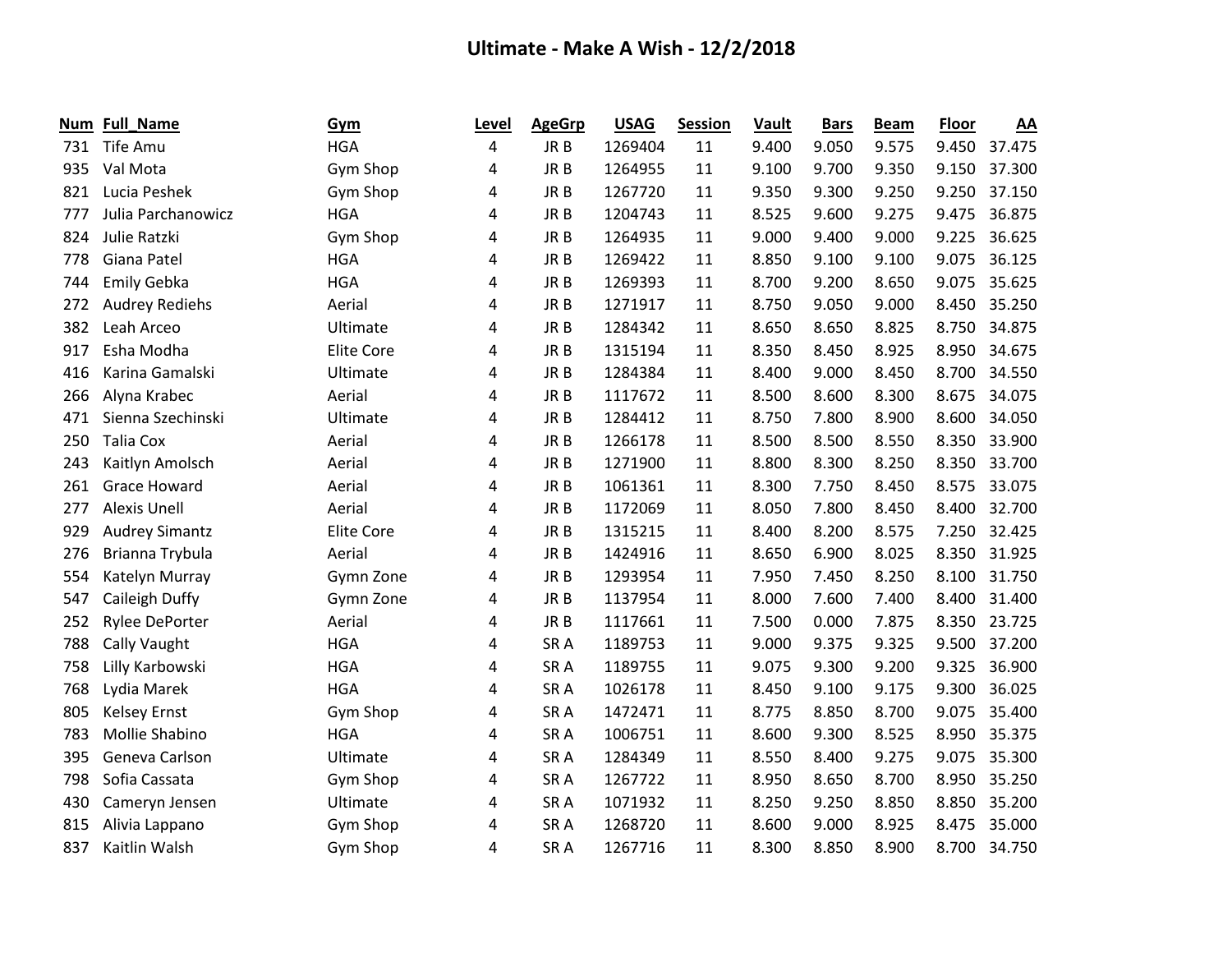| Num | <b>Full_Name</b>       | Gym               | Level | <b>AgeGrp</b>   | <b>USAG</b> | <b>Session</b> | <b>Vault</b> | <b>Bars</b> | <b>Beam</b> | <b>Floor</b> | AA     |
|-----|------------------------|-------------------|-------|-----------------|-------------|----------------|--------------|-------------|-------------|--------------|--------|
| 940 | Olivia Meadow          | Ultimate          | 4     | SR <sub>A</sub> | 1302383     | 11             | 8.500        | 8.650       | 9.100       | 8.500        | 34.750 |
| 942 | Lauren Cardinal        | <b>HGA</b>        | 4     | SR <sub>A</sub> | 1080544     | 11             | 8.800        | 8.600       | 8.950       | 8.300        | 34.650 |
| 434 | Aubrey Koch            | Ultimate          | 4     | SR <sub>A</sub> | 1288489     | 11             | 8.350        | 9.050       | 8.525       | 8.700        | 34.625 |
| 522 | Margaret Elder         | <b>Fire House</b> | 4     | SR <sub>A</sub> | 1136672     | 11             | 8.250        | 9.125       | 8.550       | 8.700        | 34.625 |
| 342 | Johnna Giuffre         | <b>NW Turners</b> | 4     | SR <sub>A</sub> | 1308968     | 11             | 9.000        | 8.150       | 8.425       | 9.000        | 34.575 |
| 823 | Nicole Petragallo      | Gym Shop          | 4     | SR <sub>A</sub> | 1264945     | 11             | 8.850        | 8.650       | 8.400       | 8.350        | 34.250 |
| 279 | Catherine Zafir        | Aerial            | 4     | SR <sub>A</sub> | 1081619     | 11             | 8.000        | 8.600       | 8.450       | 8.850        | 33.900 |
| 256 | Emma Fedorovich        | Aerial            | 4     | SR <sub>A</sub> | 1271909     | 11             | 7.950        | 8.450       | 8.225       | 8.850        | 33.475 |
| 343 | Nicole Jasinski        | <b>NW Turners</b> | 4     | SR <sub>A</sub> | 1308964     | 11             | 8.050        | 8.150       | 8.350       | 8.725        | 33.275 |
| 774 | Lauren O'Grady         | <b>HGA</b>        | 4     | SR <sub>A</sub> | 1281554     | 11             | 8.300        | 8.200       | 8.000       | 8.650        | 33.150 |
| 340 | Layla Castineiras      | <b>NW Turners</b> | 4     | SR <sub>A</sub> | 651039      | 11             | 8.550        | 7.450       | 7.925       | 8.650        | 32.575 |
| 521 | Autumn Carr            | <b>Fire House</b> | 4     | SR <sub>A</sub> | 1293495     | 11             | 7.900        | 8.450       | 7.925       | 8.300        | 32.575 |
| 344 | Fiona Lackage          | <b>NW Turners</b> | 4     | SR <sub>A</sub> | 1308996     | 11             | 8.600        | 7.000       | 7.225       | 7.700        | 30.525 |
| 247 | Zoe Black              | Aerial            | 4     | SR <sub>A</sub> | 1271901     | 11             | 8.350        | 0.000       | 8.900       | 8.750        | 26.000 |
| 524 | Jessica Fritz          | <b>Fire House</b> | 4     | SR <sub>A</sub> | 1298895     | 11             | 0.000        | 0.000       | 0.000       | 8.850        | 8.850  |
| 349 | Maya Woroszylo         | <b>NW Turners</b> | 4     | SR <sub>B</sub> | 1308959     | 11             | 8.900        | 9.575       | 9.600       | 9.300        | 37.375 |
| 739 | Kimberly Cunningham    | <b>HGA</b>        | 4     | SR <sub>B</sub> | 957759      | 11             | 8.975        | 8.600       | 9.150       | 9.150        | 35.875 |
| 429 | Lila Isaacs            | Ultimate          | 4     | SR <sub>B</sub> | 1065288     | 11             | 8.800        | 8.550       | 9.025       | 9.350        | 35.725 |
| 922 | Avery Pizzolato        | <b>Elite Core</b> | 4     | SR <sub>B</sub> | 1090869     | 11             | 8.700        | 8.450       | 9.300       | 9.200        | 35.650 |
| 822 | Janelle Petragallo     | Gym Shop          | 4     | SR <sub>B</sub> | 1264951     | 11             | 9.100        | 9.125       | 8.550       | 8.675        | 35.450 |
| 346 | Dana Petrova           | <b>NW Turners</b> | 4     | SR <sub>B</sub> | 1442150     | 11             | 8.350        | 8.850       | 9.175       | 9.000        | 35.375 |
| 759 | McKenna Kearney        | <b>HGA</b>        | 4     | SR <sub>B</sub> | 1189751     | 11             | 9.150        | 8.200       | 8.925       | 9.100        | 35.375 |
| 254 | Zaina Elagha           | Aerial            | 4     | SR <sub>B</sub> | 1084442     | 11             | 9.000        | 8.600       | 8.650       | 9.000        | 35.250 |
| 529 | Madeleine Joung        | <b>Fire House</b> | 4     | SR <sub>B</sub> | 1298918     | 11             | 8.200        | 8.850       | 9.150       | 8.950        | 35.150 |
| 771 | <b>Kassidy Murphy</b>  | <b>HGA</b>        | 4     | SR <sub>B</sub> | 1170235     | 11             | 8.800        | 9.200       | 8.075       | 9.075        | 35.150 |
| 818 | Olivia McGee           | Gym Shop          | 4     | SR <sub>B</sub> | 1264922     | 11             | 8.750        | 9.125       | 8.225       | 8.950        | 35.050 |
| 268 | Lucia Lucente          | Aerial            | 4     | SR <sub>B</sub> | 1081609     | 11             | 8.250        | 8.900       | 9.275       | 8.550        | 34.975 |
| 341 | Maggie Depner          | <b>NW Turners</b> | 4     | SR <sub>B</sub> | 1055593     | 11             | 8.500        | 9.150       | 8.600       | 8.625        | 34.875 |
| 244 | <b>Madison Amolsch</b> | Aerial            | 4     | SR <sub>B</sub> | 647652      | 11             | 8.100        | 9.150       | 8.950       | 8.500        | 34.700 |
| 537 | Chesnie Weidner        | <b>Fire House</b> | 4     | SR <sub>B</sub> | 1337014     | 11             | 8.350        | 8.750       | 8.125       | 8.800        | 34.025 |
| 446 | Isabella Mazza         | Ultimate          | 4     | SR <sub>B</sub> | 1177860     | 11             | 8.300        | 8.050       | 8.525       | 8.850        | 33.725 |
| 835 | <b>Gwen Vaveris</b>    | Gym Shop          | 4     | SR <sub>B</sub> | 1440649     | 11             | 8.475        | 9.050       | 7.950       | 8.250        | 33.725 |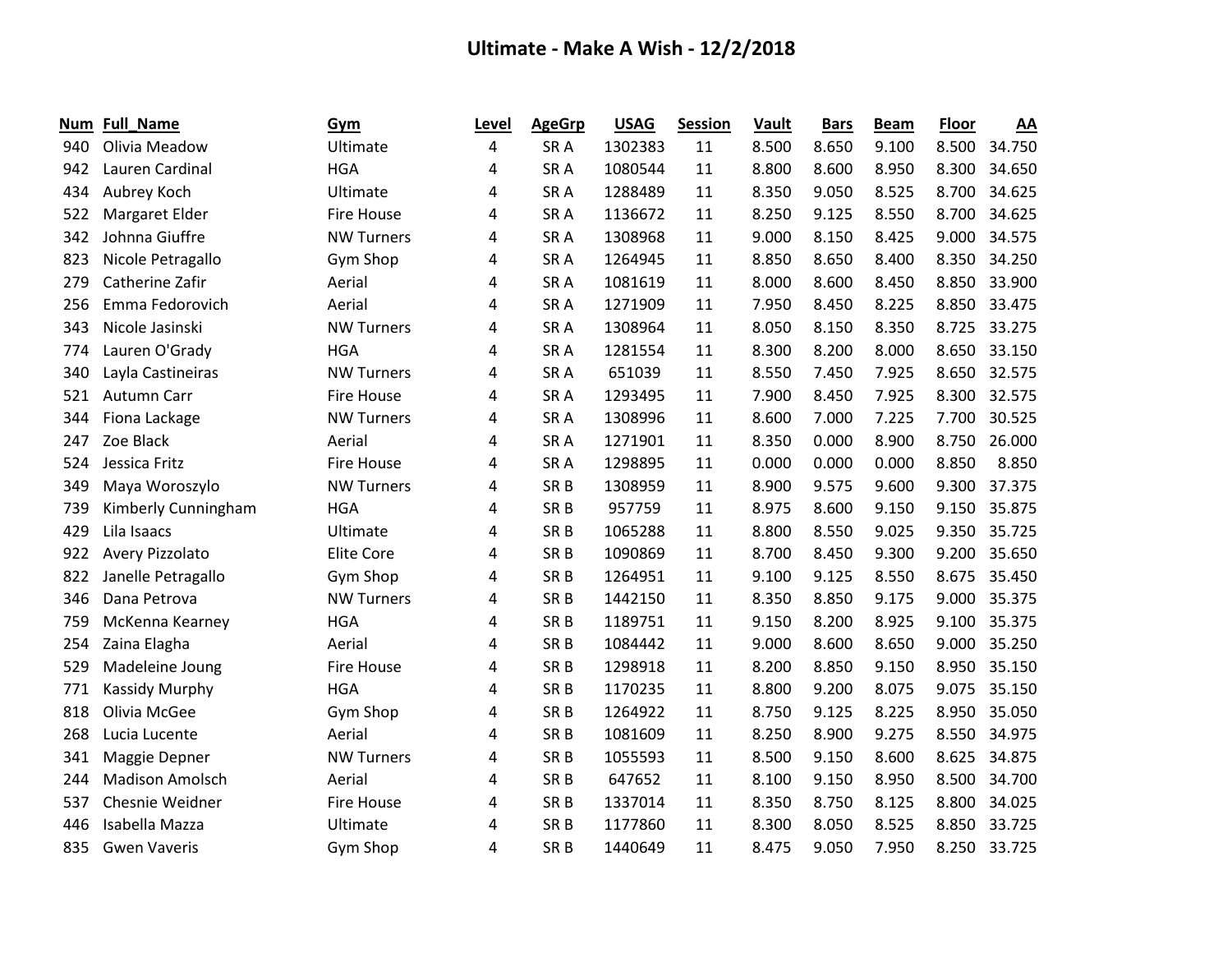| Num | <b>Full_Name</b>           | Gym                     | Level | <b>AgeGrp</b>   | <b>USAG</b> | <b>Session</b> | Vault | <b>Bars</b> | <b>Beam</b> | <b>Floor</b> | AA     |
|-----|----------------------------|-------------------------|-------|-----------------|-------------|----------------|-------|-------------|-------------|--------------|--------|
| 257 | Mia Fedorovich             | Aerial                  | 4     | SR <sub>B</sub> | 1271911     | 11             | 7.850 | 8.000       | 9.400       | 8.400        | 33.650 |
| 535 | Olivia Smith               | <b>Fire House</b>       | 4     | SR <sub>B</sub> | 1298945     | 11             | 8.700 | 7.700       | 8.600       | 8.600        | 33.600 |
| 517 | Brianna Amedio             | <b>Fire House</b>       | 4     | SR <sub>B</sub> | 1293492     | 11             | 8.500 | 9.200       | 7.400       | 8.450        | 33.550 |
| 482 | <b>Taylor Butler</b>       | <b>Flying High</b>      | 6     | <b>CH</b>       | 1123149     | 12             | 8.850 | 9.000       | 9.550       | 9.625        | 37.025 |
| 195 | <b>Maddie Phillips</b>     | <b>Flips Gymnastics</b> | 6     | <b>CH</b>       | 1103469     | 12             | 8.350 | 9.150       | 9.475       | 9.450        | 36.425 |
| 253 | Aubrey Dron                | Aerial                  | 6     | <b>CH</b>       | 1011349     | 12             | 8.800 | 8.450       | 9.350       | 9.675        | 36.275 |
| 750 | Ali Hartmann               | <b>HGA</b>              | 6     | <b>CH</b>       | 949400      | 12             | 8.800 | 8.450       | 9.300       | 9.525        | 36.075 |
| 770 | <b>Tess Morton</b>         | <b>HGA</b>              | 6     | <b>CH</b>       | 957381      | 12             | 8.900 | 8.750       | 9.200       | 9.100        | 35.950 |
| 182 | Ella Cobb                  | <b>Flips Gymnastics</b> | 6     | <b>CH</b>       | 1136887     | 12             | 9.050 | 8.250       | 8.975       | 9.600        | 35.875 |
| 499 | Morgan Kelly               | <b>Flying High</b>      | 6     | <b>CH</b>       | 1123194     | 12             | 8.450 | 8.500       | 9.400       | 9.475        | 35.825 |
| 192 | Alyssa Levy                | <b>Flips Gymnastics</b> | 6     | <b>CH</b>       | 1100886     | 12             | 8.550 | 8.650       | 8.725       | 9.425        | 35.350 |
| 259 | Maya Guerrero              | Aerial                  | 6     | <b>CH</b>       | 640278      | 12             | 8.400 | 8.250       | 9.250       | 9.425        | 35.325 |
| 456 | Ava Pasquesi               | Ultimate                | 6     | <b>CH</b>       | 990419      | 12             | 8.750 | 7.850       | 8.925       | 9.275        | 34.800 |
| 426 | Hailey Hamann              | Ultimate                | 6     | <b>CH</b>       | 993326      | 12             | 9.150 | 8.650       | 7.300       | 9.250        | 34.350 |
| 271 | <b>Emily Patton</b>        | Aerial                  | 6     | <b>CH</b>       | 1011358     | 12             | 8.500 | 7.650       | 8.825       | 9.250        | 34.225 |
| 843 | Andrea Elizarraraz         | <b>CGSA</b>             | 6     | <b>CH</b>       | 1138116     | 12             | 8.350 | 8.150       | 8.575       | 9.025        | 34.100 |
| 269 | <b>Allison Matulis</b>     | Aerial                  | 6     | <b>CH</b>       | 1081627     | 12             | 8.500 | 8.675       | 7.800       | 9.100        | 34.075 |
| 503 | <b>Grace Mathey</b>        | <b>Flying High</b>      | 6     | <b>CH</b>       | 1123486     | 12             | 8.000 | 7.500       | 9.125       | 9.300        | 33.925 |
| 561 | Penny Zubor                | Gymn Zone               | 6     | <b>CH</b>       | 1002150     | 12             | 7.850 | 8.750       | 8.075       | 9.200        | 33.875 |
| 578 | Mackenzie Croxton          | X-Calibur               | 6     | JR              | 944138      | 12             | 8.925 | 9.150       | 9.600       | 9.575        | 37.250 |
| 189 | Abby Izaks                 | <b>Flips Gymnastics</b> | 6     | <b>JR</b>       | 994631      | 12             | 8.775 | 8.850       | 9.150       | 9.500        | 36.275 |
| 736 | <b>Eden Brownlee</b>       | <b>HGA</b>              | 6     | <b>JR</b>       | 635678      | 12             | 8.900 | 8.300       | 9.425       | 9.450        | 36.075 |
| 249 | Jessica Coleman            | Aerial                  | 6     | <b>JR</b>       | 626143      | 12             | 8.700 | 8.900       | 8.950       | 9.450        | 36.000 |
| 251 | Abby DePorter              | Aerial                  | 6     | <b>JR</b>       | 950508      | 12             | 8.950 | 8.750       | 9.100       | 9.175        | 35.975 |
| 712 | Gabbi McCants              | All Around              | 6     | <b>JR</b>       | 1042639     | 12             | 8.450 | 9.050       | 9.375       | 9.100        | 35.975 |
| 274 | Maddie Springer            | Aerial                  | 6     | <b>JR</b>       | 1126102     | 12             | 8.375 | 8.800       | 9.075       | 9.075        | 35.325 |
| 194 | Emilia Petrini-Poli        | <b>Flips Gymnastics</b> | 6     | <b>JR</b>       | 994640      | 12             | 8.950 | 8.700       | 8.750       | 8.900        | 35.300 |
| 262 | Lauren Jaskier             | Aerial                  | 6     | <b>JR</b>       | 1009327     | 12             | 8.250 | 8.875       | 8.725       | 9.250        | 35.100 |
| 265 | Teagan Kiger               | Aerial                  | 6     | JR              | 941101      | 12             | 8.500 | 8.150       | 8.950       | 9.150        | 34.750 |
| 472 | <b>Charlotte Tomlinson</b> | Ultimate                | 6     | <b>JR</b>       | 619182      | 12             | 8.450 | 8.425       | 8.625       | 9.000        | 34.500 |
| 273 | Ashley Regep               | Aerial                  | 6     | <b>JR</b>       | 640293      | 12             | 8.450 | 8.350       | 7.650       | 9.125        | 33.575 |
| 468 | Olivia Stolzer             | Ultimate                | 6     | <b>JR</b>       | 990422      | 12             | 8.450 | 7.900       | 8.050       | 9.150        | 33.550 |